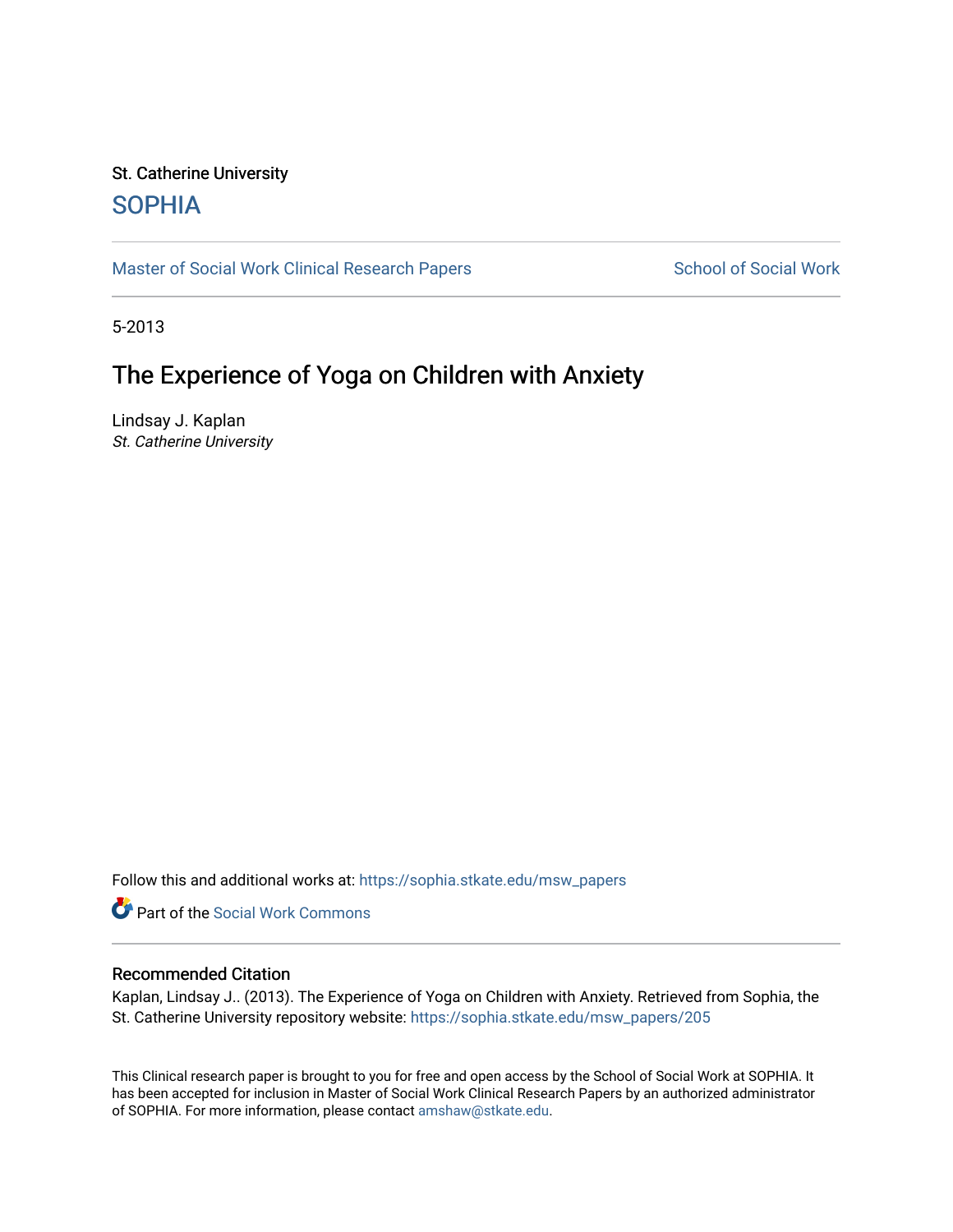## The Experience of Yoga on Children with Anxiety

by

Lindsay J. Kaplan, B.A.

MSW Clinical Research Paper

Presented to the Faculty of the School of Social Work St. Catherine University and the University of St. Thomas St. Paul, Minnesota in Partial fulfillment of the Requirements for the Degree of Master of Social Work

> Committee Members Lance T. Peterson, Ph. D., LICSW Kathy Flaminio, MSW, E-RYT Chrissy Mignogna, RYT

The Clinical Research Project is a graduation requirement for MSW students at St. Catherine University/University of St. Thomas School of Social Work in St. Paul, Minnesota and is conducted within in a nine-month time frame to demonstrate facility with basic social research methods. Students must independently conceptualize a research problem, formulate a research design that is approved by a research committee and the university Institutional Review Board, implement the project, and publicly present the findings of the study. This project is neither a Master's thesis nor a dissertation.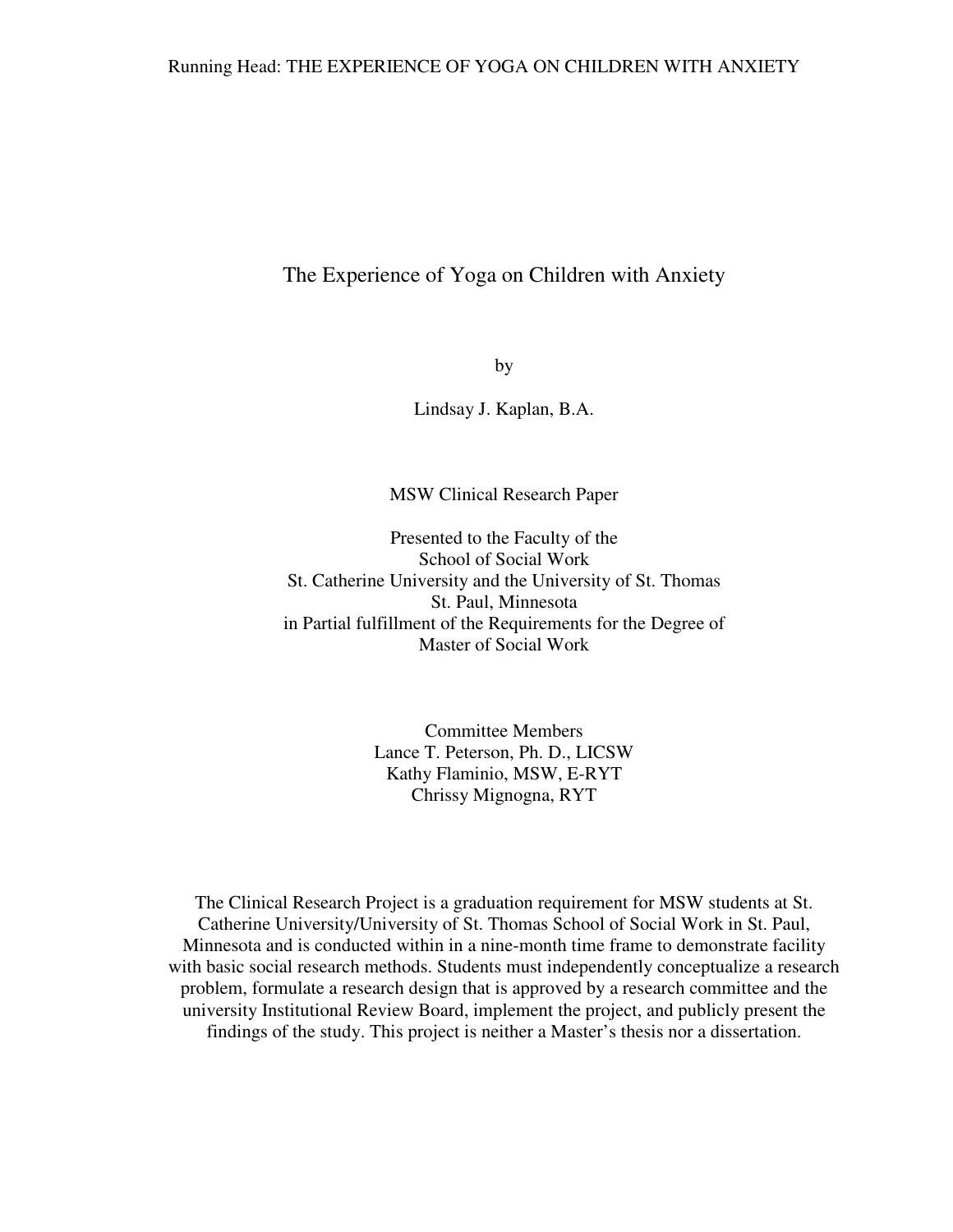#### Abstract

 This study sought to address how Yoga Calm instructors view yoga as a way to help children who may suffer from anxiety. Four interviews were conducted with trained Yoga Calm instructors to see how their use of Yoga Calm has impacted the children with whom they work. The interviews were then transcribed and analyzed and six themes emerged: the importance of breathing, visualization, community and team building, ability to practice at home or on their own, self-esteem and self-confidence, and normalizing and having a safe environment. There were many similarities between the findings and the reviewed literature. Community and team building was a theme that was only found in the findings of the current study. This finding may lead to more research to be conducted on Yoga Calm or yoga in general and how a sense of community and team building does in fact impact children who may suffer from anxiety.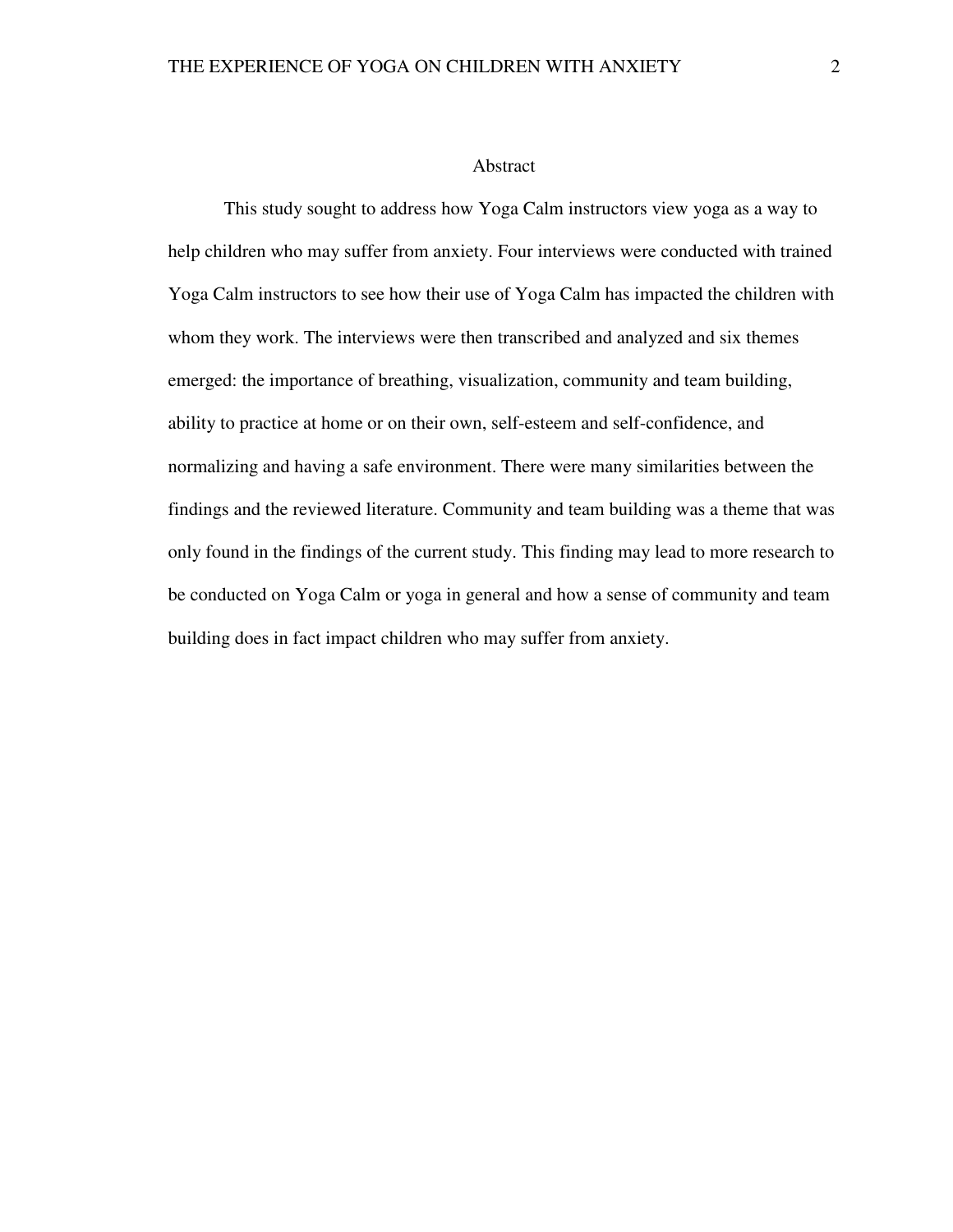### **Acknowledgments**

This paper and completion of my graduate work would not have been possible without the unconditional love and support from my amazing husband, Jamie and wonderful family. The encouragement I received from you was all it took for me to get through this.

I am forever grateful for you and love you more than you know.

I would also like to give a huge thank you to my Chair, Lance Peterson. I do not think I would have been able to get through this year without your support and guidance. A nod of appreciation goes out to my two committee members, Kathy Flaminio and Chrissy Mignogna. Your passion for Yoga Calm is fantastic and contagious and I am so thankful to have had your knowledge and wisdom throughout.

I want to remember my vivacious and incredibly supportive mother-in-law, Patrice who I miss every day. She was definitely my loudest cheerleader and would have been so proud to see this day finally come.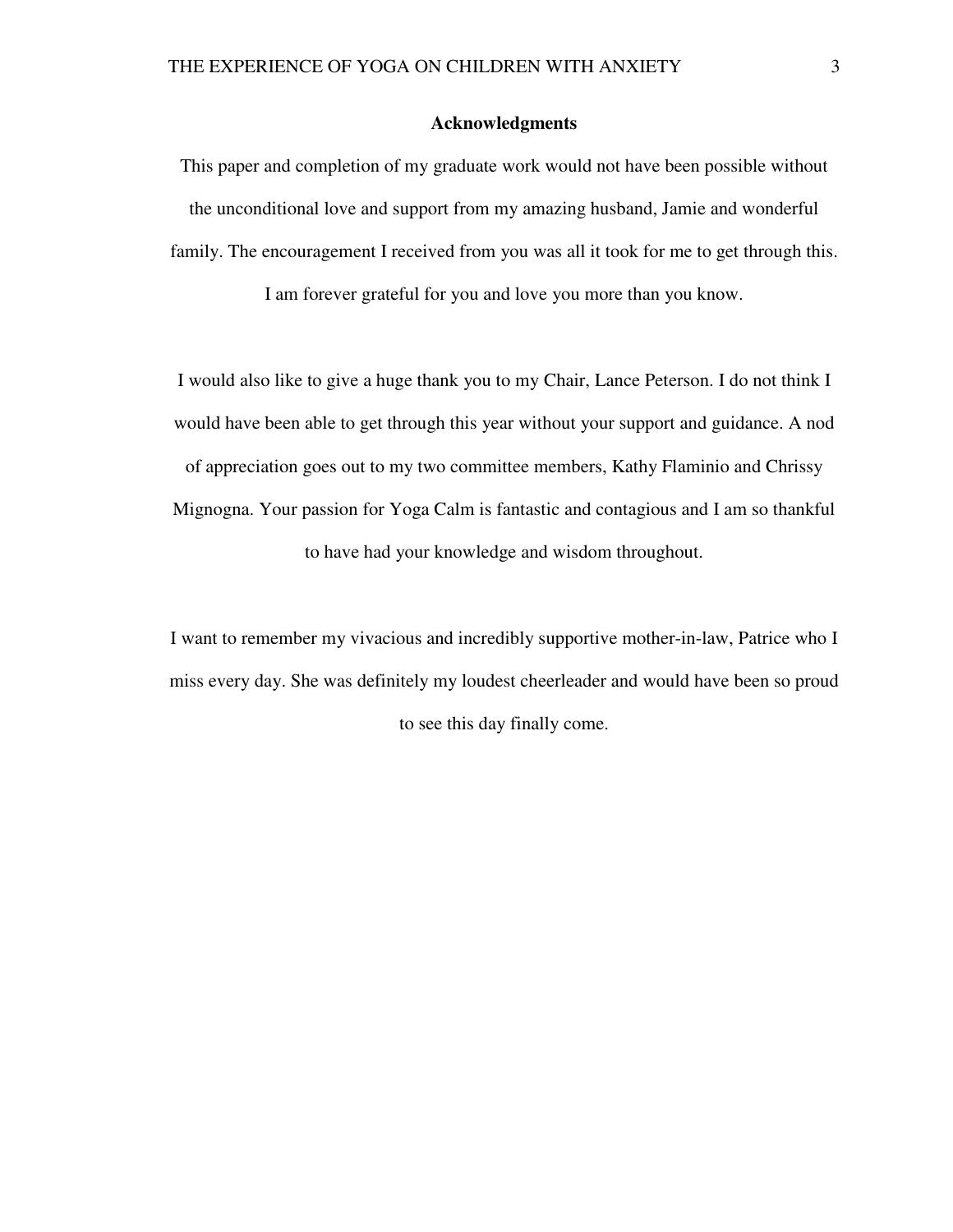## **Table of Contents**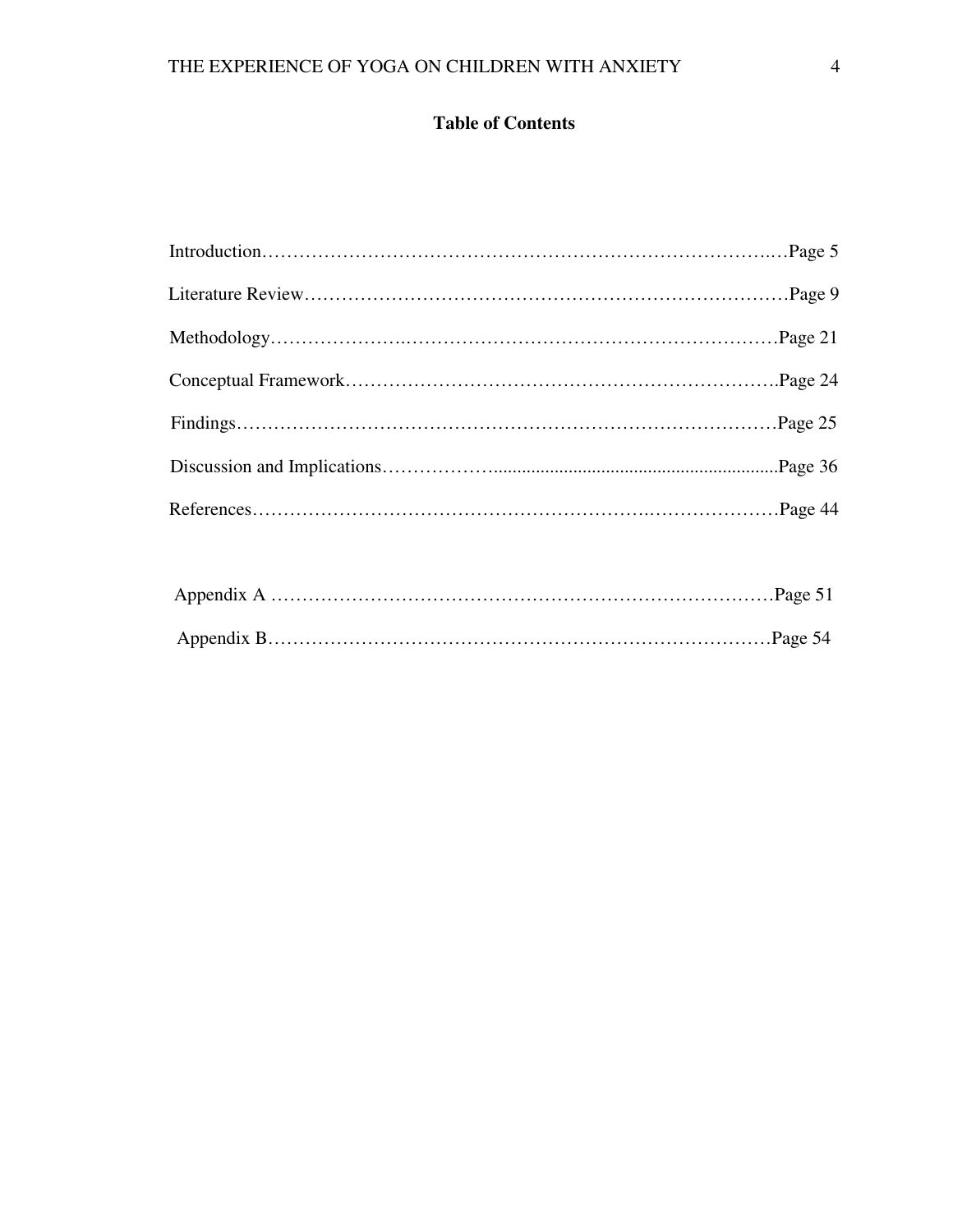#### **The Experience of Yoga on Children with Anxiety**

Feeling anxious can range from very low levels to high levels that can have long lasting effects on one's life and is defined as unwarranted fear or nervousness about real or imagined circumstances (National Association of School Psychologists [NASP], 2010). Anxiety often occurs when there is no real threat to a person's safety, but the threat feels real (kidshealth.org, 2010). Levels of anxiety can be great enough to produce an Anxiety disorder, a medical disorder causing one to feel consistently nervous and worried over an extended period of time (School Psychiatry Program & Madi Resource Center, 2010).

 Anxiety disorders represent a common mental health condition found in children and adolescents; they are apparent in up to 15% of children, and more often seen in females (NASP, 2010). There are many symptoms of potential anxiety that can vary from child to child. Some of the more common symptoms in children and adolescents are increased heart rate, body sweats, as well as individuals describing a "butterfly" feeling in their stomach (kidshealth.org, 2010). An anxious child will also often seem scared and quiet. It is important to note that each individual may demonstrate different symptoms of anxiety, yet these are the most commonly found.

With these symptoms in mind it makes sense that one's physical and mental health can be greatly affected. Feeling great worry for something that may not warrant these feelings can take a toll on a child's life. For instance, having a constant "butterfly" feeling in the stomach may limit his or her ability to engage in normal child like activities which will in turn affect one's social skills and end up affecting his or her self-esteem and cause social isolation. It is common for children with anxiety to be reluctant to attend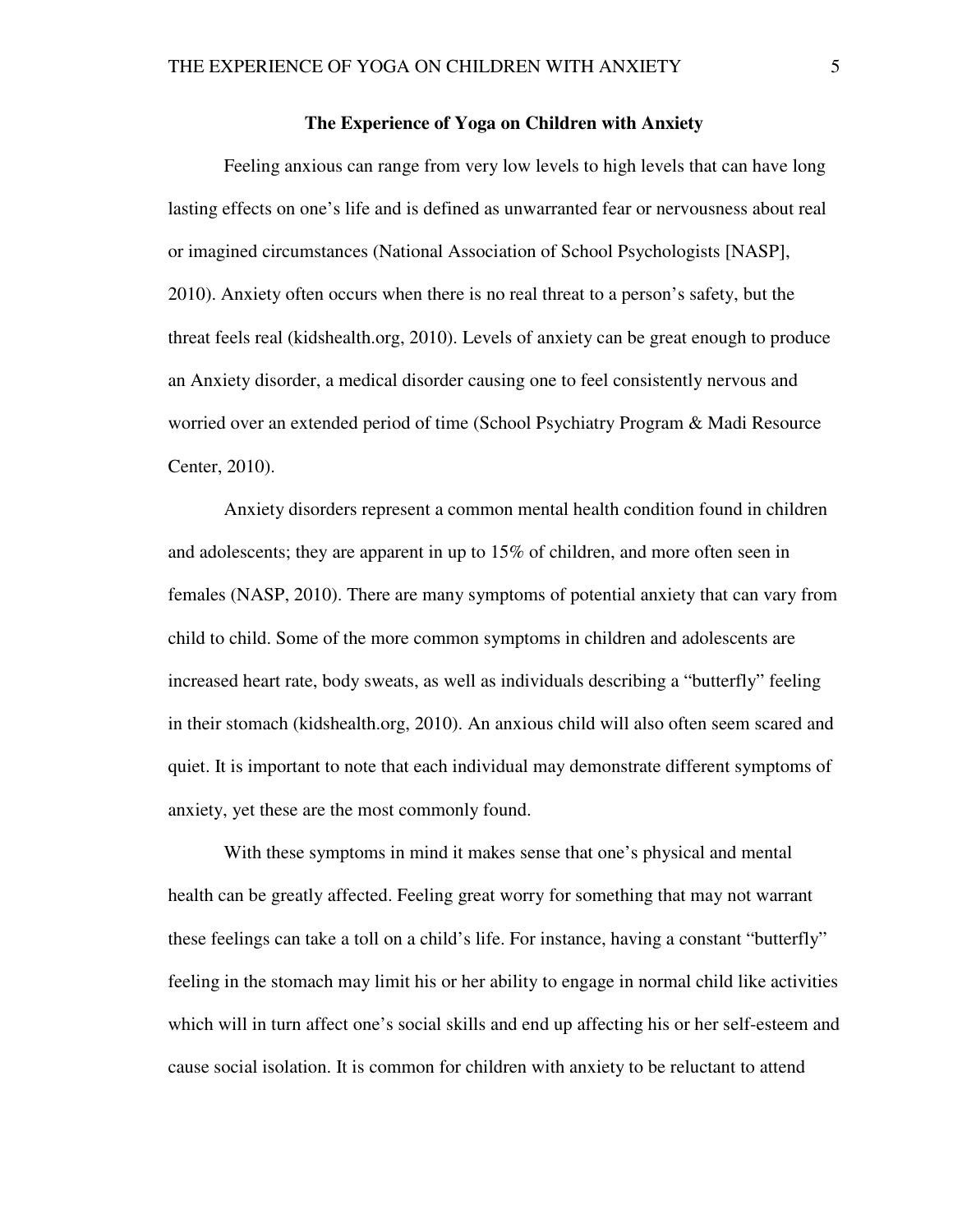birthday parties or refuse to have sleepovers. When children are not engaging in normal childlike behaviors peer relationships may suffer greatly (kidshealth.org, 2010). Children may not be able to enjoy hobbies they would have otherwise enjoyed had they not been worried or scared to participate. Physically, anxiety is reported to cause stomachaches, headaches and dizziness with children (School Psychiatry Program & Madi Resource Center, 2010).

Besides great social impairment, anxiety may have negative effects in school work and education. Initially, children may be reluctant to attend school if worries are associated with leaving a parent or the comfortable home environment. If this is the case, it is common for children to constantly be late to school or have crying fits at school (School Psychiatry Program & Madi Resource Center, 2010). This high level of anxiety can lead to unwillingness to participate in academic activities which can have negative effects in long-term education, self-esteem, and lead to constant self-criticism (School Psychiatry Program & Madi Resource Center, 2010).

Several types of anxiety disorders exist. Generalized Anxiety Disorder (GAD) is the most general of anxiety disorders in which the anxiety occurs in different settings, happens on most days and affects about three to four percent of children (School Psychiatry Program & Madi Resource Center, 2010). There is also Separation Anxiety Disorder, which is often identified when children feel a great sense of homesickness or constantly cry when they are not with their parents (Anxiety and Depression Association of America [ADAA], 2012). Bullying at school also increases one's potential to develop separation anxiety (NASP, 2010). Separation Anxiety Disorder is most common among children ages seven through nine (ADAA, 2012). Posttraumatic Stress Disorder (PTSD)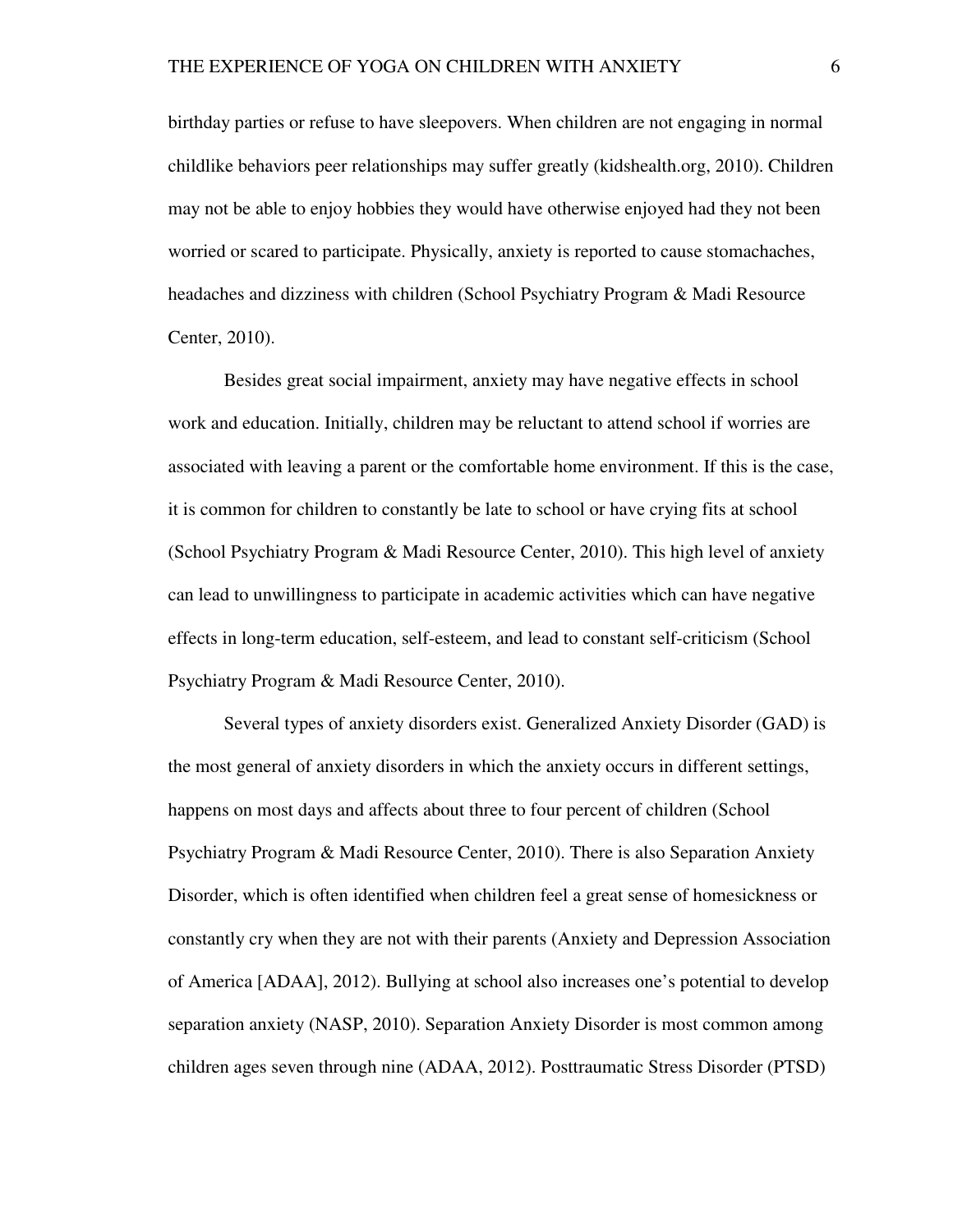is another common type of anxiety among children and adolescents. This type of anxiety is seen in those who have experienced a traumatic event in their life, which may result in their experiencing flashbacks (NASP, 2010). Children with PTSD often are reported to want to avoid certain places and become emotionally numb (ADAA, 2012). Children who live in homes with violence are more likely to develop PTSD after experiencing a traumatic life event (ADAA, 2012). Obsessive-Compulsive Disorder (OCD) is another common type of anxiety in children, and is characterized by a child doing things excessively (Anxietyattack.org, 2009). One with OCD will often uncontrollably repeat habits such as washing hands constantly throughout the day to try to ease anxiety (ADAA, 2012). Boys are more likely to develop OCD before puberty, while girls will often develop OCD during their teen years (ADAA, 2012). Other anxiety disorders include Panic Disorder, which is when a child experiences at least two panic or anxiety attacks that come about for no specific reason and certain phobias, which is extreme fear of a specific object (Diagnostic and Statistical Manual of Mental Disorders [DSM], 2000).

Depression and anxiety often go hand in hand. It is reported that the two occur together up to 60% of the time (NASP, 2010). When a child has both depression and an anxiety disorder, it is likely that his or her cognitive functioning is in danger. Anxiety consists of similar symptoms to attention deficit hyperactivity disorder (ADHD), like difficulty concentrating on tasks and performing school work. Differentiating between these two disorders is crucial, as children who suffer from anxiety left untreated are at a higher risk of developing a substance abuse problem or ultimately suicide (ADAA, 2012).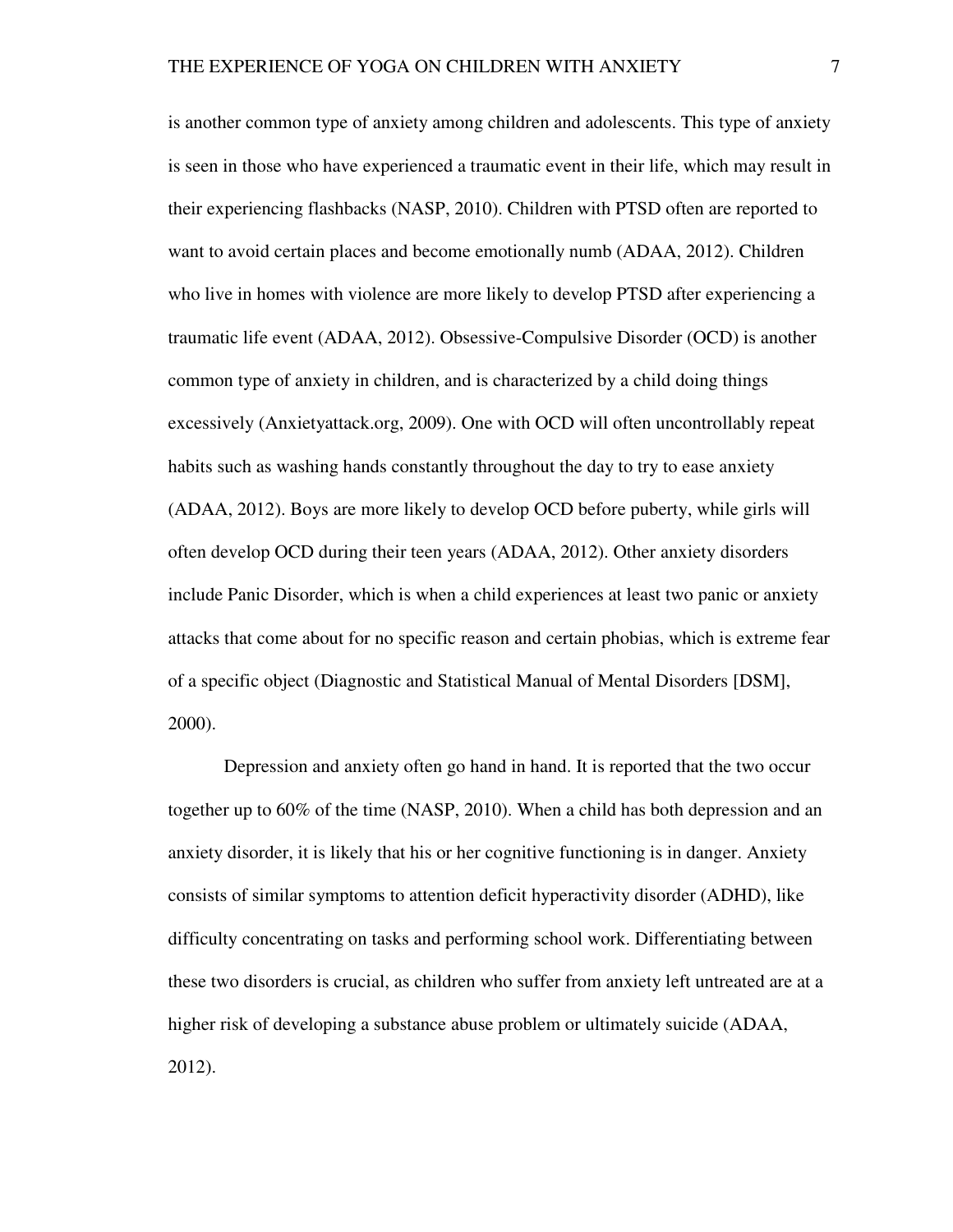Treatment for anxiety disorders can vary. Anxiety prescription medications can be useful, such as certain serotonin reuptake inhibitors (SSRIs). However, in 2004 the Food and Drug Administration [FDA] issued a statement warning people that some SSRIs have been found to increase suicidal thoughts and behaviors in some children and adolescents (ADAA, 2012). Medication is also known to have other effects that may interfere with cognitive abilities or other emotions. Other treatments include cognitive behavioral therapy (CBT), dialectical behavioral therapy (DBT) or other mind/body relaxation therapies. Therapies can also vary from place to place; some therapies are more effective while in a home setting, while others are better performed in a school setting.

According to the National Association of Social Workers [NASW] Code of Ethics, the principle of social justice directly speaks to why it is important to find effective ways to alleviate impairments to everyday successful functioning. It is stated that social workers pursue social change particularly with vulnerable groups of people, in this case, with children suffering from anxiety (NASW Code of Ethics, 2008). Because anxiety can affect a child's ability to emotionally and physically function successfully, it is the responsibility of social workers to find intervention methods that will alleviate these types of impairments and promote a more productive and positive standard of living.

Despite several interventions that have been developed, more needs to be considered due to the pervasiveness of anxiety in children. The purpose of this paper is to address the experience of yoga on children with anxiety from professionals' point of view.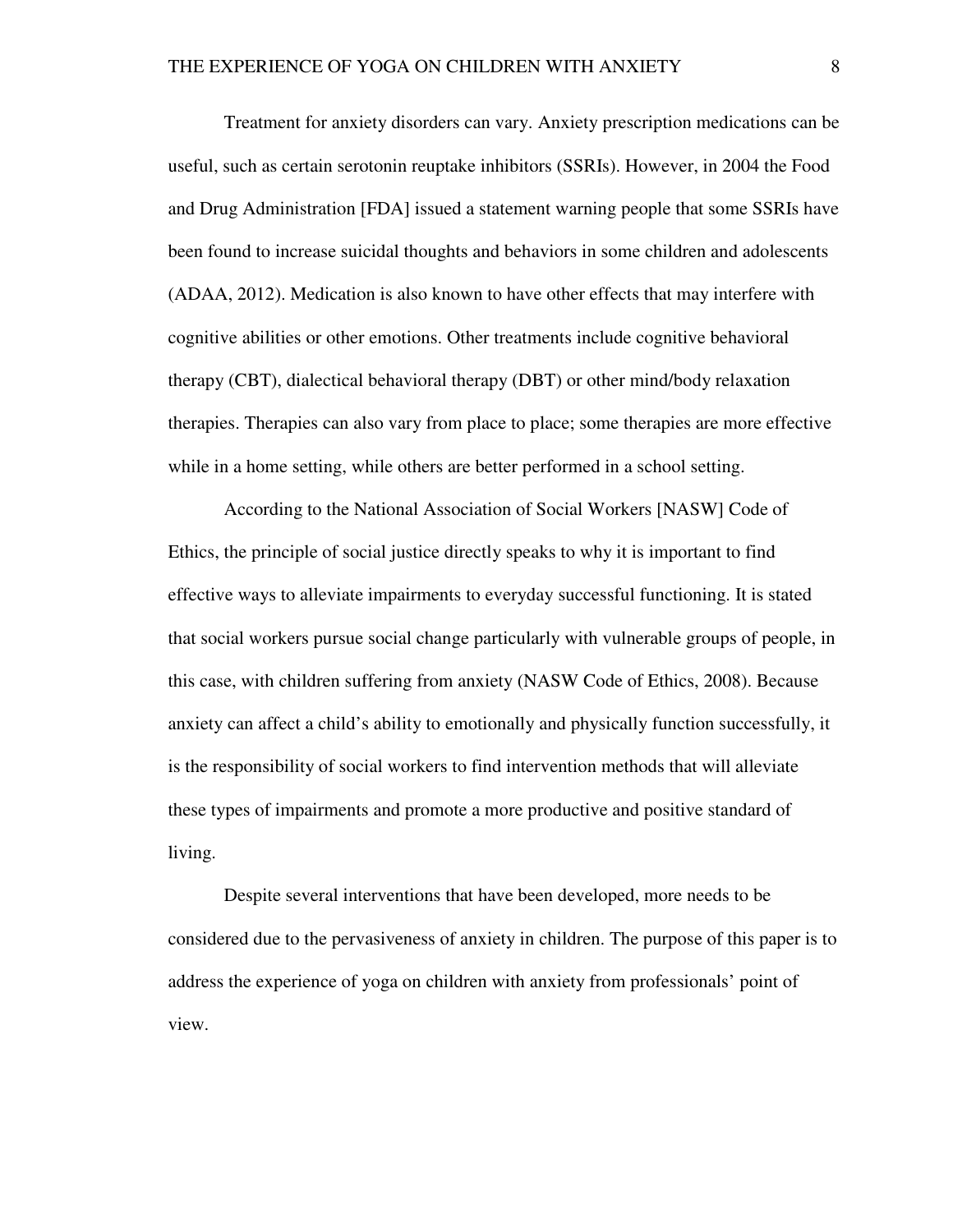#### **Literature Review**

### **What is Yoga?**

There are many aspects and definitions of yoga. The word "yoga" can be translated to "to join", referring to joining the mind, body and spirit in a synchronized manor (Bowling & Stewart, 2006). Yoga strengthens the bond between the mind, body and spirit (Parnes & Dagan, 2005). The practice of yoga includes breathing exercises, different postures, strengthening techniques and meditation (Ospina et al., 2008).

 The practice of yoga was originally started in India and became popular in America around 2004 and has become a 5.7 billion dollar industry (Li, Goldsmith  $\&$ Goldsmith, 2012). The emergence of yoga was greatly influenced by Buddhist philosophy and its original purpose was to assist in transforming and transcending the self (White, 2009). In fact, stone carvings in the Indus Valley show figures in yoga positions dating back over 3,500 years ago which will put yoga's emergence before religion formation (Gillen & Gillen, 2007). As stated by Feuerstein (2003), the original goal of yoga was to provide a guide for happiness, wholeness and well-being (White, 2009). According to White (2009), the mind and the breath are closely connected so when one is stimulated, that stimulation will affect the other. Additionally, yoga is considered a type of medicine that affects the mind and body (Bowling & Stewart, 2006). Within the mind and body practice, yoga is conducted in different techniques that include meditation, breathing exercises, body postures and intense concentration (Khalsa et al., 2009).

 As noted earlier, mindfulness is an important aspect of yoga. According to Kabat-Zinn (2011) mindfulness is described as purposefully being in a present state with no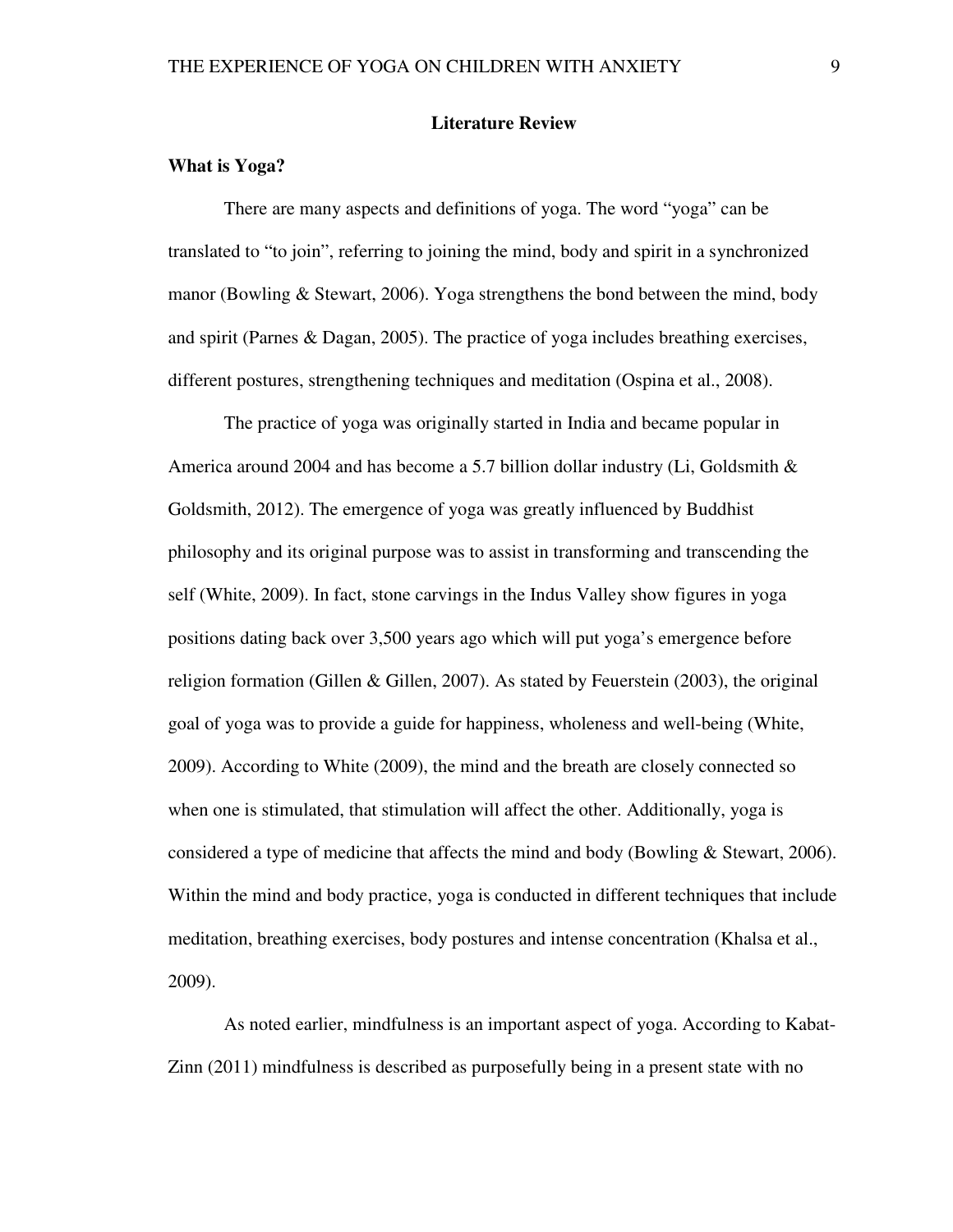self-judgments. Similarly, Hendricks (1975) stated that mindfulness is a state of being able to decipher thoughts and emotions from outside events (as cited in Semple, Reid & Miller, 2005). While one is in a state of mindfulness, the act of meditation often occurs. During the meditation process certain thoughts are noticed and released from the mind and one feels at peace (NurrieStearns & NurrieStearns, 2010). During a regular yoga class, the meditation portion most often occurs after the body postures are completed (White, 2009).

It is also reported that yoga helps maintain the flow of energy throughout the body, and when that flow of energy is free, all systems in the body are able to work correctly and simultaneously (Parnes & Dagan, 2005). Yoga is a form of exercise and exercise in general is known to provide benefits to health and mental health issues (Bowling & Stewart, 2006). When body movements and stretching are combined with deep breathing and concentration the body's circulation is improved (Peck et al., 2005).

A typical yoga class begins with bringing peace and quiet to the mind, practicing postures and breathing techniques, relaxation and allowing the body and mind time to revert back to normal activity (White, 2009). Most yoga classes last between 45 minutes to 90 minutes; classes are often shorter when working with children (Telles, Gaur & Balkrishna, 2009). The slow breathing during the yoga class is intended to reduce the heart rate, respiratory rate and blood pressure which is a direct response to the anxious state (Kaushik, Kaushik, Mahagan & Rajesh, 2006 as cited in Telles et al. 2009). As the participants go through their postures, this should increase their flexibility and strength (White, 2009). In addition to these changes, the bodily functions are also affected by going through the movement of postures. The root of anxiety lies within the central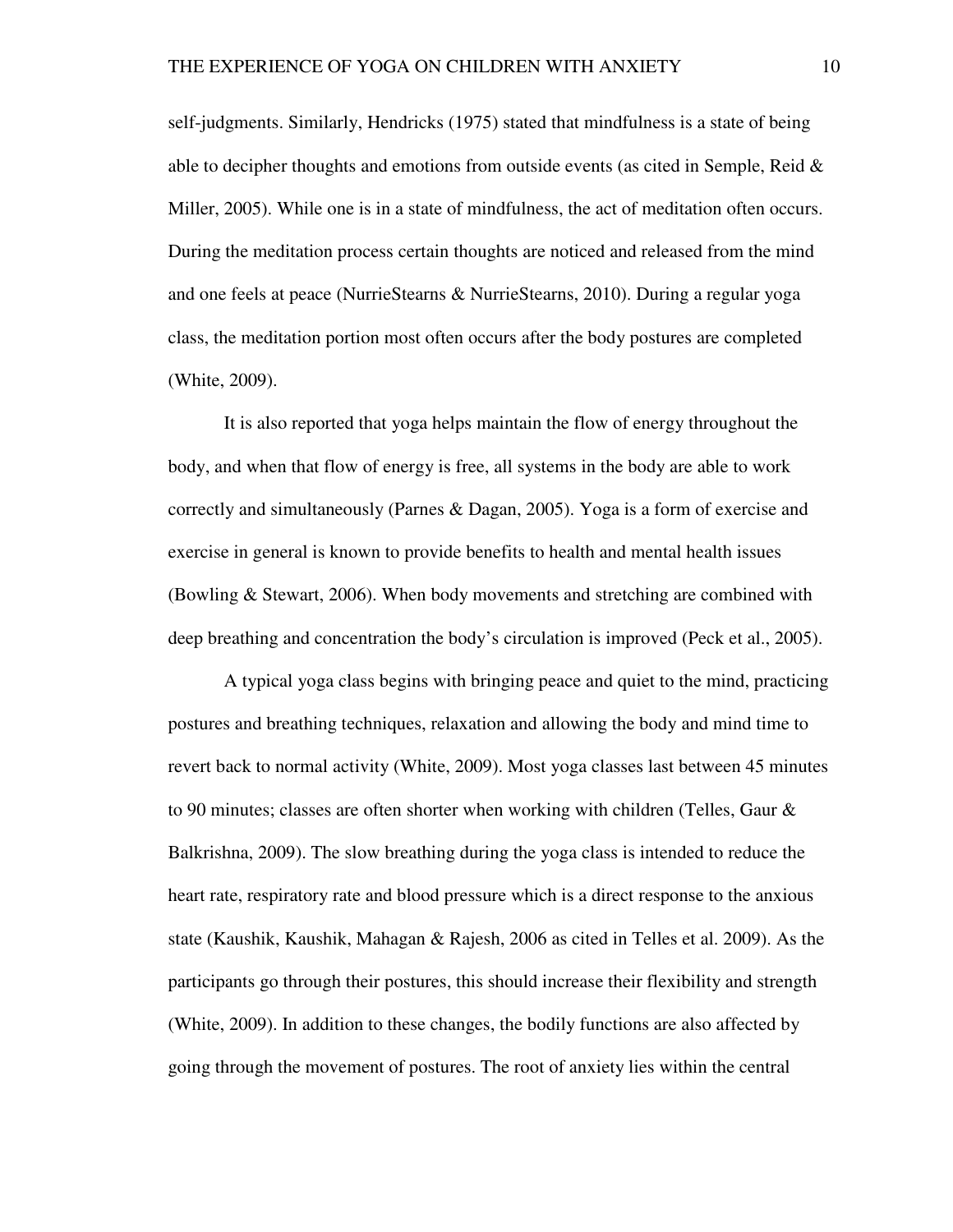nervous system (DSM, 2000). Studies have found that the endocrine system improves, that gastrointestinal and immune functioning improves, along with hand-eye coordination, which decreases sleep problems and helps with balance (White, 2009). The final relaxation period takes place after completing the postures. Most often, yoga participants lay on the floor with their eyes closed. The final integration of most yoga classes includes a period of reawakening the mind, body and breath to the present day-today activity creating a relaxed and alert state (Telles et al., 2009).

### **Yoga and Mental Health**

Considering the above information regarding how yoga may affect the body and mind, it makes sense to believe that yoga could have some benefits to those who may suffer from mental health concerns. According to the National Institute of Mental Health (NIMH) (2006) the use of physical exercise or yoga may have positive benefits to physical and mental health. Mental health concerns are often difficult for individuals to face; it may be that instead of going to professional counseling to address certain issues, it may be easier to attend a yoga session (Milligan, 2006).

 There have been numerous studies conducted on how practicing yoga affects individuals' mental health. A study done by Ulger and Yagli (2010) on breast cancer patients participating in yoga showed that after the four week program the patients had reported an improved view on their quality of life and scored lower on an anxiety test (Li, Goldsmith & Goldsmith, 2012). According to Bang (2001), yoga and relaxation enhanced feelings of joy, love and thankfulness as well as decreased feelings of depression when compared to a control group (Rybak & Deuskar, 2010). Also, depression symptoms from an experimental group during a study done with patients suffering from depression after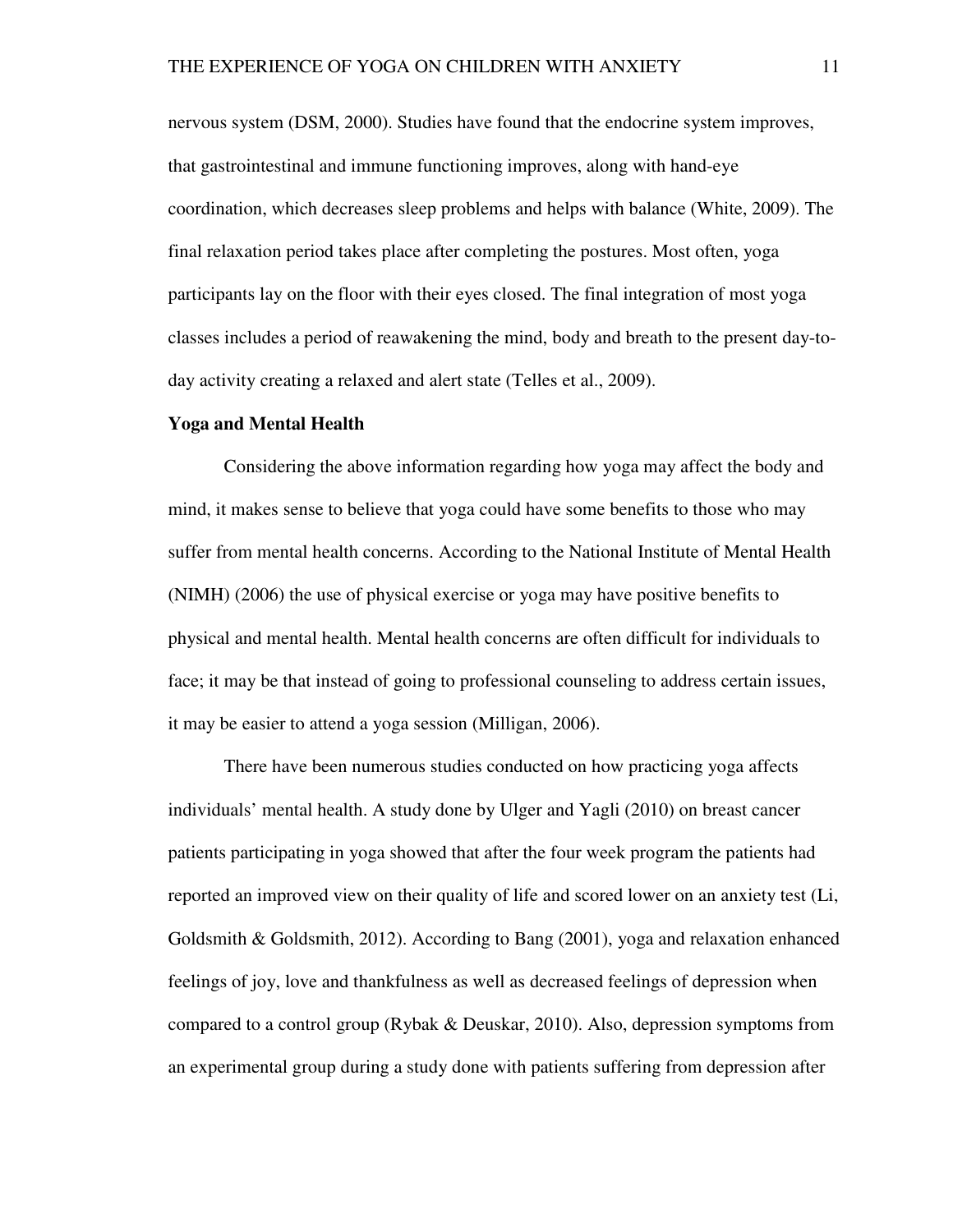participating in a yoga and meditation group was significantly lower compared to the control group who did not participate in yoga and meditation (Butler et al., 2008)

 These results may be because yoga allows one to realize a constant state of silence, bliss and oneness (Rybak & Deuskar, 2010). As noted earlier breathing regulation is a major component of yoga; when one relaxes his or her breath, in turn, the body relaxes as well (NurrieStearns & NurrieStearns, 2010). There are different breathing techniques used while practicing yoga; one example is to take deep long breaths intentionally; in doing this one's relaxation responses are triggered held in the parasympathetic nervous system, which calms the body (NurrieStearns & NurrieStearns, 2010). Another way to control the breath is to simply be aware of the frequency of taking breaths and how fast the pace of breaths are; doing this allows the mind to focus on one's breathing and not on any other conflicts in the mind (NurrieStearns & NurrieStearns, 2010). To better understand the whole functioning body within the yoga language, Rybak and Deuskar (2010) explain that there are five layers to human functioning: the physical body, the breath, mind, the unknown and the state of pure consciousness. In order for the body to be in perfect health, there should be no disturbance at any level. Likewise, Parnes and Dagan (2005) agree that when there is not a free flow of energy throughout the body, one's cognitive development is restricted.

It is well known that exercise and physical activity is healthy for the mind and body. Many studies have compared yoga to other general exercise routines such as running and aerobics. Duraiswamy et al. (2007) tested patients diagnosed with schizophrenia comparing the effects of daily yoga to exercise for four months. The exercise involved with this intervention included walking, jogging and relaxation.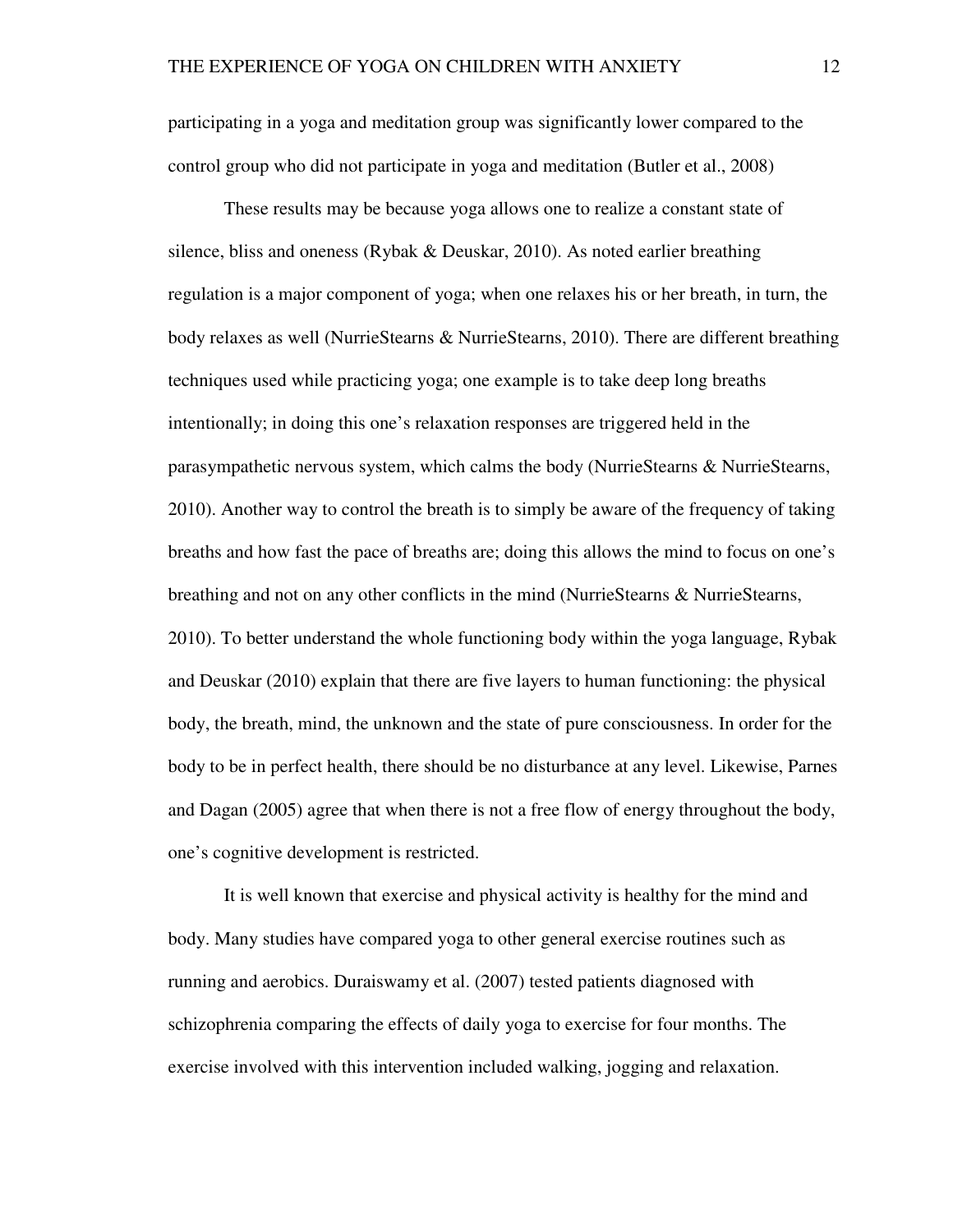Duraiswamy et al. (2007) found both groups showed significantly lower psychotic symptoms; however the yoga group's symptoms decreased a great deal more. All scores for symptoms were lower for the social and occupational functioning as well as the psychological, social, and environmental scales of quality of life, which were measured by the World Health Organization Quality of Life BREF form (Ross & Thomas, 2010).

It is also important to note that those of any physical ability are able to perform relaxation techniques that go along with yoga (Milligan, 2006). In addition, yoga in general is a safe practice and often inexpensive (Bowling & Stewart, 2006). The practice of yoga meets the participant at his or her own level; the needs and ability of the student will dictate the expectations and exercises they perform (White, 2009). For instance, in a study where participants were young professional musicians who suffered from performance anxiety the yoga practice they carried out was focused on intuitive sensations and calming breath which could become a practice that is a constant in daily life, not only in a yoga classroom (Khalsa et al., 2009). This is an example of how yoga trainers can focus on the participant and assist in ways each individual needs. The young musicians showed a significant decrease in anxiety symptoms after participating in a custom yoga practice (Khalsa et al., 2009).

#### **Yoga for Children**

Given the overall benefits of yoga in general, it makes sense to consider how yoga affects children specifically. For children, practicing yoga only requires an imagination, energy, comfortable clothes and a soft surface on which to practice (Parnes & Dagan, 2005). Children often face hurdles in development when faced with competition with other children; in yoga there is no winner or loser, which may eliminate these hurdles.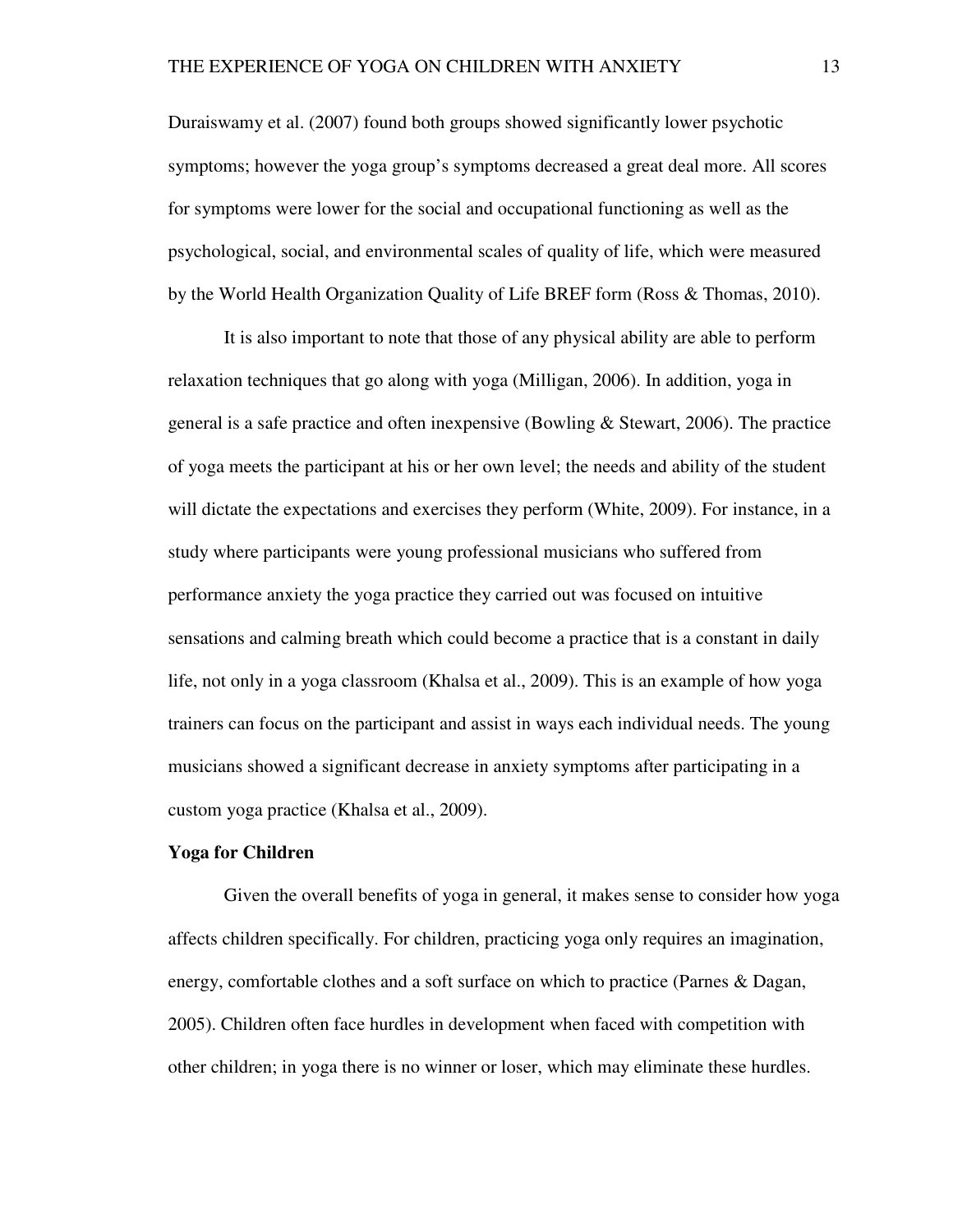White (2009) suggests that while yoga is non-threatening it is also a gentle approach to improve one's physical fitness in addition to one's well-being, cognitive ability and overall health. Yoga is suitable for children of any age and athletic ability while yoga can assist children in becoming more aware of their body's needs and abilities (Gervais, 2003).

 It was noted earlier that yoga meets each individual where they are physically and mentally. Yoga is tailored individually; one participant may choose to take a stretch deeper while another participant in the same class may stay in a more basic position, each person's own nervous system will get what it needs. This is an important fact to note while working with children. The poses used in yoga with children are generally easy to perform and the benefits oftentimes instant (Parnes & Dagan, 2005). Some of the benefits that are seen immediately with children practicing yoga include increased flexibility, muscle strength, balance, relaxation, concentration, as well as improved self-esteem and physical health (Gervais, 2003; Parnes & Dagan, 2005).

 School use of yoga programs is increasing for many reasons, most of which are noted above (White, 2009). Many children are physically or mentally unable or do not have the means necessary to participate in organized sports, which makes yoga a potential alternative. Children may be overweight or have special needs that deny them the ability to participate in mainstream athletic practices; yoga may fill that void while providing similar benefits like the more active athletic activities (Gervais, 2003). Parnes and Dagan (2005) note that yoga also encourages children to stay fit and may influence children to stay away from negative influences that often work against their well being. It is important to note that children are aware they are playing a crucial role in their own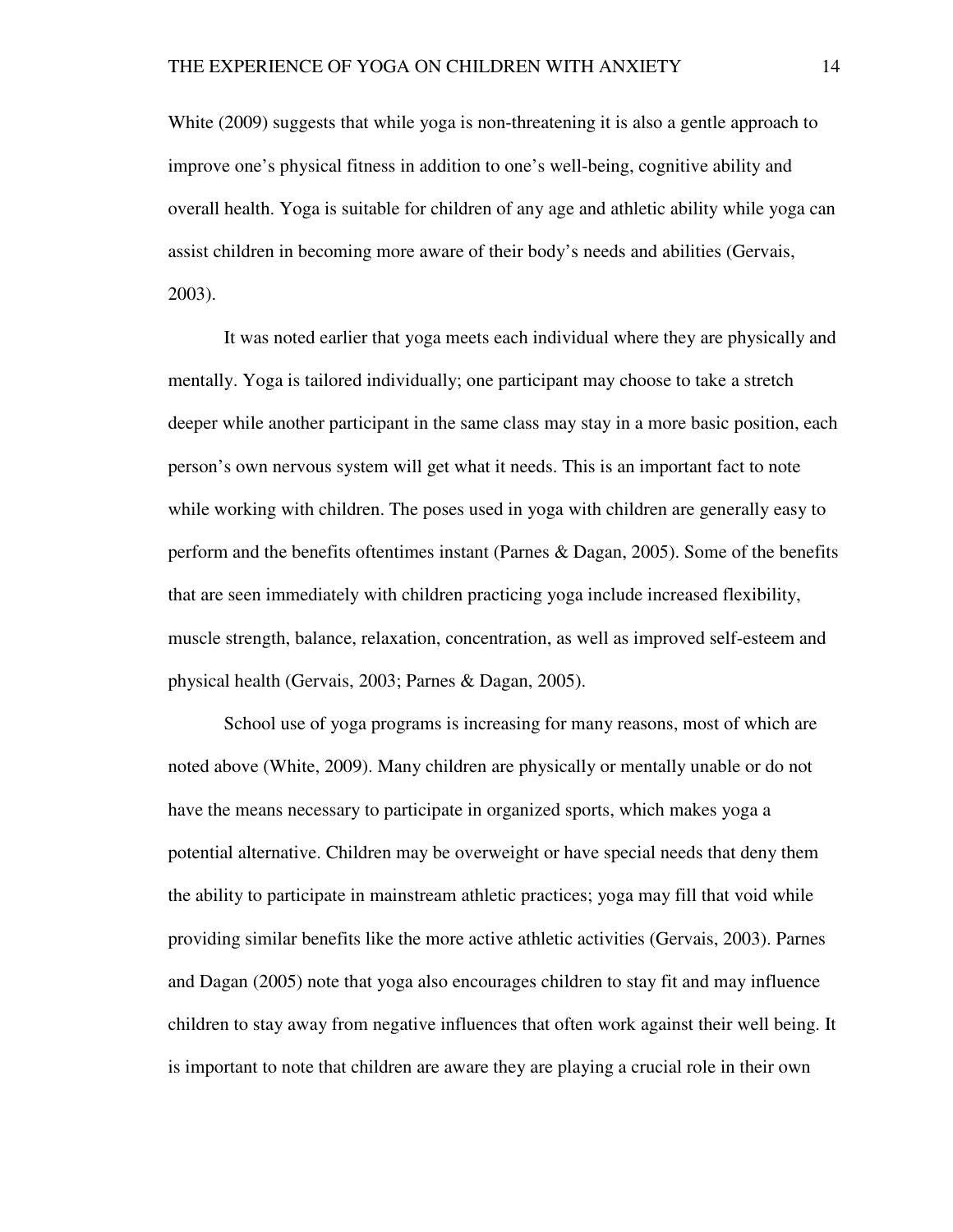therapeutic development; this may enhance children's self-efficacy as they see themselves in charge of their own improvement, which may help them to maintain any progress. Additionally, delivery of school based yoga treatment is more cost effective than a program outside of school (Semple et al., 2005).

 Yoga with children is often seen as an adventure. Instructors use interactive stories in which the children learn the different yoga poses by using their imagination (Parnes & Dagan, 2005). The younger children who practice yoga begin with simple postures most often named after animals, such as butterfly pose or flamingo (Gervais, 2003). Gervais (2003) also suggests that classes with children use different games and props to make it a more fun environment. Another way that yoga entertains children is that it may take them on a "fantasy journey", a technique that uses imagery with music that helps with relaxation (Stück et al., 2002). Given the attention span of most children, children's classes are typically shorter in time frame than most adult classes, but can gradually increase in time duration as the practice continues (Semple et al., 2005).

Several studies also support the idea that yoga practiced with children may be beneficial in many ways. In a study conducted by Jensen and Kenny (2004) using 19 boys with an attention deficit hyperactivity disorder (ADHD) compared results from the 11 boys in the intervention group to 8 in the control group. The boys in the yoga intervention group reported a decrease in mood swings, temper outbursts and crying fits compared to the control group (White, 2009). Likewise, in a *Train the Trainer Study* done after a children's relaxation program that involved elements of yoga, the trainers reported the participants showed an increased attention span, a higher sense of motivation and exhibited their ability to transfer their learning skills from the group into other daily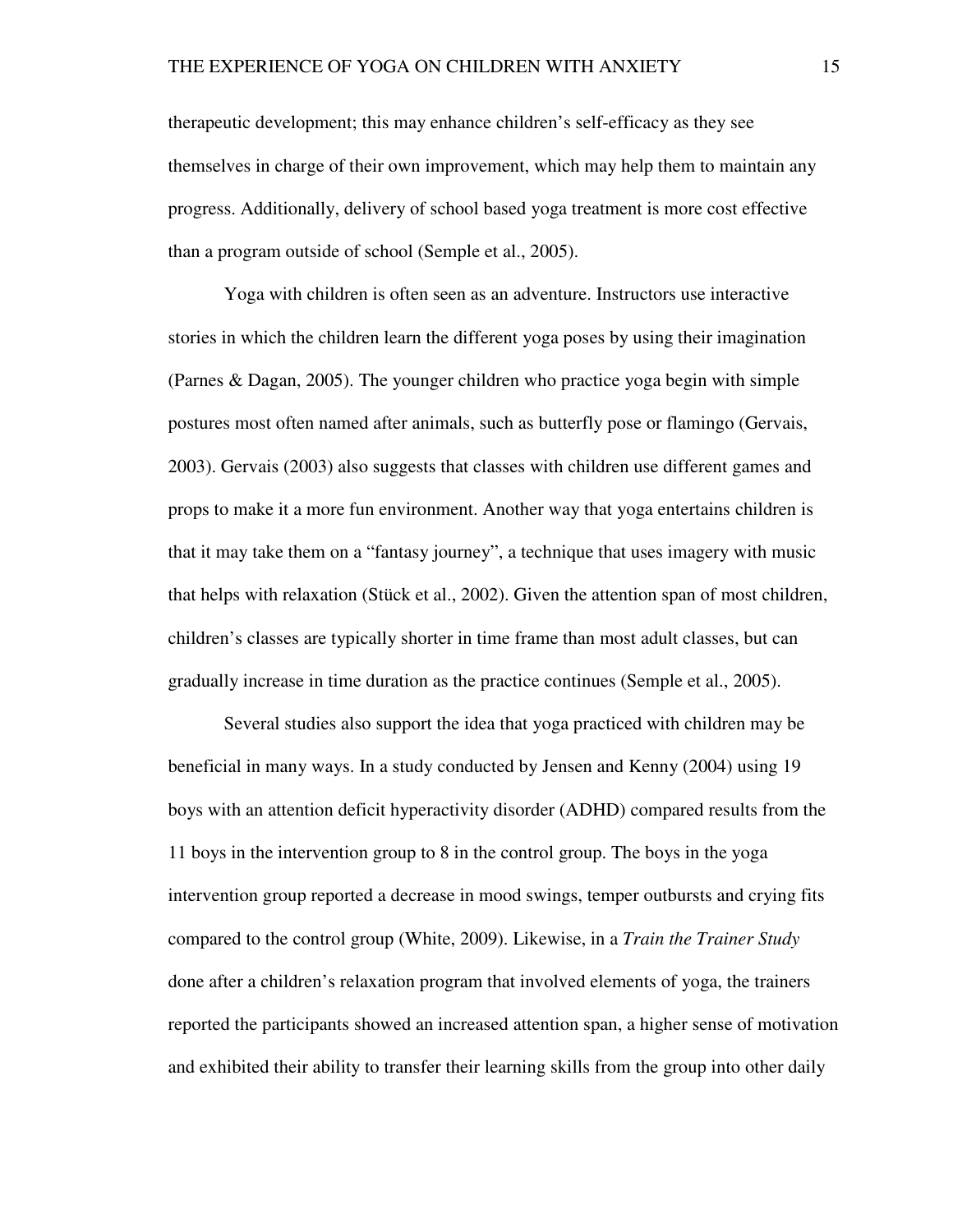activities (Stück et al., 2002). Overall, the instructors of this program reported that it was easy to motivate the children with the yoga elements (Stück et al., 2002). Berger, Silver and Stein (2009) focused on an after school program for fourth and fifth grade students in Bronx, New York comparing a structured yoga program for one group of students to unstructured physical activities for the other group. Students who participated in the yoga group scored significantly better on the Negative Behaviors subscale compared to the non yoga group (Berger et al., 2009). Along with this test score, qualitative responses were given which support yoga activity as well. One student stated that when feeling mad or upset, he "does yoga", which suggests that doing yoga may discourage aggressive and violent behavior and is often used as a coping mechanism (Berger et al., 2009). Additionally, Mehta et al. (2011) conducted a study that incorporated yoga into a school program for children with ADHD; results showed after the completion of the six weeks, more than 50% demonstrated an improvement with both their behavior and academic performance.

As the research shows, yoga appears to be a beneficial exercise for children that can improve functioning in different ways. According to Gervais (2003) pediatricians now recommend children with special needs practice yoga as they will benefit both physically and improve their self-esteem. Children are also drawn to yoga due to the emphasis on individual gain rather than competition (Gervais, 2003). With the calming effect yoga has, children who appear unable to communicate verbally can benefit from the yogic breathing techniques according to Manuel (2010), who is the founder of a yoga center in London that focuses on working with children with special needs (Cooper *Nursing Standard*, 2010).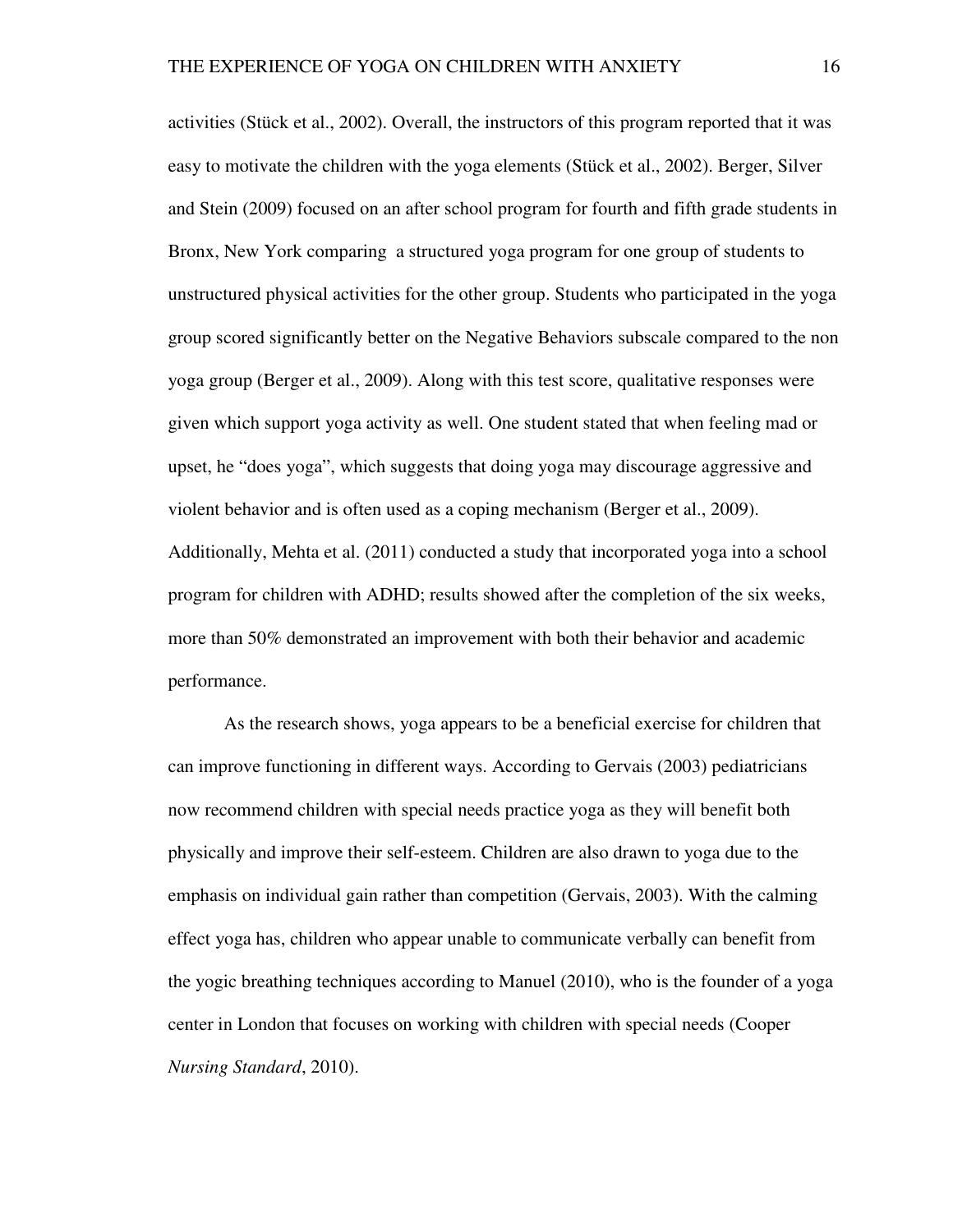### **Yoga for Children with Anxiety**

Given the research regarding yoga with children and yoga in general, it may be that yoga is a successful alternative approach to treating children who may suffer some form of anxiety. Children today come face to face with high psychological demands and pressure in their everyday lives (Berger et al., 2009). Yoga offers a calming and quiet approach to their otherwise loud and high energy life. In a children's yoga study done by Gervais (2003), it was reported that after a yoga session with children in a classroom, the children appear to still have high energy, but also relaxed – "not bouncing all over the place". Given that yoga encourages slower breathing, this may be why yoga is effective for children with anxiety.

There have been several studies suggesting that practicing yoga reduces anxiety. In a study done by Telles, Gaur and Balkrishna (2009), after participants followed a yoga curriculum which included two yoga sessions a week for three months, it was reported that there was a decrease in perceived stress and anxiety. Woolery, Myers, Sternlieb, and Zeltzer (2004), studied young adults who suffered from mild depression and anxiety and found a significant decrease in negative symptoms when compared to a control group who did not complete the yoga program. In a case study, a student who attended a highrisk public school in California reported that yoga helped her cope with her anger; specifically, she was able to release her anger in the different yoga poses and after she was done with her yoga exercises, she felt more calm (Labi, 2001). Likewise, Berger et al. (2009) found that students reported feelings of stress before completing a school yoga program; and after completing the yoga the students reported being able to calm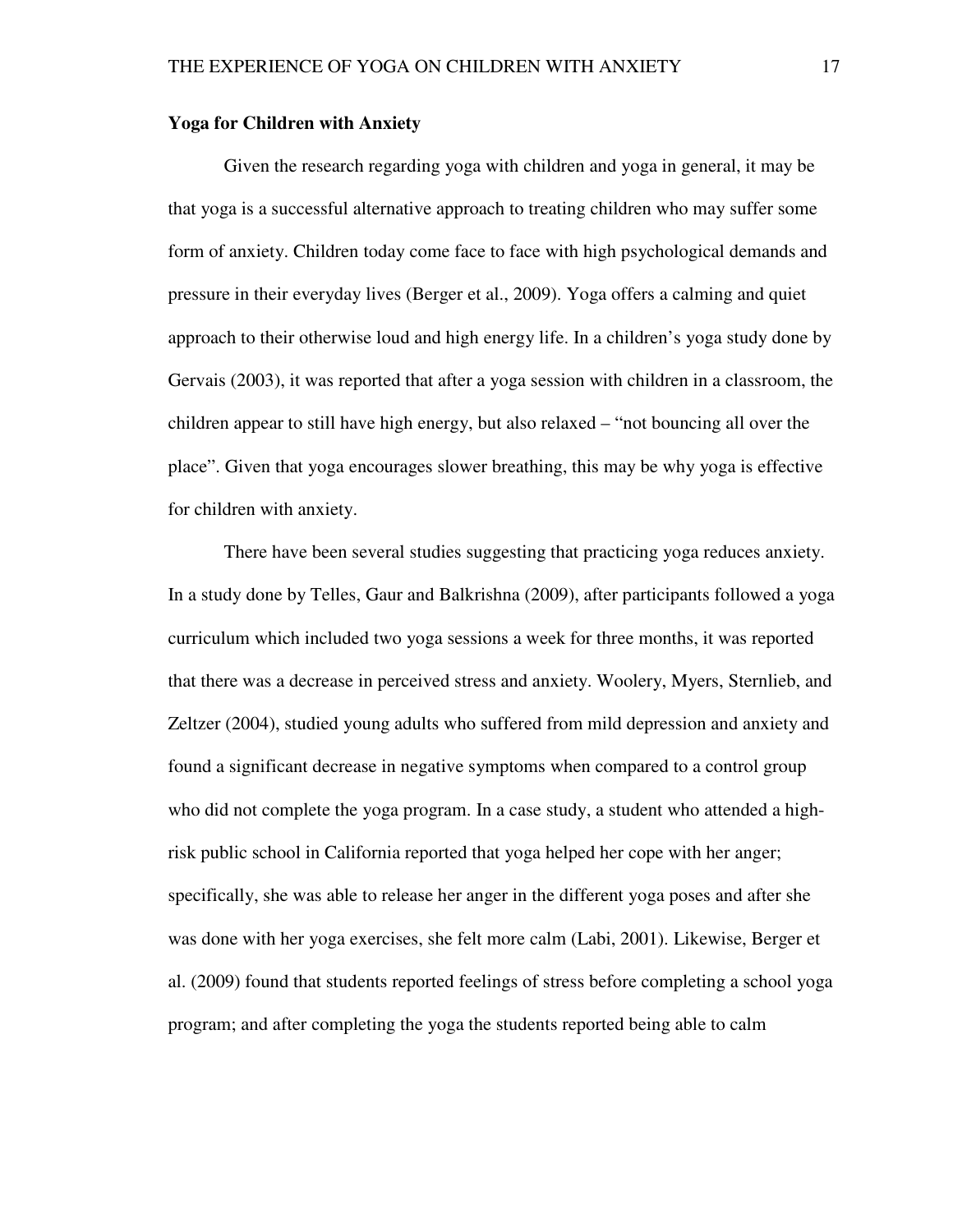themselves down. In 1988, Kalayil stated that yoga has been shown to reduce symptoms of anxiety, tension and stress in middle school aged children (White, 2009).

Another factor that may influence yoga impacting anxiety levels is yaminobutyric acid (GABA) levels in the brain. Streeter et al. (2010) states that a decrease GABA level is found in adults and children with mood and anxiety disorders. After comparing GABA levels in a yoga and control group Streeter et al. (2007) found a 27% increase in GABA levels for the yoga group compared to the control group (White, 2009). Streeter et al. (2010) also compared GABA levels to a group who completed a 60 minute yoga session which resulted in an increase in GABA levels to the same group after completing a 60-minute reading session with no increase. Additionally, body movements in yoga will increase blood and oxygen levels throughout the body, which will then affect both the central and autonomic nervous systems (Brosnan, 1982; Lalvani, 1999 as cited in Peck et al., 2005)

As stated earlier, a sign of anxiety can often be an increase in heart rate and breathing pattern. A mother reported that her son adapted to yoga immediately and she experienced a significantly more relaxed boy; she saw her son was able to better understand how his body worked and that he learned how to use his own breathing to calm himself (Cooper, 2010). Students in a school in a Chicago suburb who engaged in a yoga practice illustrated how they were able to use yoga to decrease their heart rate and stress levels. The teachers reported that yoga allowed the students' body a time out from chaos; the students move into shavasana, the final pose of yoga often referred to as "corpse pose" where they lie on their backs with their eyes closed, ending the exercise in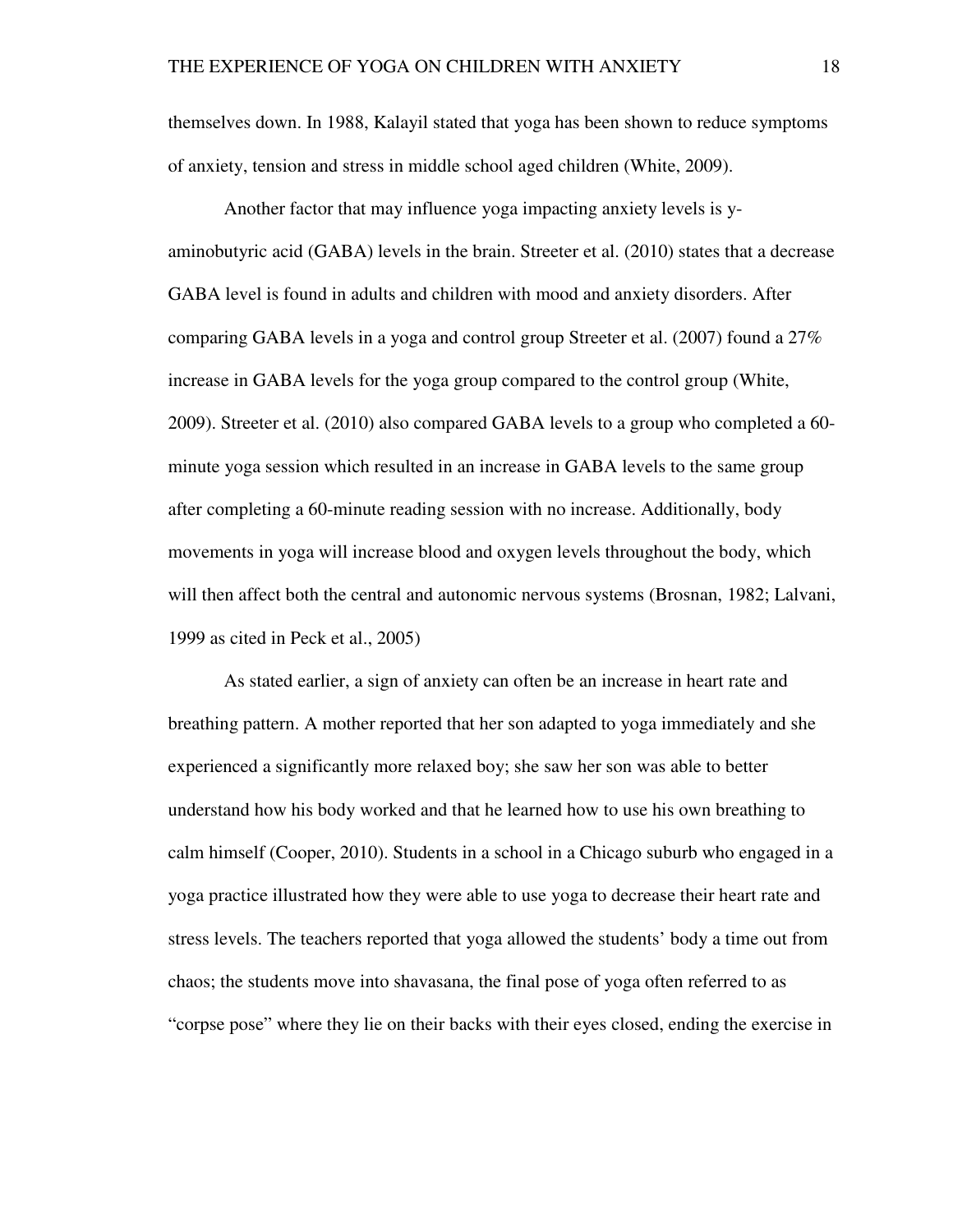this pose allows for the decrease in heart rate. They are instructed to imagine themselves in a place where they feel only happiness (Labi, 2001).

It was discussed earlier that yoga focuses a lot on breathing. In her book, *Yoga for Anxiety,* NurrieStearns and NurrieStearns (2010) believes the most obvious and immediate way to feel less anxious is to change breathing patterns. Telles et al. (2009) agree that when one practices slow breathing for ten minutes it will significantly reduce one's heart and respiratory rate, which makes sense as anxiety is directly related to high heart rate. The state of deep breathing is most ideal because that is how one breathes when he or she is most relaxed (NurrieStearns, 2010).

In addition to yoga being beneficial to children who suffer from anxiety, it also appears to be fun and enjoyable for the children. After a yoga program was completed at a school, the children came back to say that they continued to practice the yoga techniques at home and taught their family members some yoga exercises (Stuck et al., 2002). Additionally, in another study, four out of five children had enthusiastic responses from a yoga program in which they participated through school (Semple et al., 2005). Berger et al., (2009) recorded comments made by students after completing a school yoga program, which included, "yoga rocks" and "It is fun, it is cool, it is relaxing".

Risk is inherent in most interventions, and yoga is no exception. It is important to look into these risk factors and keep them in mind when preparing a children's yoga curriculum. Some believe yoga is directly related to Hinduism and may be a way to spread Eastern mysticism (White, 2009). It is important that children and parents are comfortable in their practice. One way yoga has become more children friendly is through changed terminology; for instance pranayama, which is the common yogic term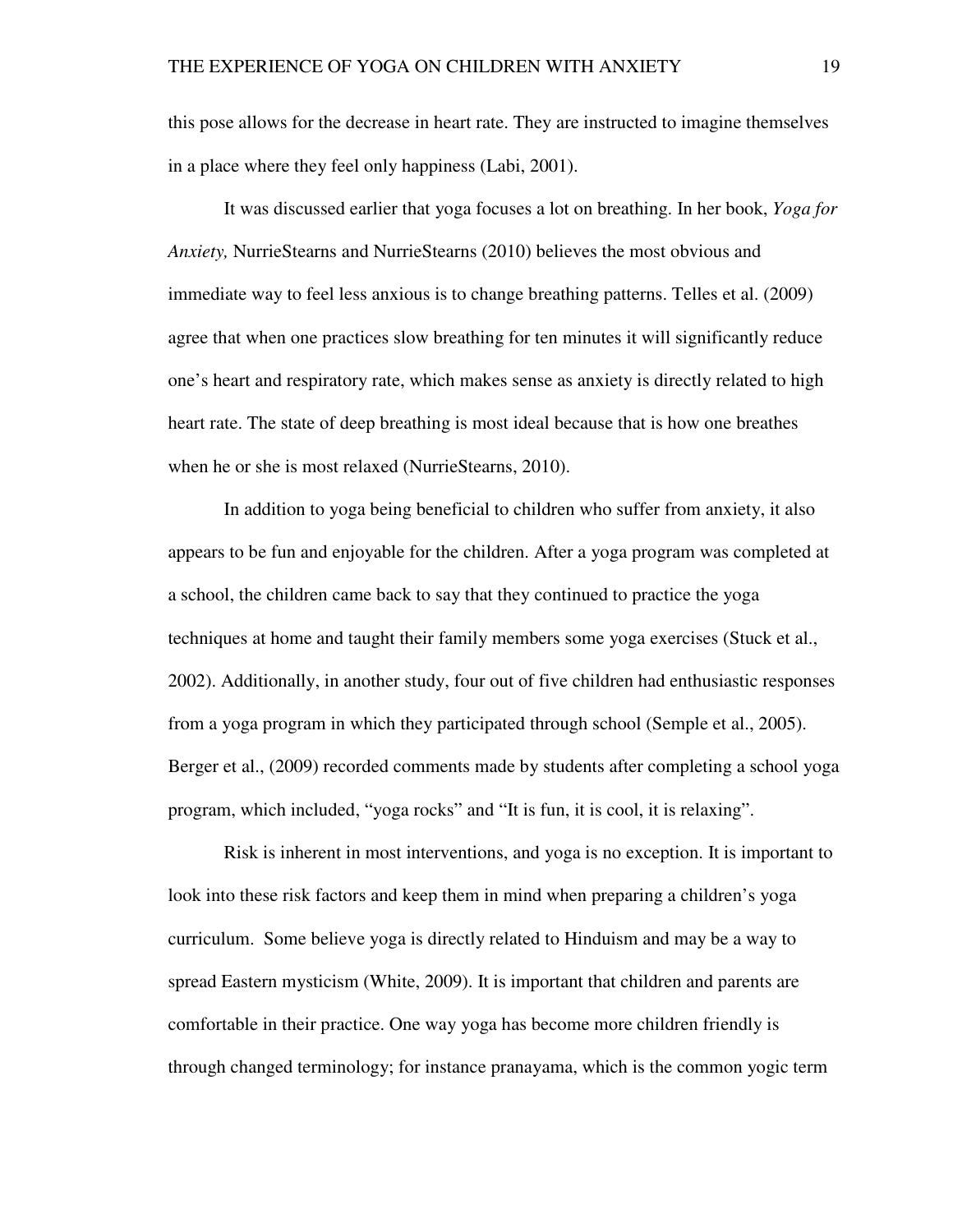for breathing exercise, is changed to "bunny breathing" (White, 2009). Some children also do not take pleasure in practicing yoga, some children had negative statements about their yoga program like, "yoga is boring" and "sometimes there are hard stuff" (Berger et al., 2009). It is also important to note that along with other physical exercise, children who are sick with the cold of flu or have migraines should avoid the more strenuous poses (White, 2009).

Despite these risks, given the benefits with respect to increased calmness, reduced heart rate and improved sense of self, it may be that yoga does have a positive impact on children with anxiety. There are many different curricula that have been developed to practice yoga with children specifically in the schools. Yoga Calm is specific for children starting at the kindergarten level up to twelfth grade. It was developed by Jim and Lynea Gillen after Lynea saw a rapid increase in behavioral issues in the public schools where she worked as a counselor. Lynea saw first hand the extreme pain some of these children were in and wanted to help them find inner peace. Lynea had her own yoga practice and felt that she could transfer a modified version to work with her troubled children. She felt strongly that if these children could find something that provided both physical and emotional support these children could have great benefits. After time practicing yoga with children, Jim and Lynea began to see the positive change in students in that they were able to be still, and show compassion and support for one another. While most school yoga programs put great emphasis on physical and emotional elements, Yoga Calm emphasizes the integration of physical, social and emotional skill development. Yoga Calm's approach includes teachers supporting students in lowering the stress factors in their lives and managing their emotional lives. In addressing these two areas in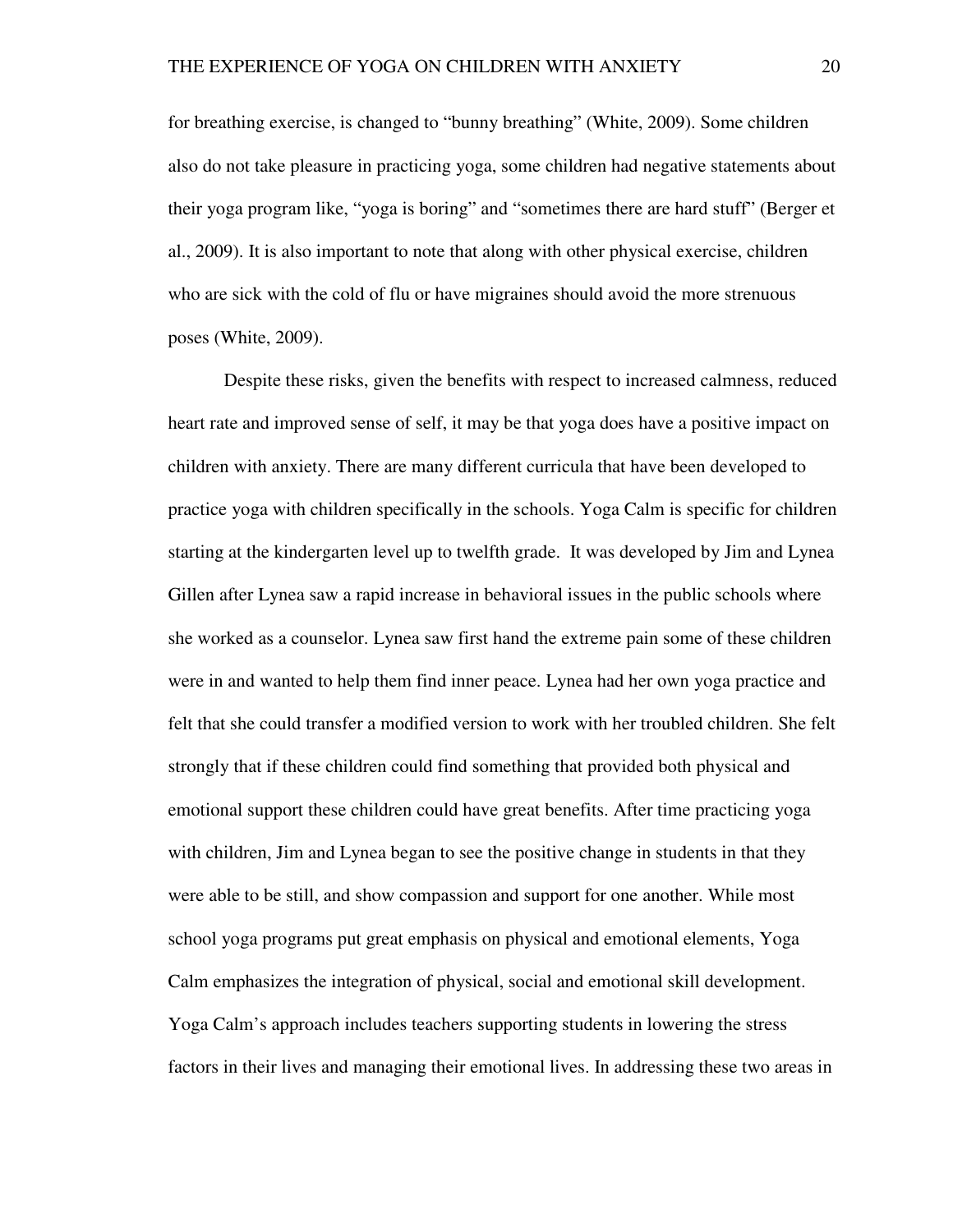children's lives, they are able to use the techniques to help with situations and feelings that occur outside of school. Another aspect that makes Yoga Calm's technique effective is that it can be completed in as little time as a three minute session. The tools used in Yoga Calm's program were intentionally developed to help the lifelong pressures and the developers of the program stress that it can positively affect people's health (Gillen  $\&$ Gillen, 2007).

Little research exists on yoga with children with anxiety. Considering the above literature about yoga and how it impacts mental health in particular children with anxiety it is likely that yoga can be a successful intervention. With Yoga Calm's unique approach in focusing on social and emotional well being, in addition to direct benefits to psychological and physiological symptoms common to anxiety, it makes sense to research this approach with children with anxiety. Therefore, the purpose of this paper is to look at how yoga, specifically Yoga Calm impacts children with anxiety by interviewing clinicians that teach this program to children.

#### **Methodology**

#### **Research Design and Sample**

 For the purpose of this study, qualitative research was conducted. Clinicians who are trained in Yoga Calm were interviewed. These clinicians work directly with children in schools. Snowball and convenience sampling was used for this research. Three interview subjects were found through a website that lists clinicians and teachers that are certified to teach Yoga Calm in schools. One subject was found through word of mouth from instructors already known by the researcher. The website that lists certified Yoga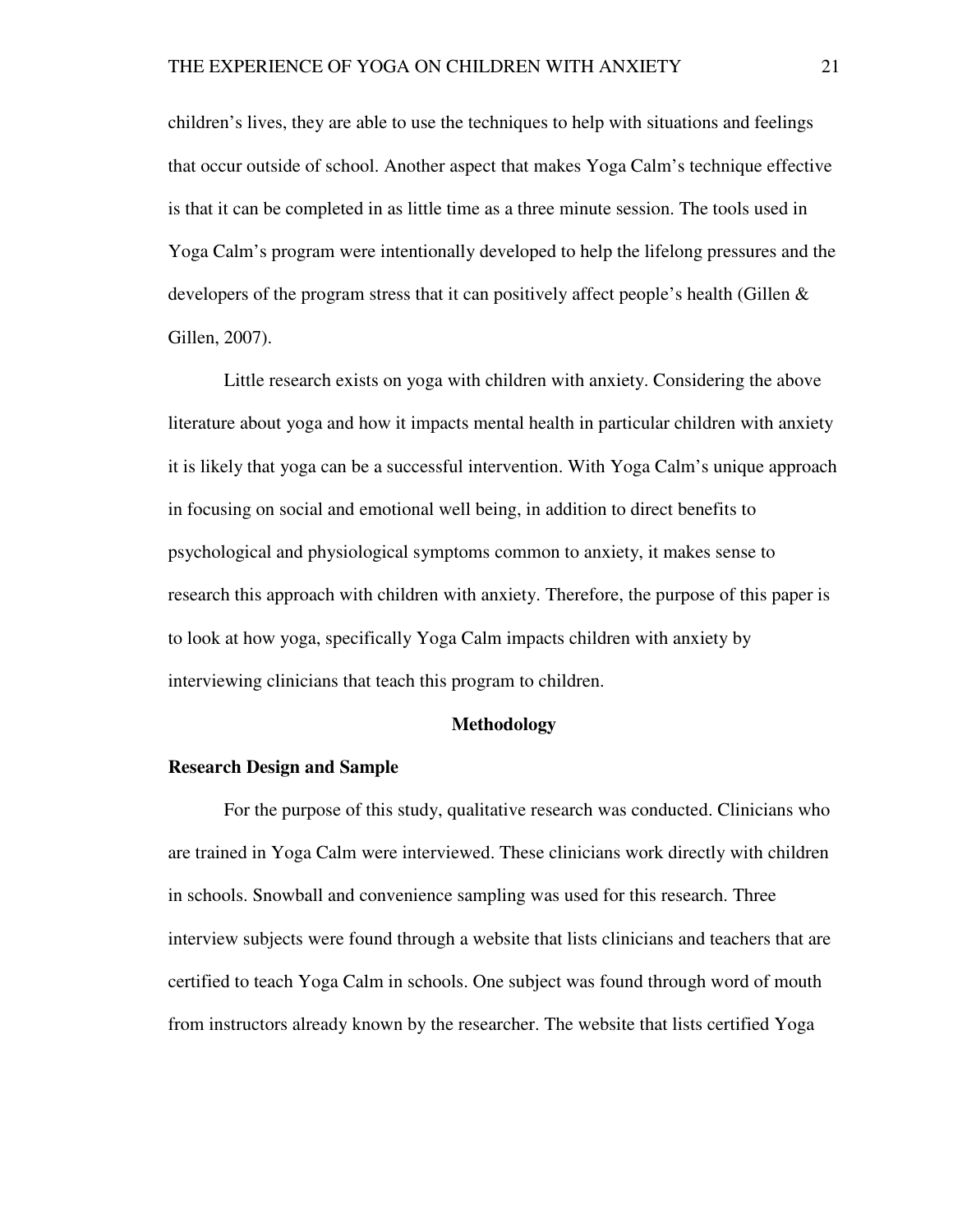Calm instructors is www.YogaCalm.org. Instructors' email and phone numbers are listed on this website that was used to contact potential participants.

 A qualitative method of research was selected in order to acquire more in depth and descriptive answers as to how clinicians perceive the impact of yoga on children who suffer from anxiety. Snowball sampling is a non-probability method, meaning that these subjects were not selected randomly and the subjects chosen to participate were based on their own availability (Berg, 2011). Interviews were conducted with Yoga Calm instructors. The place of the interviews were based on what was convenient for the subject and took no more than one hour.

## **Protection of Human Subjects**

The interviews were audio recorded for transcription purposes. After the transcription, the recorded interviews were deleted immediately. The transcriptions were kept on a password-protected computer with access only from the interviewer. The names and personal information of the subjects were not used in the paper. The participants were asked to sign a consent form to which they agreed that any information said in the interview can be used in the final paper. The consent also stated that they were able to stop the interview at any time and refuse to answer any question that they feel uncomfortable answering.

#### **Measurement and Analysis Plan**

 The interviews consisted of approximately ten questions. These questions were mostly open ended. The Research Committee Chair and members reviewed and approved the interview questions before beginning the interview process. The questions for the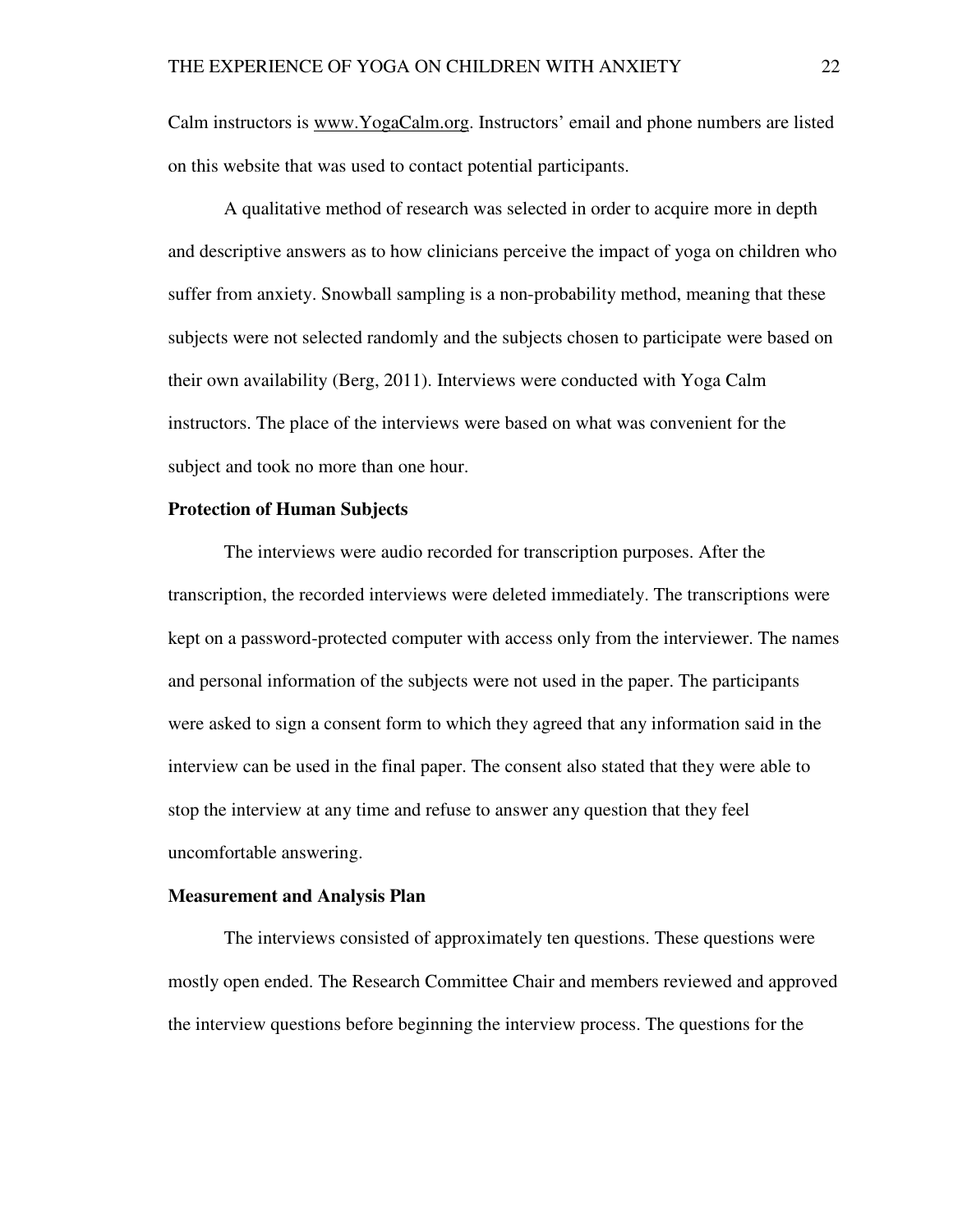interview began with more broad questions and become more specific. After completing the interviews, the interviewer transcribed the recorded interviews for analysis purposes.

Content analysis was used in order to find common codes and themes among the qualitative research. Content analysis consists of interpreting the written data from the interviews and transferring that data in a way to analyze and systematically measure it (Berg, 2011). Codes are found in the data and then formed into themes after which at least three of the same or very similar codes have been identified in the data (Berg, 2011). To generate codes and themes, an inductive grounding theory method was used. The data found from this study began from the actual words in the interview transcript on to more general information, themes. The themes from the data were found from a process called open coding. Open coding includes closely looking at each transcription line by line and finding the general idea of each line. Coding is an important and necessary process in order to organize and analyze qualitative data (Berg, 2011). After identifying all codes within the transcription, themes were formed after three or more codes were found with the same or similar meaning.

#### **Strengths and Limitations**

Considering the proposal for this study there are strengths and limitations. Interviewing social workers and certified yoga instructors who have experience conducting yoga in schools with children may mean that they have more knowledge than those who do not have hands on experience. It may also be beneficial that the information received from the interviews will contribute to improve curricula in other school programs to enhance the services they offer.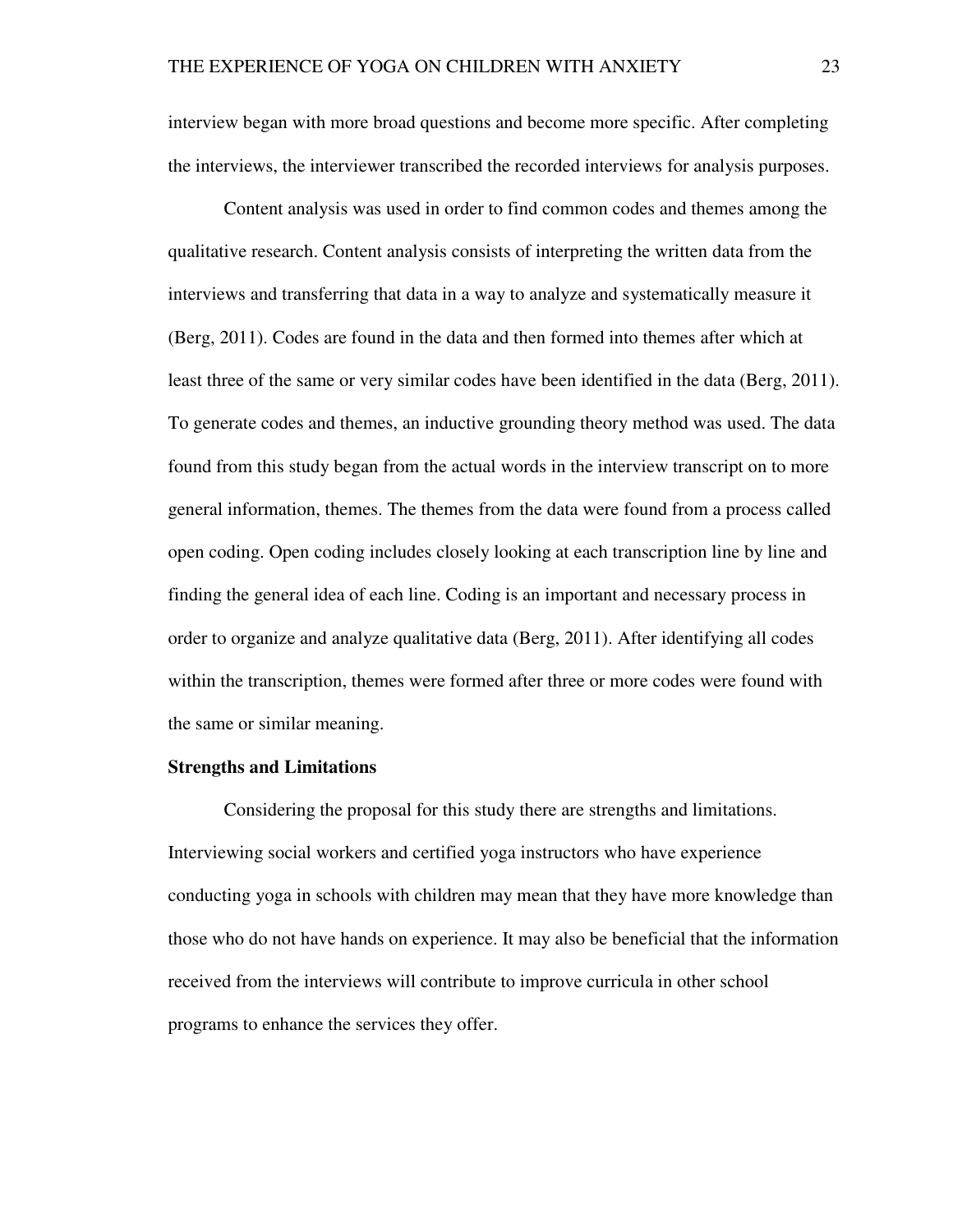Snowball sampling is an effective way to find subjects for research; however it may hinder the ability to generalize for a larger population. Only using subjects that the researcher finds conveniently limits the representation of subjects that may use other curricula or instruct students in a different population than the sample in this study.

#### **Conceptual Framework**

In order to understand how yoga affects people it is beneficial to look through the mindfulness lens. The idea of mindfulness theory is based on the idea of consciousness (Brown, Ryan & Creswell, 2007). While paying attention to one's conscious state the activities of attention and awareness are also very important (Brown et al., 2007). How this applies to yoga is simple: yoga puts great emphasis on paying *attention* and being *aware* of the breath. In doing this, one is being mindful of what their body and mind are doing in their conscious state.

 Mindfulness theory began over 2500 years ago and is rooted in Buddhist traditions (Sipe & Eisendrath, 2012). Jon Kabat-Zinn is a founder and leader in Mindfulness Based Stress Reduction Therapy (MBSR). Besides using yoga in his practice, other techniques are meditation and deep breathing which are also used in the Yoga Calm curriculum.

 In a mindfulness program with children attending an elementary school in Harlem, New York the exercises were kept simple (Semple et al., 2005). The beginning and ending of each session there were three minute breathing exercises. Children were then directed to write down their most important worry for the day. After that worry was written down, they then threw away that piece of paper in the trash. At the end of the session, the children had the opportunity to regain their worries from the trash if they felt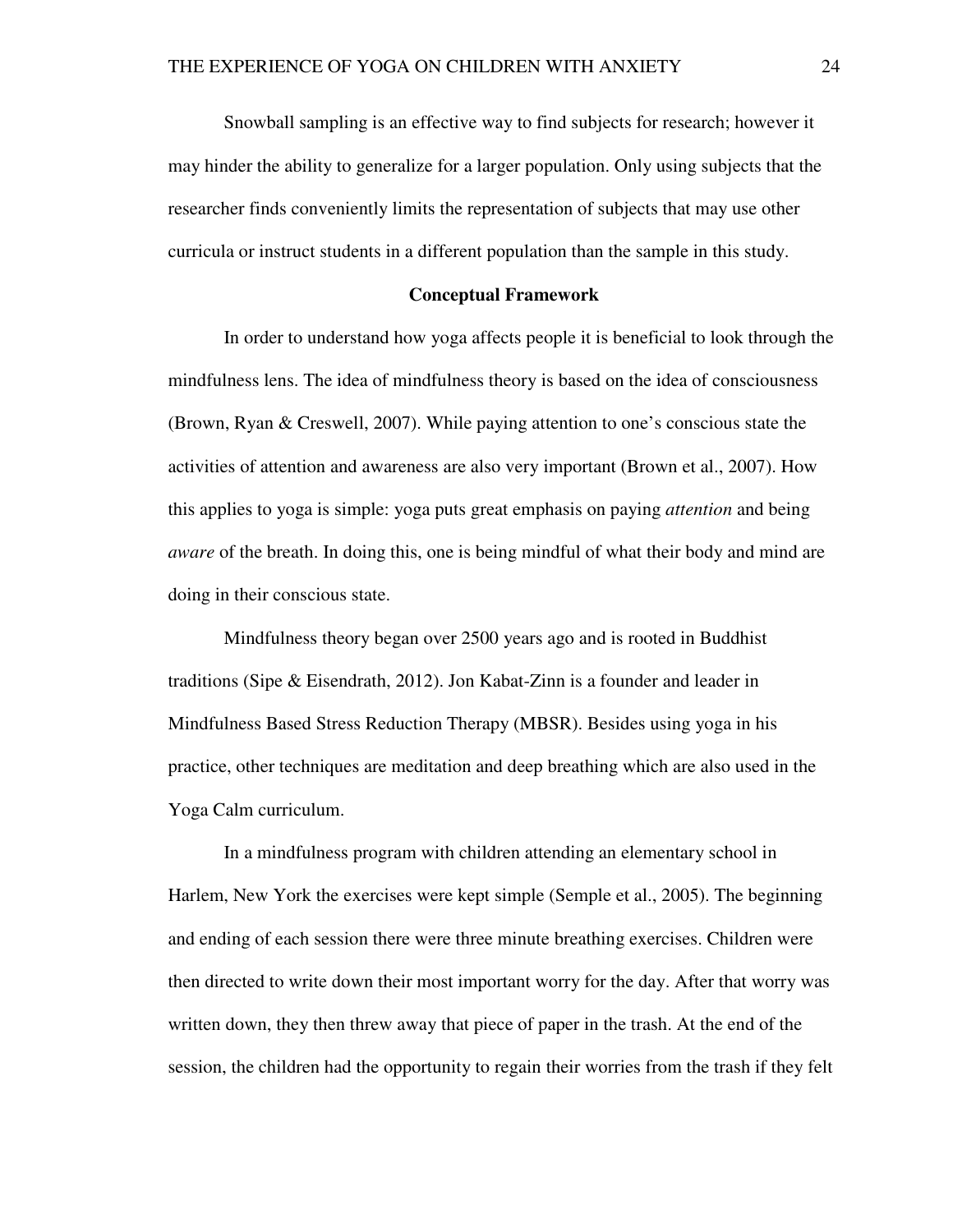necessary. No children chose to reclaim their worry that they had thrown away. Each session the children participated in mindful walking exercises and short body movements that are similar to yoga poses which can enhance one's ability to relate the world to his or her physical self (Semple et al., 2005).

Considering the general idea of mindfulness, it makes sense to believe this plays a role in why yoga may be a beneficial exercise for youth who may suffer from anxiety. Children often have busy and chaotic lives juggling between school, peer relationships and family time, having a sense of being aware of one's self may be just what is needed to calm everything down and live in the moment.

#### **Findings**

The following section illustrates the themes identified through the data analysis. The themes include importance of breathing, visualization, community and team building, ability to do practice at home or on their own, self-esteem and self-confidence, and normalizing and safe environment. Themes are derived from codes in which three of the same codes are found in the data.

#### **Importance of Breathing**

 This first theme was found in all four of the interviews. Breathing is an important part of the Yoga Calm program and it was emphasized by all the respondents. Something that is an important aspect of the breathing is an object called the Hoberman's Sphere. This object expands and contracts, and children use it to help monitor their breath. This object allows for the demonstration of the expansion and contraction of the lungs. Participant one stated the way in which she uses the Hoberman's Sphere along with breathing to help with anxiety.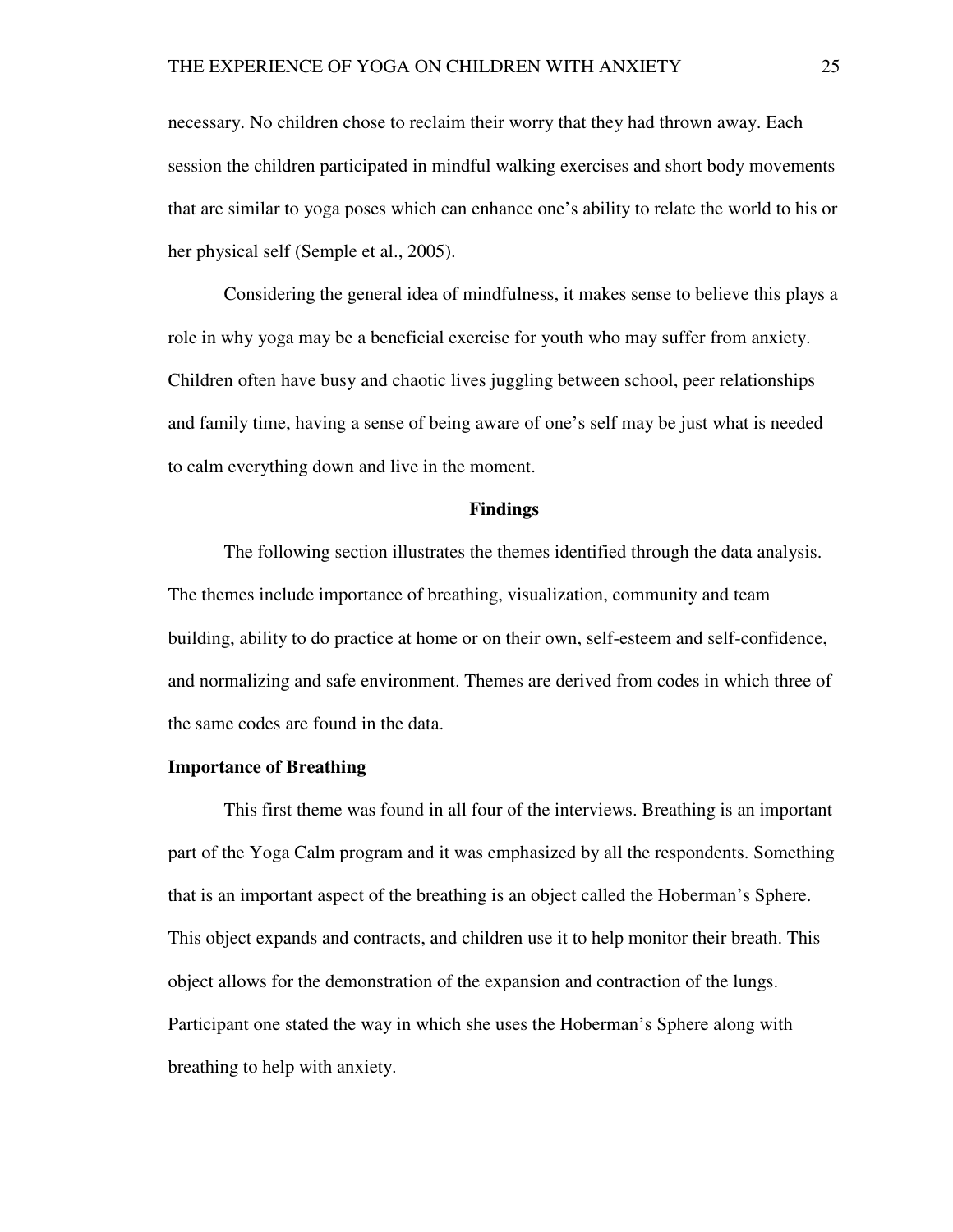*We have, Yoga Calm has the Hoberman's Sphere and what that is it's a ball that expands and contracts and what I do is when I know there is someone that has anxiety and is an anxious person, I have them hold it so I calm their breath down and count to ten, and I have them inhale and exhale time times. And you'll notice that their heart rate comes way down.* 

 Because increased heart rate is associated with anxiety, this quote illustrates the importance of using breathing. Moreover, breathing is a crucial aspect of mindfulness. The importance of mindfulness is especially apparent in the next participant's quote, who also stated that she uses the Hoberman's Sphere with children who show signs of anxiety.

*If they are showing signs of anxiety, we would be much more into breathing and use the breathing ball, using grounding poses.* 

The next example is from participant three who is discussing a specific situation in which someone who has not had any Yoga Calm training helped with a particular student.

*…we have a kindergartener who at this stage of the year, second semester, still has occasional separation anxiety from his mother. And so when his older sister, who has been going here for a few years, she will get dropped off and go right into her class, he gets a little weepy and wants to get back in the car. So we will sometimes just keep him in the office until mom has left, and he's crying, and one day just a few weeks ago I saw our secretary grab the sphere and give it to him and said "honey, just do this" and she hasn't had any training in this, but I thought it was so cute and thoughtful, and even saying what she did slowed down his breathing.*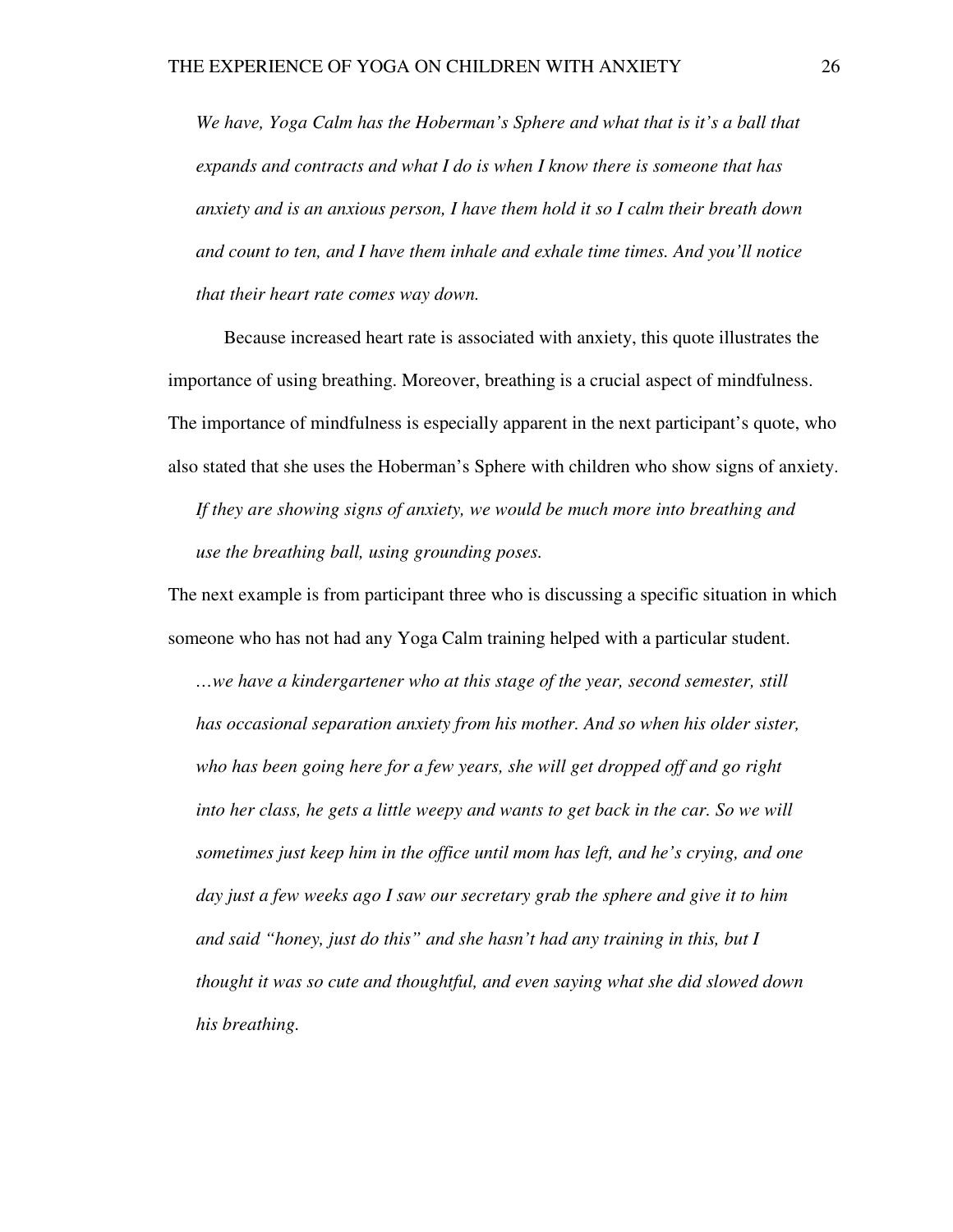Participant four does not reference using the Hoberman's Sphere, but does emphasize the importance of paying attention to one's breath.

*Well during a typical yoga class we start off, we do a lot of breathing. It's just a good way of calming yourself, a lot of kids, we do chest breathing especially with the kids being excited and that doesn't oxygenate the body very well, so when the kids come to class they start off taking off their shoes, lay on the ground and they put these sand bags on their belly and they breathe, and as they breathe in, they watch the sand bag rise and as they breathe out they watch it fall and that helps them focus on their breathing.* 

She goes on to say:

*I am big into breathing, stretching. When someone is stressed, often times their intake will be shallow and then their exhale will be longer, stretched out, so we try to even out the breath by focusing on it and watching their belly…So having them calm their body down…* 

With all four participants fully supporting that breathing is a critical aspect to one's ability to be calm, it makes sense that this would be greatly beneficial for kids who may suffer from anxiety.

### **Visualization**

Another theme seen through the data analysis interviews was visualization. The Yoga Calm instructors often make their session fun and incorporate games and encourage the use of imagination. Participant one explains how she does this with the younger kids.

*Especially with the younger ones, we call it an adventure or we call it a journey that they're going to go along with some of our friends. Like we have different*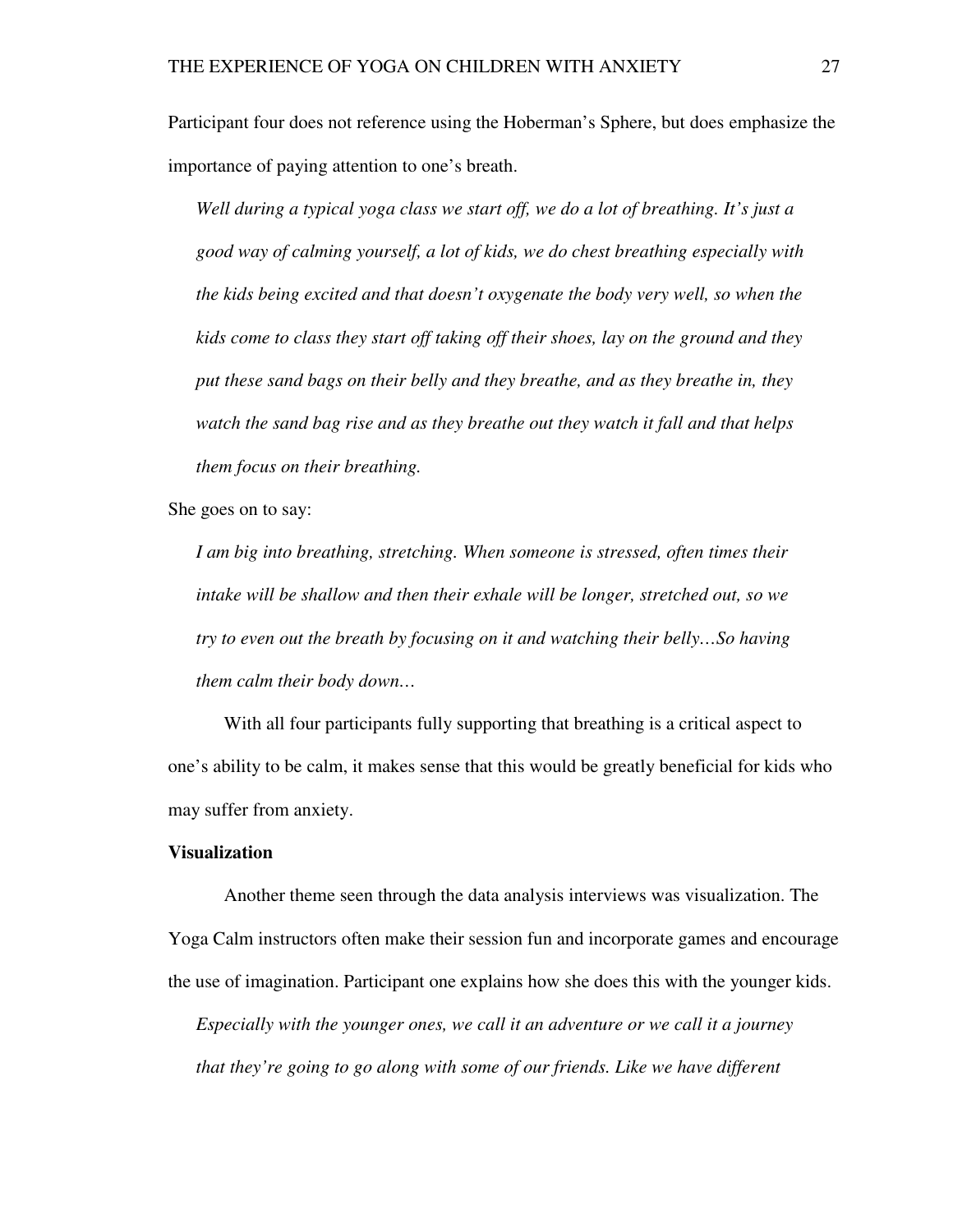*characters, so we'll name the mouse pose or we'll name the snake. With the animal poses, like for the snake, we'll have them hiss. So when they become that animal, they become that kind of physical being. With the cat – cow, when they lift their heads up they will moo and when they curl their head into their chest, they'll give a meow.* 

Participant one goes on to explain how she teaches visualization to the kids.

*…or thinking of a color, there are different colors that bring different pictures in our minds. Like yellow, when I see or imagine yellow, I talk to them about imagine the warm sun shinning on their faces. If they're having a bad day and all they are thinking about is how crappy of a day they are having, I talk them back to "think of waves crashing" what color is that, can you think of the sound.* 

In the quote above, the participant is not asking the children to completely change their thoughts, but rather to transform their thoughts into sounds or colors, which will reflect their mood. As mentioned above, mindfulness is about being nonjudgmental; visualization is large part of the nonjudgmental aspect of mindfulness and the quote above is a great reflection of being nonjudgmental through this process. Participant two describes a game she incorporates with her kids in which they use their imagination.

*They love a particular game…they squat and then I say ok when you rise to the count of four, walk around the room like a princess or someone who's content or act like you're a trickster. And then I ask them to notice how it feels: did you walk*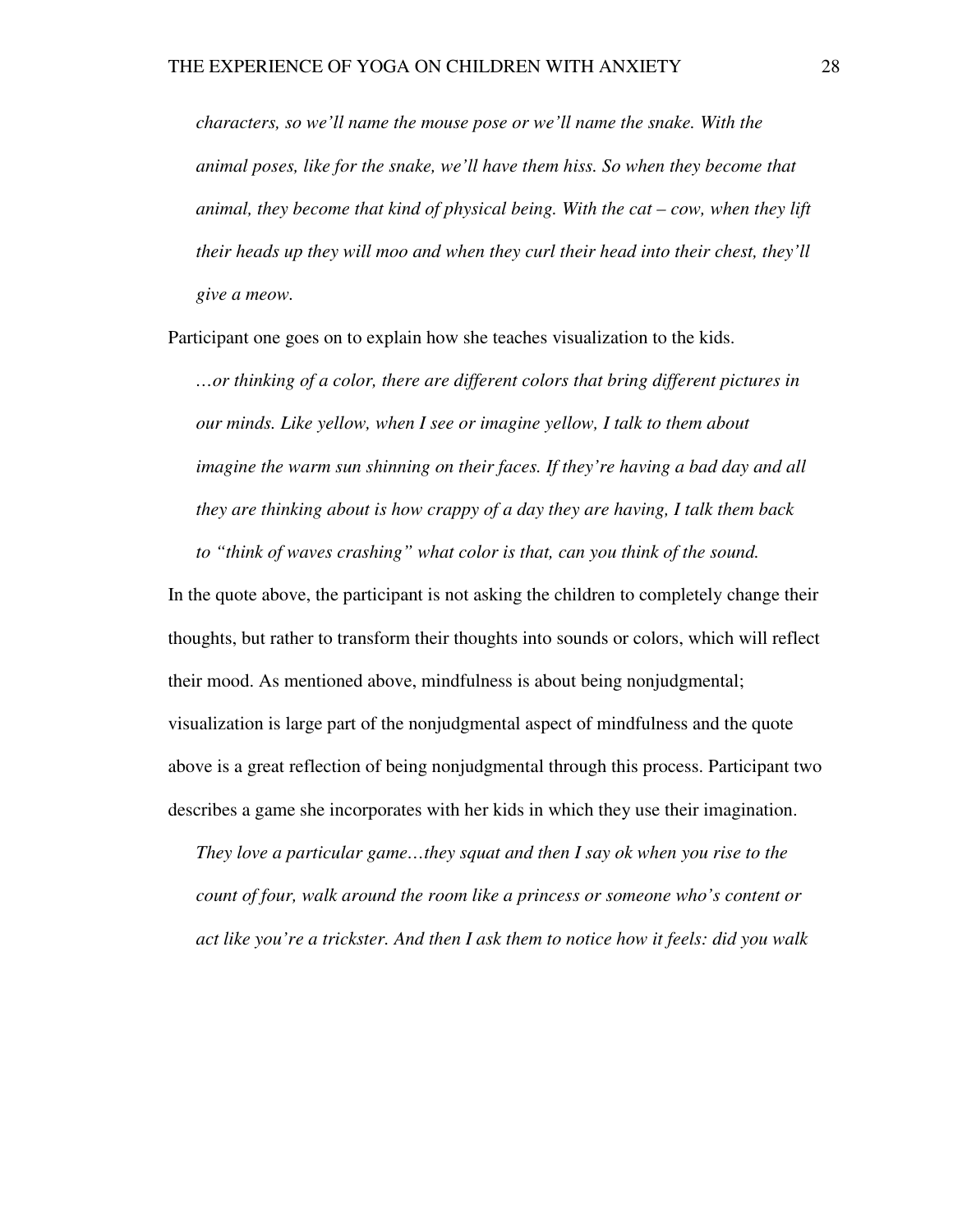*around the room feeling sneaky? And we all have that part; we all have to notice how it feels.*<sup> $1$ </sup>

Additionally, she goes on to discuss how she incorporates visualization with the older kids.

*The 5th graders, when they get older, they are so stressed with academics…I lay them down on their backs and I read them a story about relaxing like we are on the beach or we changed channels from the snow to the beach.* 

She finally ends the interview with the following quote.

*…and part of this Yoga Calm is positive self talk, you know "I'm ok, I'm ok" visualization. Visualizing a peaceful place to calm their minds down, thinking of looking forward to something they can visualize.* 

The two quotes above are examples of how yoga instructors use visualization to visualize a more peaceful reality rather than a possibly disruptive state children may currently be thinking. Although it was mentioned that mindfulness is nonjudgmental, visualization also assists with bringing a more calm reality to the children who may be heading in a chaotic and harmful mindset.

### **Community and Team Building**

 $\overline{a}$ 

 Community and team building was another theme that came up with three of the participants. It appears that having a sense of community is a crucial aspect that goes hand in hand with Yoga Calm and is one of the five principles of Yoga Calm. Participant one discusses how Yoga Calm is a positive approach to keep children healthy.

 $<sup>1</sup>$  This game is called the Archetype Game in which the students distinguish different roles and when it is appropriate to</sup> use them in life. After children choose and portray a particular archetype, they are then asked to distinguish when that role is safe to portray and when it might be dangerous. (Gillen & Gillen, 2007)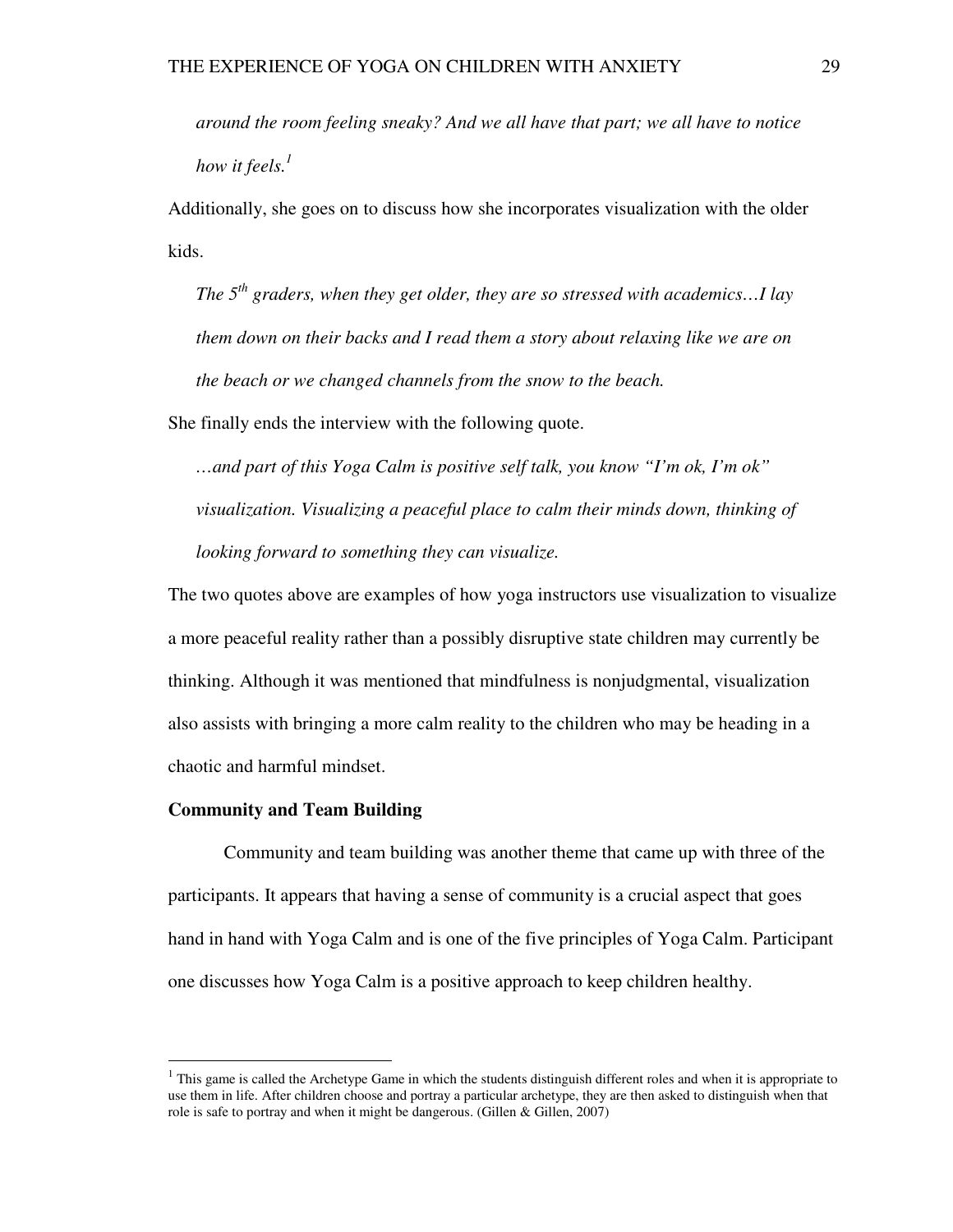*…this is a good approach, it's also about what you eat, social connections and being in the community and being a part of a physical community, being with people who are doing the same things, feeling connected.* 

Participant two discusses how incorporating a sense of community is discussed along with discussing self-confidence and awareness. She also continues to describe how she incorporates partner exercises that help build positive feelings.

*What we do with the teens is talk about self confidence, awareness, sense of community, um how to make them feel like they are apart of their community…but just to make them feel welcome and everyone's space is their own space on their mat. We do partner poses though; partner poses are a good way to kind of break the ice, because a lot of people um, especially with the touch of a hand, or their hand on each others' back, sometimes like that can be a little weird. But we just kind of break down those barriers in the beginning and just say that we're all here together and we're a community in this room.* 

Although participant three does not expand in her explanation, when asked about the difference between adult yoga and children's yoga, working together was a big part of her explanation.

*As far as adult yoga goes, I don't see a lot of social skills. It's much more individual, you are on your own mat. Whereas Yoga Calm incorporates a lot of activities, partner activities, group.* 

Finally, participant four discusses team building exercises she incorporates with her instruction and how it gives the kids a sense of support from one another.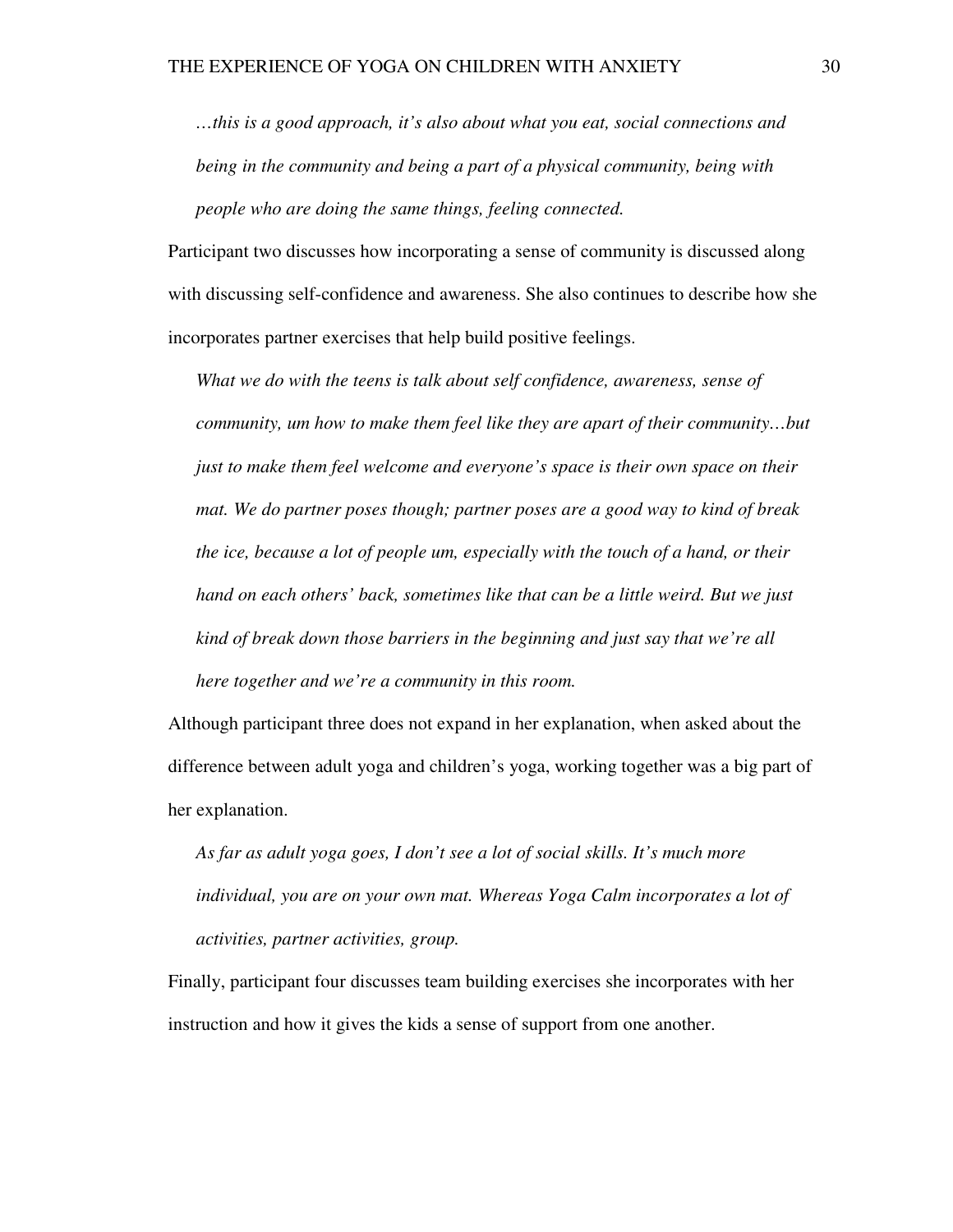*Some are more of team building, like we would all get in a circle and do tree, and feel the support we are getting from one another when we do tree.* 

She continues on when asked what the difference she sees between yoga with children and yoga with adults.

*I think what they say with dealing with Yoga Calm is they're dealing with the social emotional aspect and community building. So some of the exercises help with community building, another example is the compliment game. This is different than adult yoga, a child will center the group and the group gives the child a compliment and the child has to say "thank you", so that's one example.* 

### **Ability to do practice at home or on their own**

Practicing yoga at school or in a studio is beneficial, but it really is wonderful when children are able to learn the skills they need to help them feel better and do them at home or anywhere they may feel necessary. Participant one discusses how she tries to leave the kids with tools they can use on their own.

*I would say the biggest thing for kids is just to teach them things that they can do at home too, because we are not always with them. So leaving them with the tools, especially the kids with severe anxiety: letting them know that there are techniques they can do, even just the breathing exercises and counting in their own mind.* 

Participant three explains how he gives the children examples of how they can take yoga home and basically do it anywhere.

*I even tell the kids, sometimes when I'm sleeping I find myself you know, my leg tucked under my calf muscle, feel like I'm grounding. And just how to be mindful.*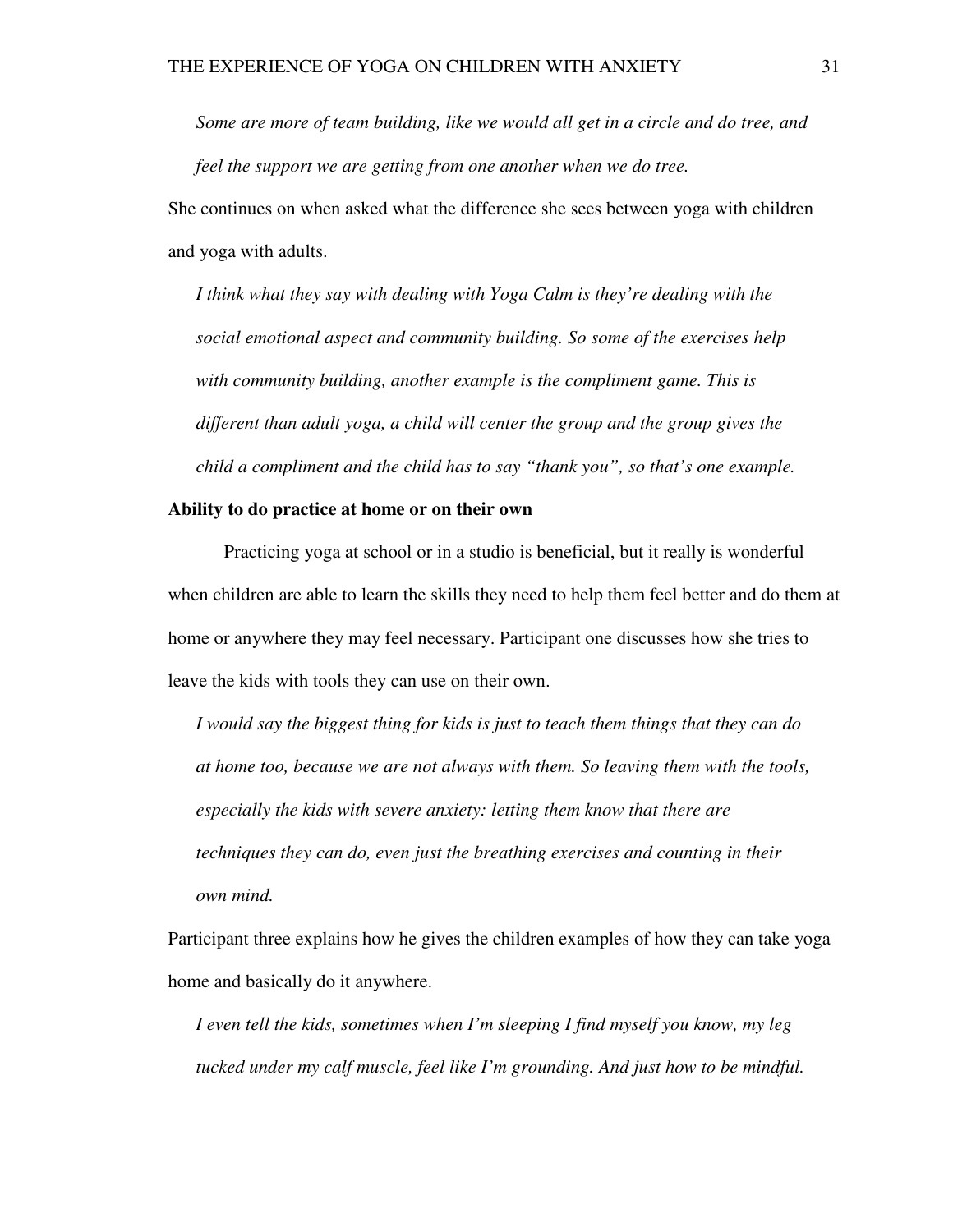*…And put your hands behind your back and I try to remember to do that when I'm on the phone and have my headset on, it's a way to just stay open in the conversation, because sometimes you tend to close up. And it's really a metaphor for life.* 

He continues later in the interview discussing how Yoga Calm helps with a wide variety of activities.

*And again, this approach in life can hit a broad range of needs. They have this technique and now they can practice this at home.* 

 Considering anxiety as a consistent feeling in many, it can be greatly beneficial to be able to do yoga techniques away from the classroom or studio, which allows children to practice being mindful everywhere and not limit their abilities.

#### **Self-Esteem and Self Confidence**

Children today often struggle with their self-esteem and self-confidence. The theme of improving self-esteem and self-confidence came up in a few of the interviews. This is one more advantage yoga seems to have on children. Participant two discuses what they strive to teach the children in her Yoga Calm sessions.

*…the basis behind [the five wellness principles] is that we just want the kids to relax, we want to teach them to regulate emotion; we feel that the exercises we teach them throughout the 50 minutes or hour that we're given increases physical fitness, self-confidence and self-esteem.* 

She continues later…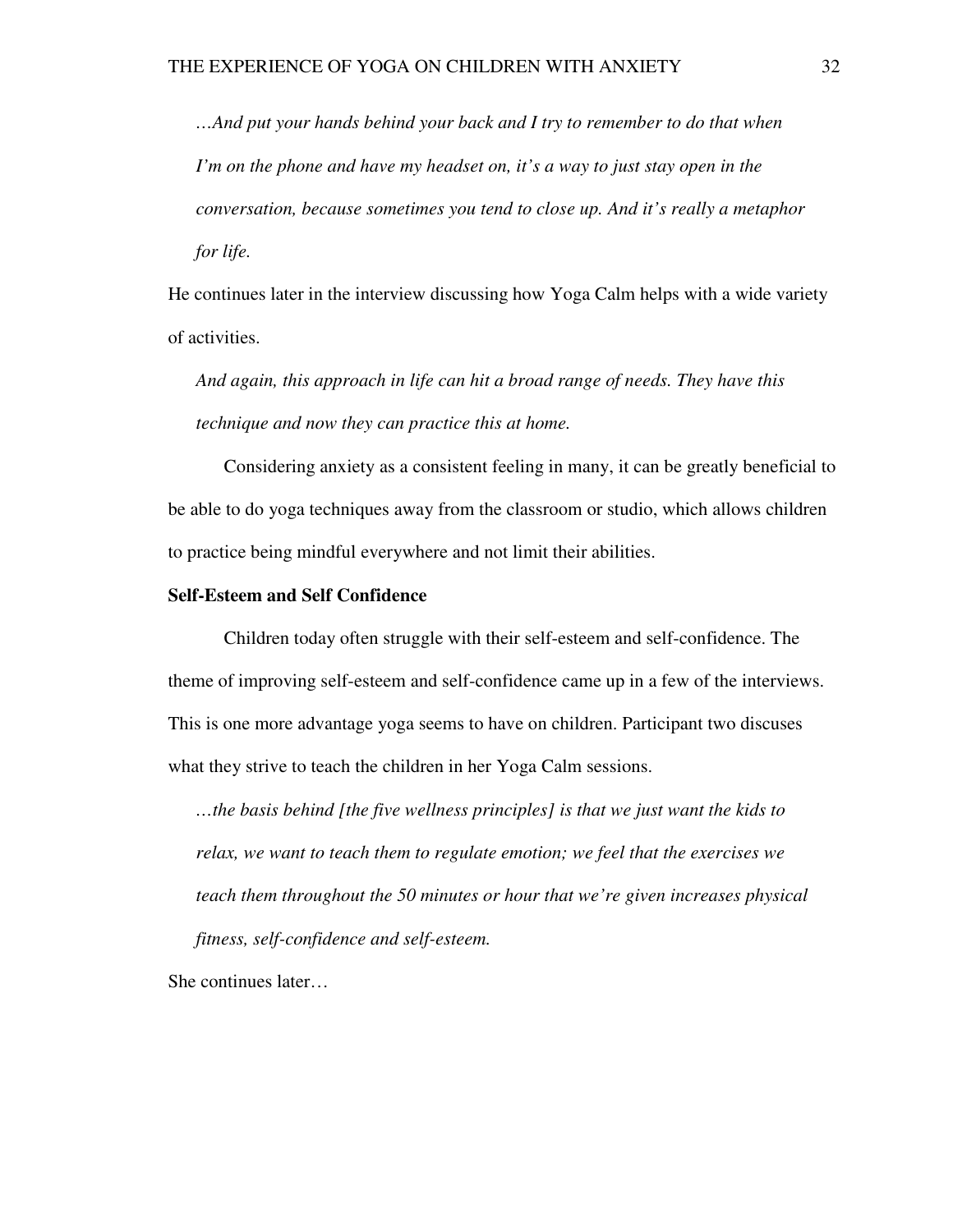*Well, the kindergarteners – we don't really address problems because they're just so young, what we do with the teens is talk about self-confidence, awareness, sense of community…*

Participant three gives an example of how the exercises used builds the self-confidence with their students when other kids may try to hurt their feelings.

*Or like wow, I heard there were some not nice things being said on the playground today, when someone doesn't say something that we don't appreciate how do we stand to that, whether we say it verbally or not, maybe we need to get into mountain pose and realize when people say things like that we don't have to accept that. Stay confident and know that we don't have to accept that. So just the different ways we can be spontaneous about it.* 

Participant three continues later about empowering the kids, which goes hand in hand with self-confidence.

*Well whether it's breathing or the postures, different ways to calm their bodies. Know that there's different ways to self care, and ways to empower them to do.*  Lastly, participant four gave an example of how she helps with self-confidence in her

yoga groups.

*Especially this little circle we do at the end, we have a mantra we do that says* 

*"I'm calm, I'm strong, I love myself" and then we go into their favorite things…* 

When asked how she see's children with anxiety benefitting from yoga, she responded: *I have seen it in their self-esteem; I think that children that are anxious tend to have low self-esteem and they are not living in the present moment, they are thinking about something else that is going to happen or something else that has*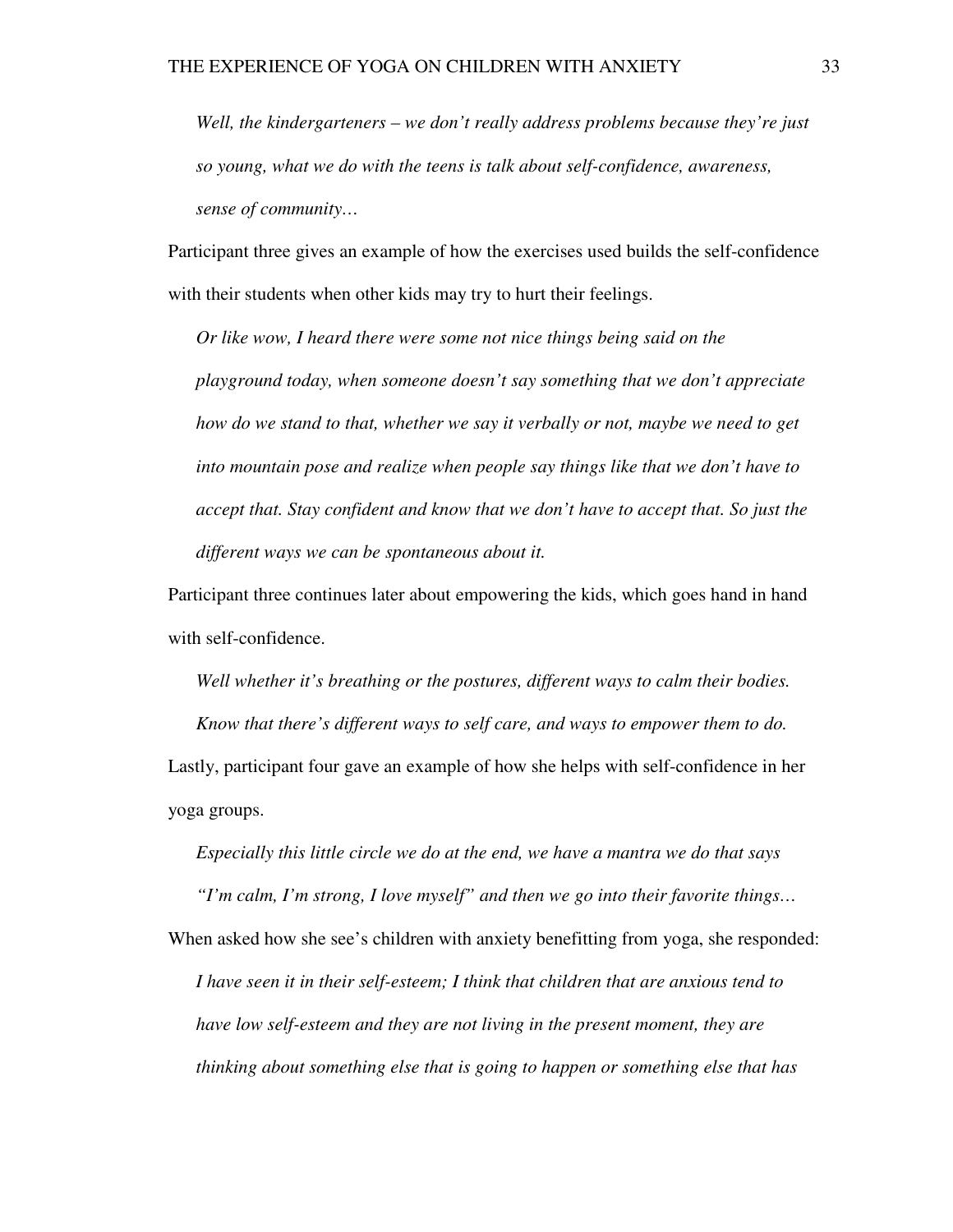*happened, so I do see it as potential greatness if every teacher were trained, if they used it consistently. I think it could really turn this whole school system around.* 

Self-confidence and self-esteem is crucial to build up in children as they grow up; it seems like the respondents take that seriously and try their best to incorporate their own ways of doing so.

## **Normalizing and Safe Environment**

 Having a safe environment to practice yoga in is key to making the kids feel comfortable and truly benefitting from their Yoga Calm experience. Having anxiety or any kind of "disorder" can be difficult to handle, especially while being a child. Normalizing feelings of anxiety can make children feel much more comfortable and therefore willing to take steps to improve these feelings. The respondents make statements in regards to both practicing in a safe environment and normalizing these feelings as important aspects of making the Yoga Calm experience make improvements in the children's' lives.

Participant one discusses the importance of creating a safe environment for the children right when they begin their session.

*We, in the yoga room, we create an environment that's safe for them. And that's not judgmental and that's really theirs, so when I say the words, "Lay on your own mat and this is your time", like just the guiding of the inhale, guiding of the meditation or taking their mind away from what's outside the door. The key phrase I use with every single class is "whatever happened before you walked in those doors, let it go at those doors" and I let them know that it's just, hit the*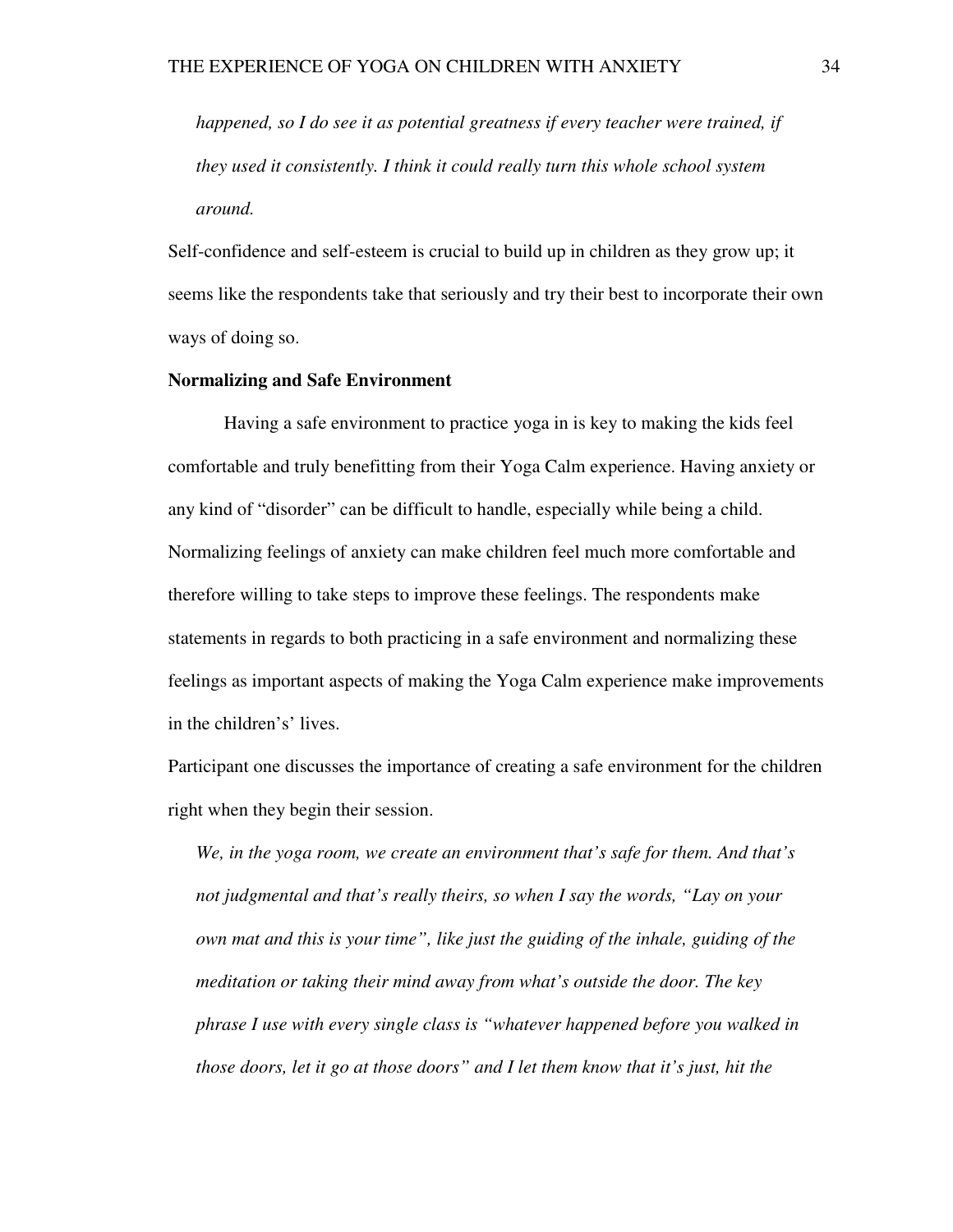*reset button, this is your house and at the end of this I ask them how they feel. And some of them, I don't even need words, I just look at them, at their expression and it's pretty cool.* 

Participant three gives some examples of how it is important that the children do not feel alone in their feelings of anxiety.

*It can be the piece for the teachers that say "wow, I'm feeling really stressed or anxious because of all of the movement so far that we've had to do today, or because we had such a busy day yesterday. For I need to do the calming, so lets do it together" so the kids can see, oh wow as I'm feeling anxious my teacher does too and that's normal, but how does he or she respond to that in healthy ways. It's good modeling.* 

In the example above, it shows how modeling being mindful and co-regulating will help guide the children in their own experience and process of being mindful themselves. He continues:

*Our quiet room paraprofessional who helps when a child needs space away from the classroom and that person is skilled in this to use these techniques with them. So again normalizing, normaling. You have to breathe and care for yourself.*  And goes on:

*For them to know that anxiety and stress is normal and to know that it's not abnormal what they're feeling and to be talking about it. Here's way to do it for yourself, normalizing, stress is normal. I have stress.* 

Finally, participant four gives an example of how she gives the children a safe environment so they can feel comfortable and not excluded from the rest of the children.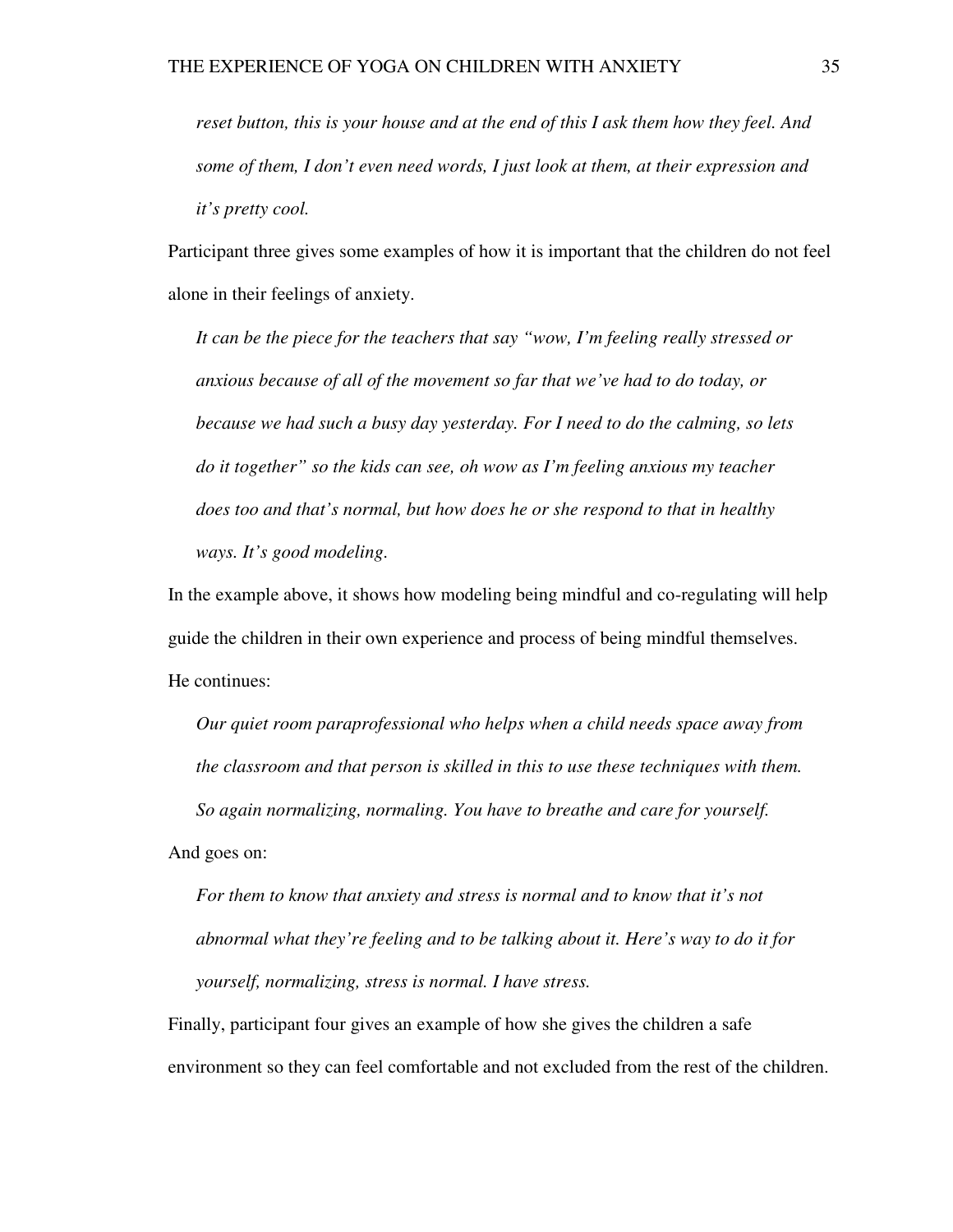*Well we had one particular student when I first started teaching yoga that had more of an ADD personality, but to me that is wrapped up in a lot of anxiety. So to me he would, we would give him a little special space and the ball [hoberman's sphere] almost in a time out way but still in a relaxing, good time out. Rather than a shaming, punishing time out. And that settled him down, it really did.* 

#### **Discussion and Implications**

 In regards to the research topic *the experience of Yoga on children with anxiety,*  the themes that came from the interviews gave good information with an overall positive outlook on the experiences. The themes include the importance of breathing, visualization, community and team building, ability to do practice at home, self-esteem and self-confidence, and normalizing and safe environment, and they all seem to be aspects of life that are important while growing up. For all of these themes to come out of a discussion of yoga exercises with children it appears that it would be greatly beneficial. Having anxiety can be lonely and scary when growing up; being able to practice Yoga Calm's principles and tools with other children that may or may not have similar issues looks as if it can be vastly helpful.

 As yoga was described early in this study, yoga generally includes breathing, postures, strengthening techniques and meditation (Ospina et al., 2008). Yoga Calm puts great emphasis on breathing; all four respondents made statements that spoke to the importance in influence of doing breathing exercises with kids. Additionally, White (2009) stated that the mind and breath are deeply connected, so it makes sense why mindful breathing exercises help kids with anxiety and contribute to them being able to calm down. As only one respondent spoke to the desire to reduce the kids' heart rate,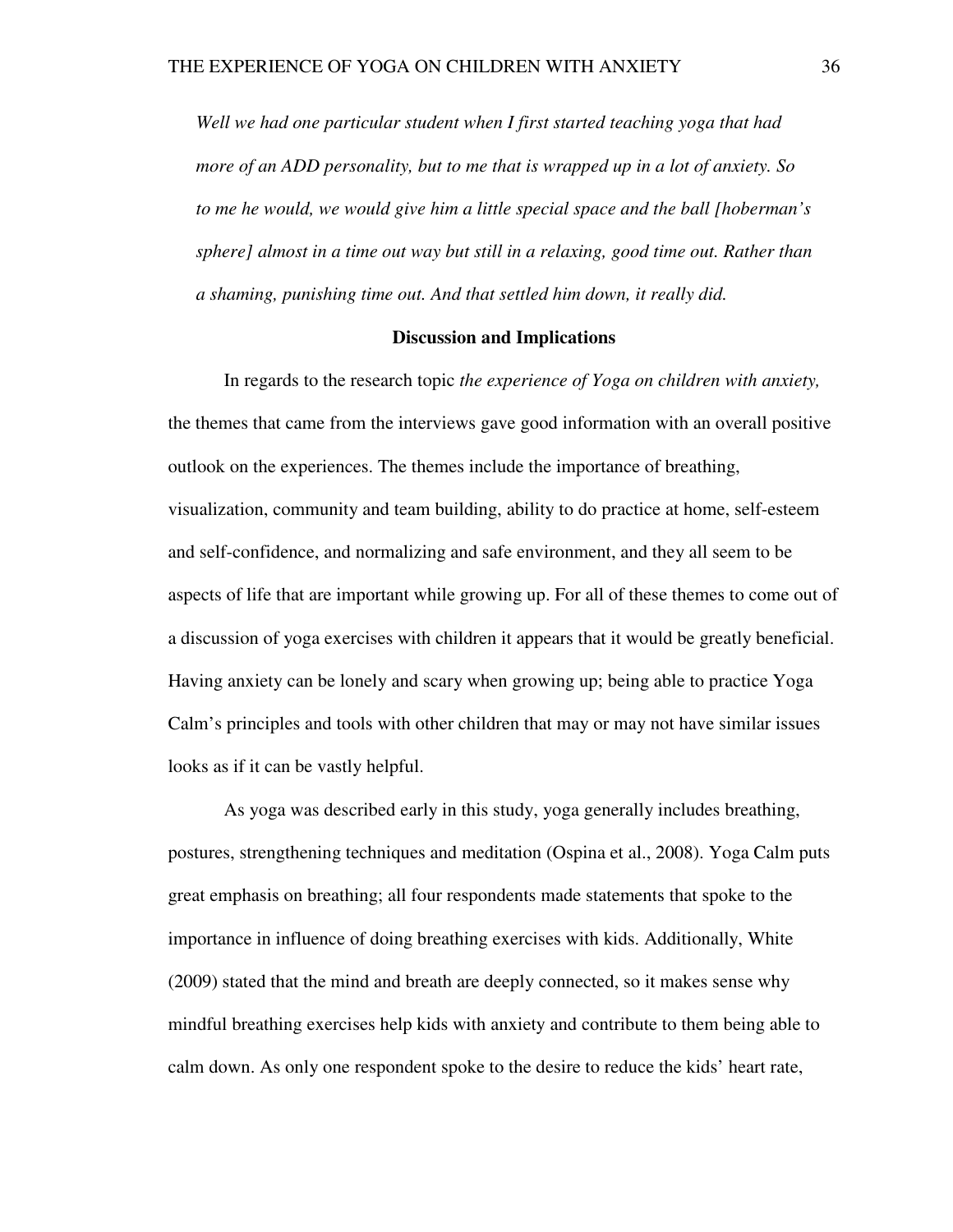slow breathing does in fact do this as well as reduce respiratory rate and blood pressure which was said to be a direct to response to the anxious state (Kaushik, Kaushik, Mahagan & Rajesh, 2006 as cited in Telles et al. 2009).

 Many of the respondents spoke about using the Hoberman's Sphere, which is an object the kids can use that expands and contracts along with their breath. This object allows them to actually see how fast they are breathing, and they are taught to pay attention to their breath while doing this. According to NurrieStearns and NurrieStearns (2010) a way to control one's breath is to simply be aware of the frequency and pace of each breath taken.

 Breathing techniques are also something that can be done by anyone. As stated in the review of literature, Manuel (2010) works with children with special needs and is able to do special breathing exercises with these children who may not be physically able to do any other aspect of yoga. The importance of breathing exercises is critical in a successful yoga group with children. NurrieStearns and NurrieStearns (2010) believe the most obvious and immediate way to feel less anxious is to change breathing patterns. Although not stated explicitly, all respondents spoke about understanding and working on breathing patterns as critical.

 The second theme of visualization was common among the respondents. The respondents who discussed visualization spoke about how they helped the kids use their imagination or things they can picture in their own minds. Matching with the literature review, instructors use interactive stories which allow the children to use their imagination (Parnes & Dagan, 2005). One respondent seemed to follow very similarly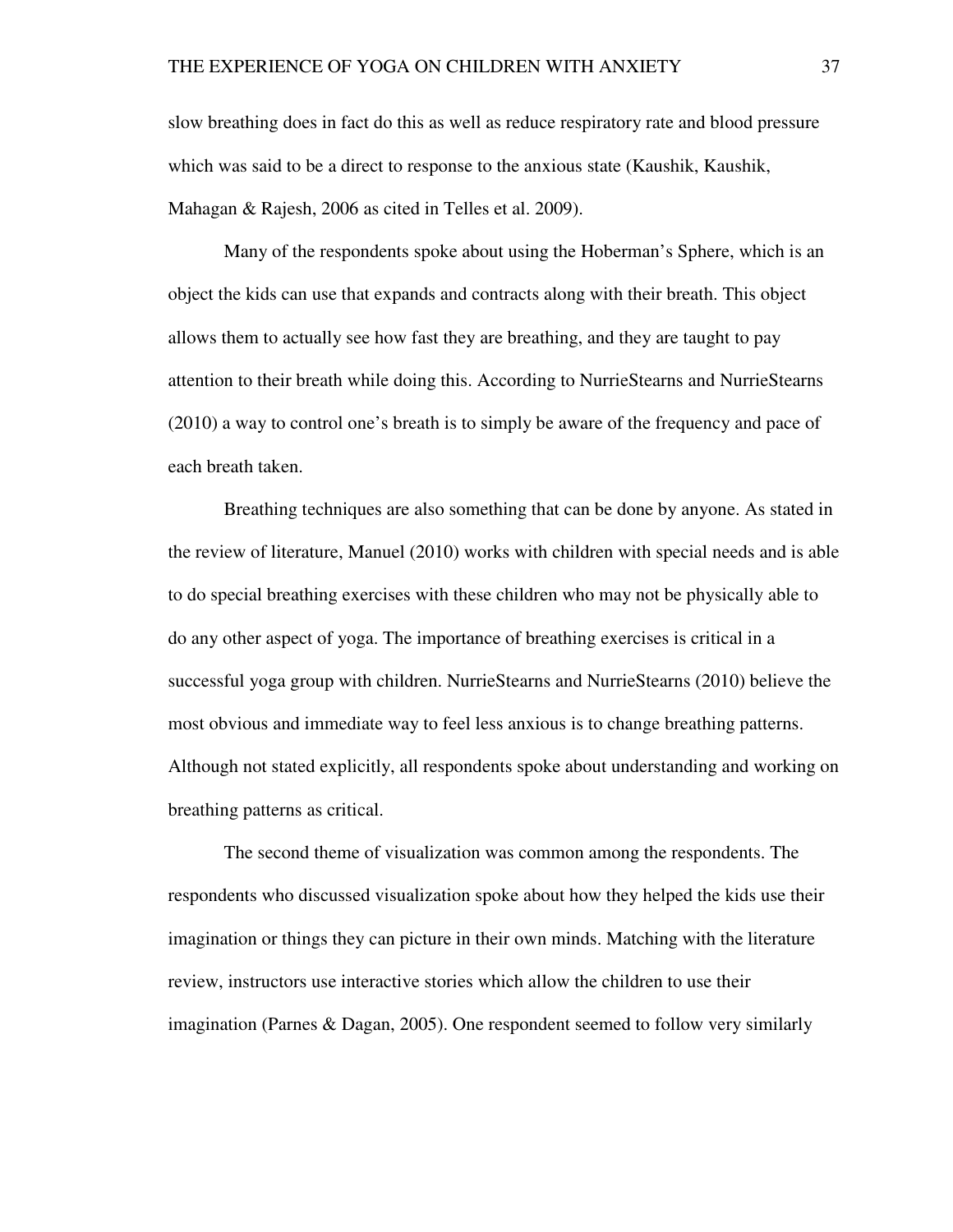what was discussed in the literature in using animal names and sounds to go along with different poses (Gervais, 2003).

 Community and team building was another theme that most of the respondents spoke about. Jim and Lynea, founders of Yoga Calm, believe that working together is a good skill to incorporate in their yoga curriculum. As stated before, after yoga classes they were able to see positive changes in the children and children were also able to show support and compassion for one another. There was not much literature discussing the importance of community and team building to support this theme. However, working together as a team and community seem to be an important part of life so it makes sense the children will only benefit from these specific activities.

 The next theme that came up was the children being able to practice yoga at home or on their own. The two respondents who mentioned this theme stressed the importance of being able to use the skills they teach when the children really feel they may need it, which is often not when they are in their yoga class, but rather at home. According to the literature, one student was able to take the skills he learned in his yoga class and apply them to whenever he feels mad or upset (Berger et al., 2009). This student learned skills that he was able to take away from the studio or classroom and use them to avoid his behavior that comes from when he feels mad or upset. Likewise, another child was reported by his mother to being able to learn how to calm himself down by using breathing techniques he learned in his yoga class. The mother stated that she saw her son a much more relaxed and calm child after his yoga experience (Cooper, 2010). Stuck et al. (2002) found that after completing a yoga program at school, the children came back and said that they had been practicing yoga at home and teaching family members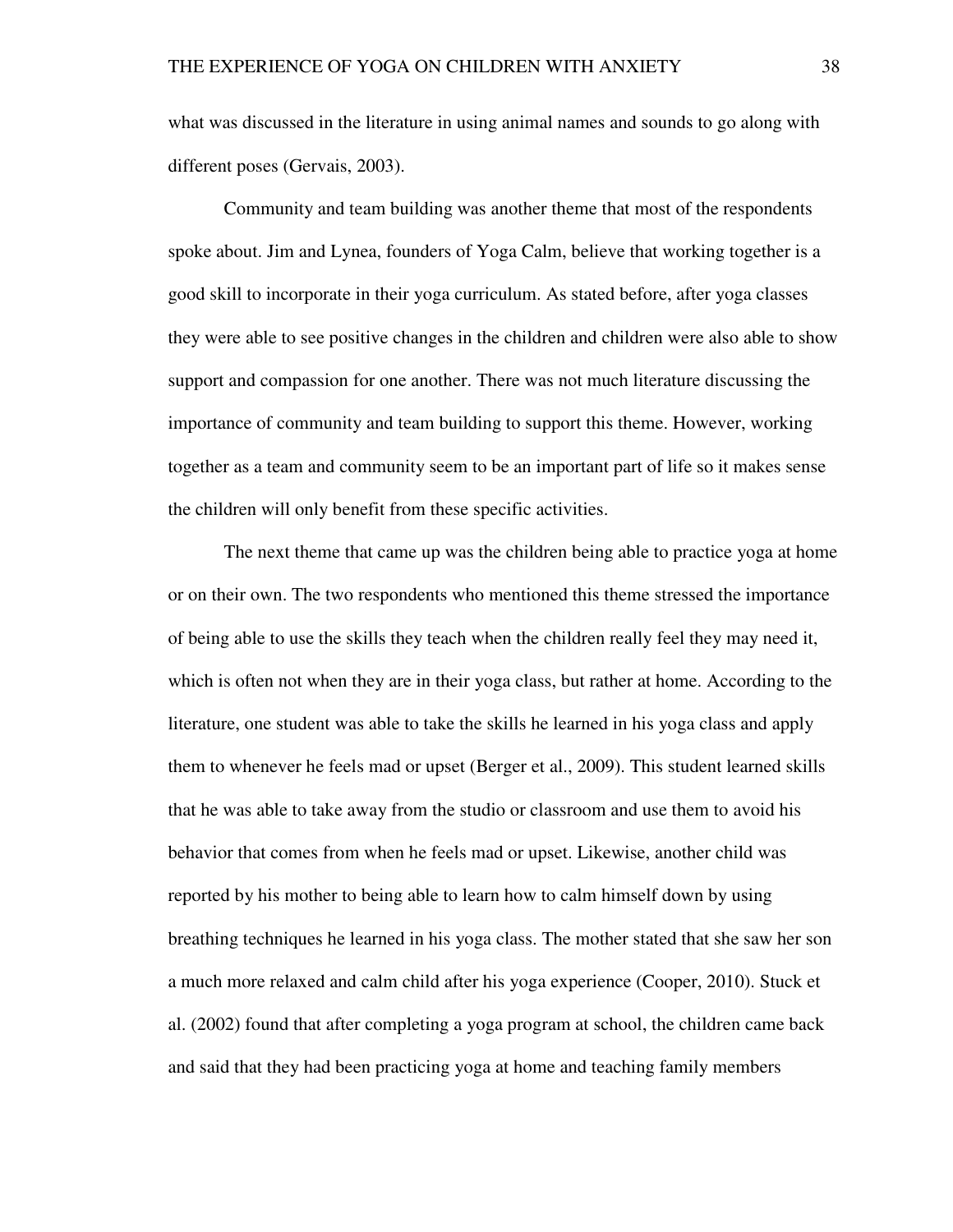different poses. The quotes from the participants in this study seem to go right along with what was found in the literature. As mental health difficulties are common among people of all ages, it seems important that yoga be practiced in all settings, not just where one's practice has begun, which is usually a studio or in Yoga Calm's case, schools.

 Building children's self-esteem and self-confidence was a theme found in three of the interviews. Those three respondents stressed the importance of building self-esteem and self-confidence and spoke about it more than once in their interviews. Self-Esteem and self-confidence levels can contribute greatly to mental health issues in many people. As stated in the literature, yoga is a form of physical exercise, and physical exercise has been shown to help with mental health issues (NIMH, 2006). In fact, yoga has been shown to reduce symptoms significantly more than more rigorous physical exercise routines such as walking and jogging (Duraiswamy et al., 2007). Respondent two discusses how in her 50 minute yoga class she strives to improve both physical fitness along with the self-confidence and self-esteem of the children she instructs. Respondent three gives an example of how he teaches the children how to stand up for themselves and build their self-confidence by not having to accept not nice words spoken to them. According to White (2009), yoga is a good way to not only improve physical health; it also can improve one's cognitive abilities, just like the respondent discussed. The literature also refers to allowing the children to realize they are in the driver's seat for their own well being and with this allows them to feel a greater sense of self-efficacy (Semple et al., 2005).. It was also noted above that pediatricians found that practicing yoga can help children with special needs' self-esteem (Gervais, 2003). Finally, one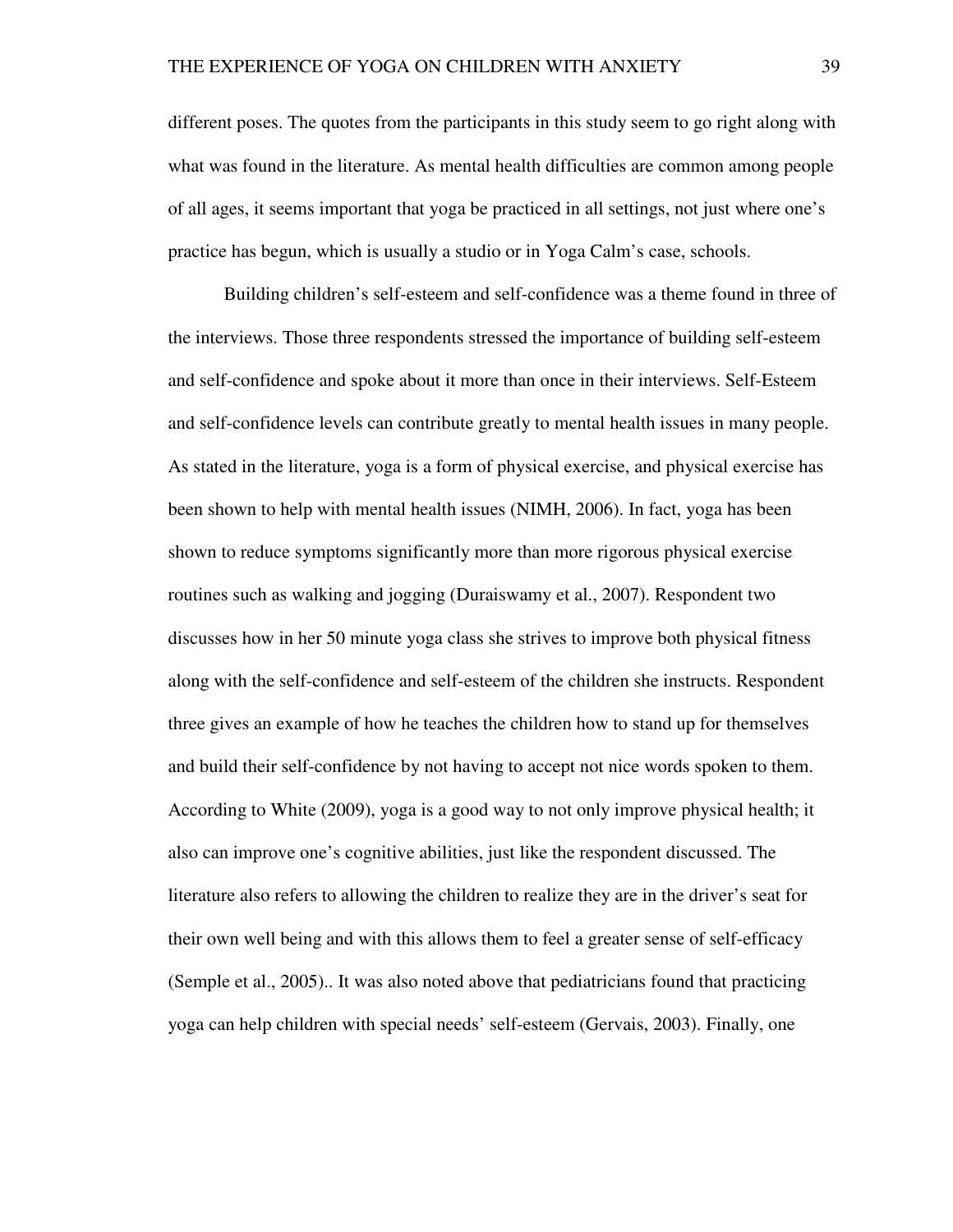respondent discussed immediate benefits to children's self-esteem, which is corroborated in the literature (Gervais, 2003; Parnes & Dagan, 2005).

 Lastly, the theme of normalizing and having a safe environment was discussed by three of the four participants. Participant one discussed how she uses her words to make the children feel safe while in her yoga class, telling them that "this is your time" and "anything that happened before you entered the door, leave at the door". As Bowling  $\&$ Stewart (2006) stated earlier, yoga meets individuals at their own level and a yoga class is a safe environment. Yoga is practiced as a non-competitive activity where there is no winner and no loser, which again speaks to how children who practice yoga feel as though they are in a safe environment. Likewise, Gervais (2003) stated that children are drawn to yoga due to individual gain rather than competition, which would make one think that the children feel safe while practicing yoga. When describing Yoga Calm earlier, it was stated that the teachers try to lower the stress in their students' lives and manage their emotional well-being. This seems to go hand in hand with having the children see that having anxiety or life stresses is normal just like participant three discussed.

 Overall, it appears that the review of past literature as well as the current research does have many connections. The literature review highlighted the positive impact of yoga on mental and physical health, while the present study emphasized actual practices used to help children with anxiety. The literature reviewed strongly supports the benefits cited by participants.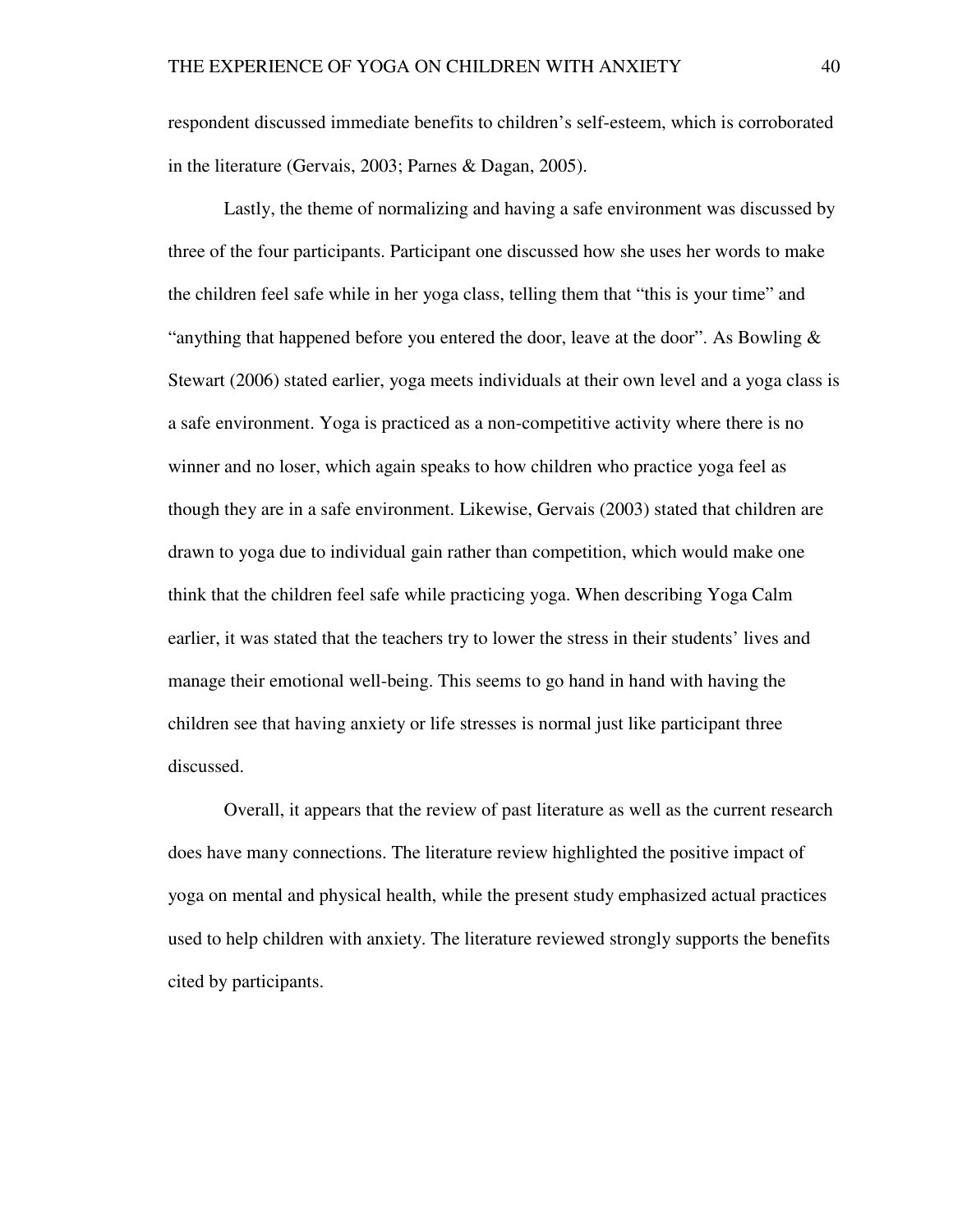#### **Strengths and Limitations**

 The participants used in this study are all experienced and trained Yoga Calm instructors. All but one participant has gone through the whole training to become a certified Yoga Calm instructor. All of the participants have experience working with children in schools, which makes the information in this study relevant to draw conclusions from and use for future reference. The interview questions were based on the information found in the literature review and were reviewed by professionals working with children using Yoga Calm. The information provided should provide knowledge base for practitioners who would like to practice yoga with children who suffer from anxiety. From the themes that emerged from this study, one may get a good outline for what a Yoga Calm class would look like as well as what one hopes to allow children to experience as a result of Yoga Calm.

 This study only investigated how Yoga Calm impacts children with anxiety. There were only four participants and they were not selected randomly which makes generalization difficult. The information provided can act as a base for knowledge and further research. It also important to note that this study is not equipped to measure outcomes, but rather the experience of yoga instructors attempting to help children with anxiety.

#### **Implications for Research**

 Before the qualitative interviews were conducted, it was believed that there would be some strong similarities with the literature review. The four participants have experience only working with yoga with children, and thus, can only speak to how they see yoga impacting children rather than adults. Additionally, the four participants are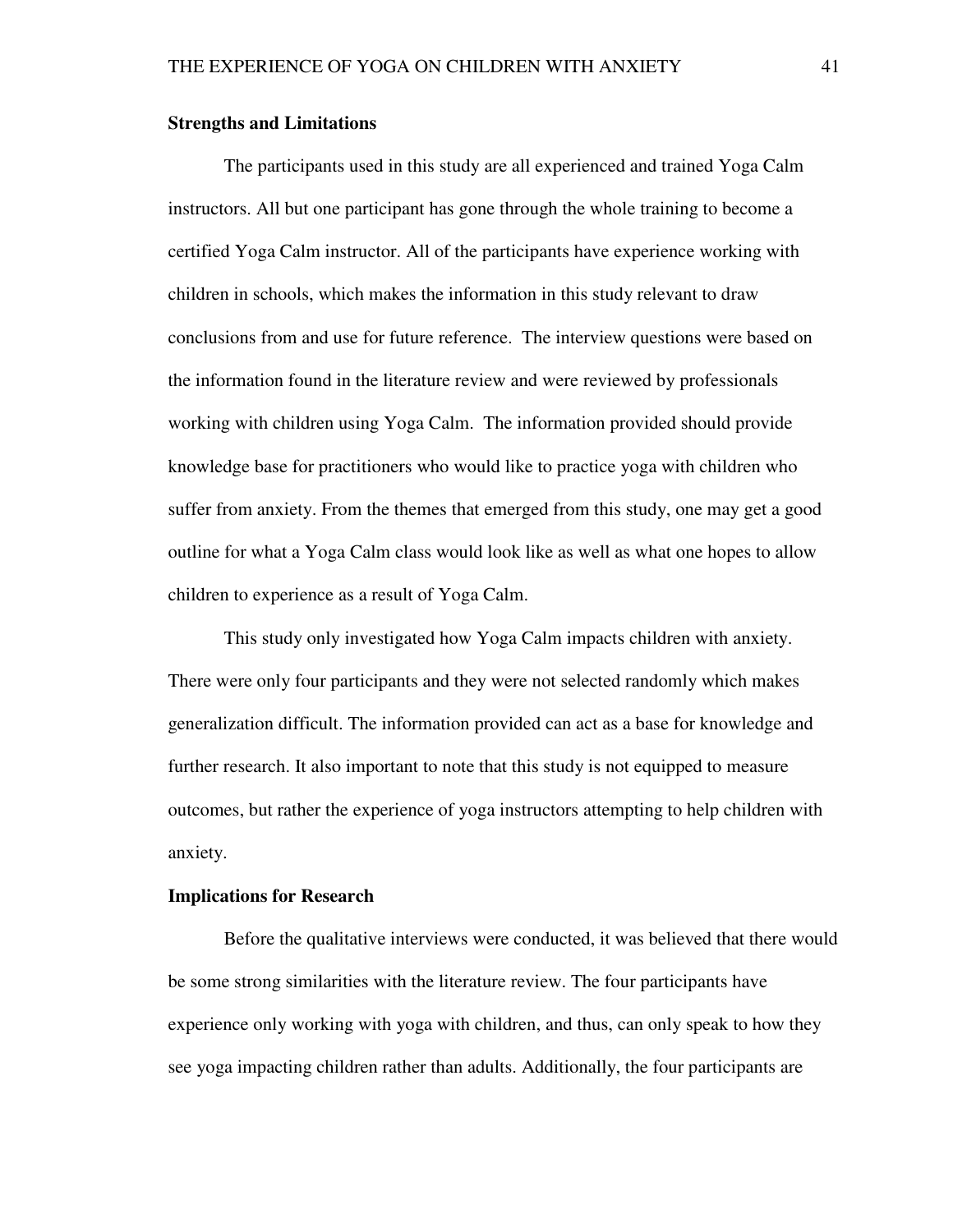trained in the program of Yoga Calm, a specific curriculum that may differ from other yoga practices with children. It was interesting to see the emphasis on breathing patterns in the responses, because when many think of yoga they initially think of poses and stretches.

Something else to consider researching more closely is how Yoga Calm affects children's ability to connect with others. The research for how Yoga Calm impacts children's own thoughts and feelings is one thing, but when looking at the theme of Community and Team Building, it may be that Yoga Calm helps improve relations with others. Communicating with adults more effectively and openly is one thing that Yoga Calm may help improve for children. The topic of community and team building is something that this research study found, but is not common in past yoga literature. It seems important to continue to find settings that Yoga Calm can help build a sense of community and team building besides schools, which could help nourish a calmer atmosphere at different settings. Considering the strong support for yoga with children who may suffer from anxiety, it appears that more training and research should be done to further support this idea. A possibility would be to explore other children's yoga programs other than Yoga Calm.

#### **Implications for Social Work Practice**

 The information provided reveals information about yoga and how children with anxiety may experience yoga as helpful with anxiety. More research is necessary to further support that yoga improves anxiety among children. Social work can support this by conducting more studies that incorporate children with specific mental health issues and different yoga programs. There are different children's yoga programs, and it would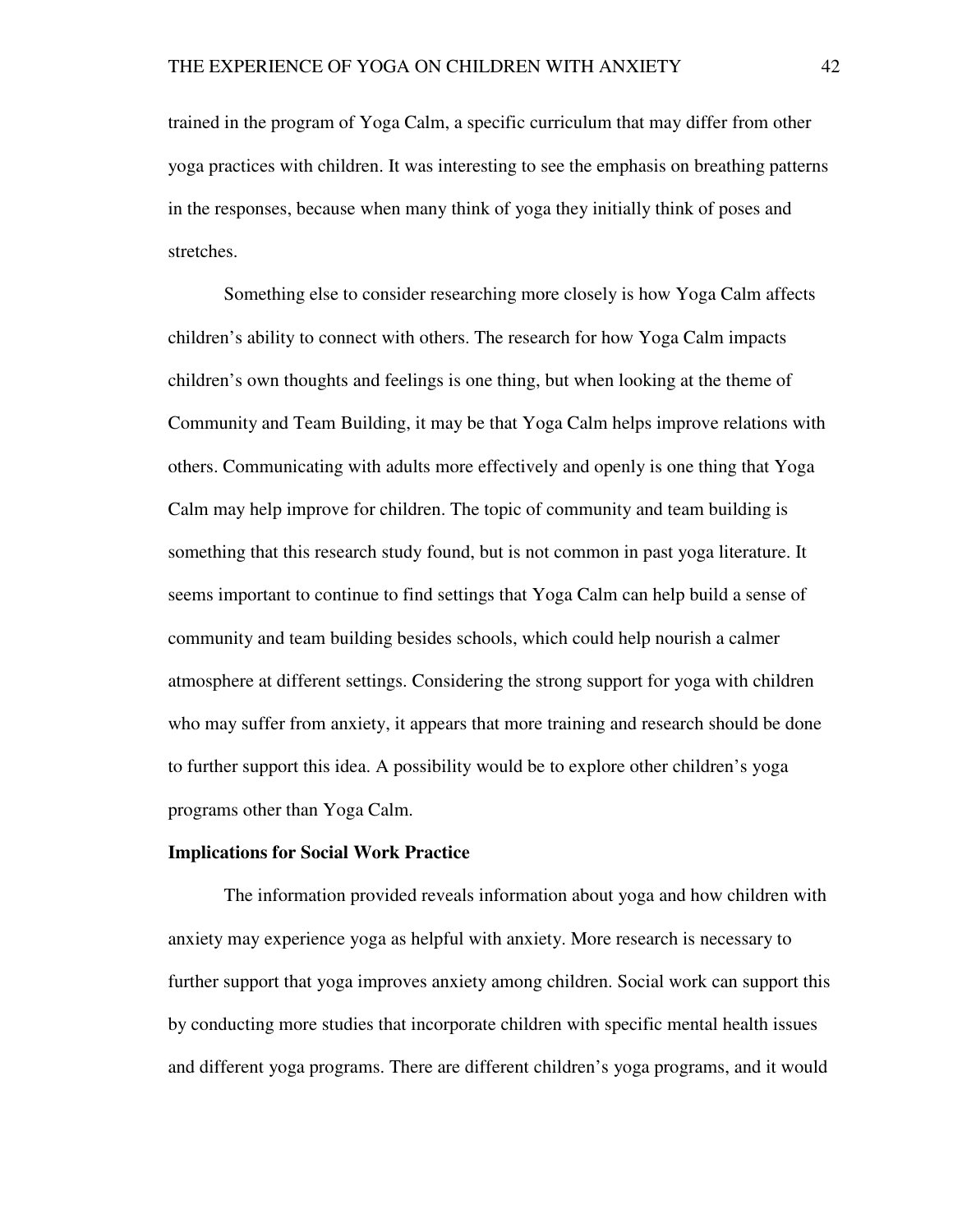be beneficial to see how they each impact children as well as looking into what their different curricula look like.

 The effort of social work research can only contribute to more knowledge and a more successful outcome in treating mental health in children. Education and knowledge about mindfulness based treatments in addition to more knowledge about children's mental health can only contribute to the benefits of treating individuals in the future.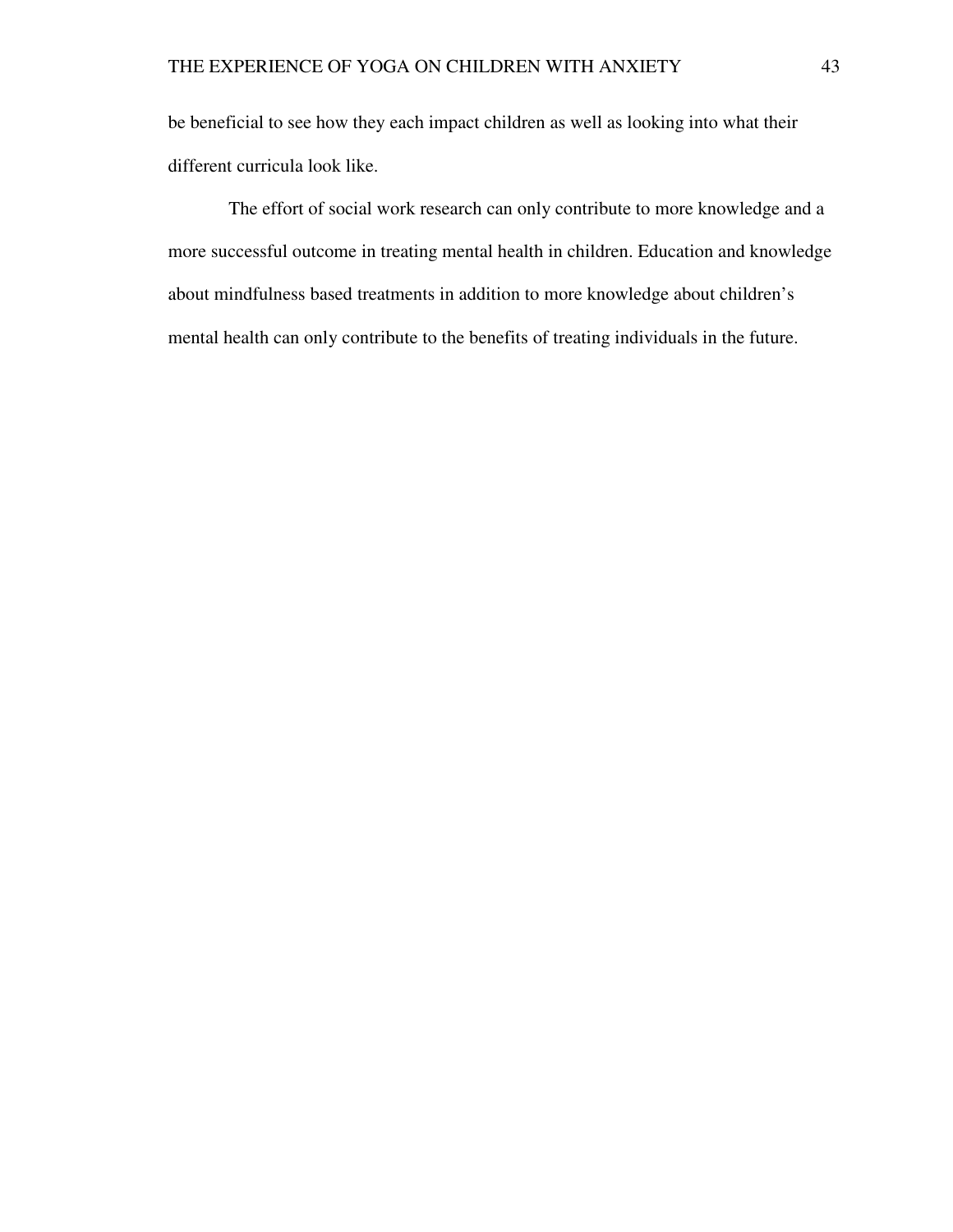#### References

- Anxiety and Depression Association of America. (2012). *Children and Teen & Treatment.*  Retrieved from http://www.adaa.org/living-with-anxiety/children
- AnxietyAttack.org. (2009). *Types of Anxiety disorder In Children.* Retrieved from

http://www.anxietyattack.org/anxiety-children-teenagers/children-anxiety-disorder/

Berg, B. L. (2011). *Qualitative research methods for the social sciences.* Boston, MA*:* Allyn and Bacon,  $7^{th}$  ed., (ISBN 0-205-31847-9).

Berger, D. L., Silver, E. J., & Stein, R. E. K. (2009). Effects of yoga on inner-city children's well-being: A pilot study. *Alternative Therapies in Health & Medicine, 15*(5), 36-42. Retrieved from http://ezproxy.stthomas.edu/login?url=http://search.ebscohost.com.ezproxy.sttho mas.edu/login.aspx?direct=true&db=aph&AN=44383816&site=ehost-live

Bowling, A. C., & Stewart, T. (2006). Mind over yoga. *Inside MS, 24*(4), 54-55. Retrieved from http://ezproxy.stthomas.edu/login?url=http://search.ebscohost.com.ezproxy.stthomas .edu/login.aspx?direct=true&db=aph&AN=21879267&site=ehost-live

Brown, K. W., Ryan, R. M., & Creswell, J. D. (2007). TARGET ARTICLE: Mindfulness: Theoretical foundations and evidence for its salutary effects. *Psychological Inquiry, 18*(4), 211-237. doi: 10.1080/10478400701598298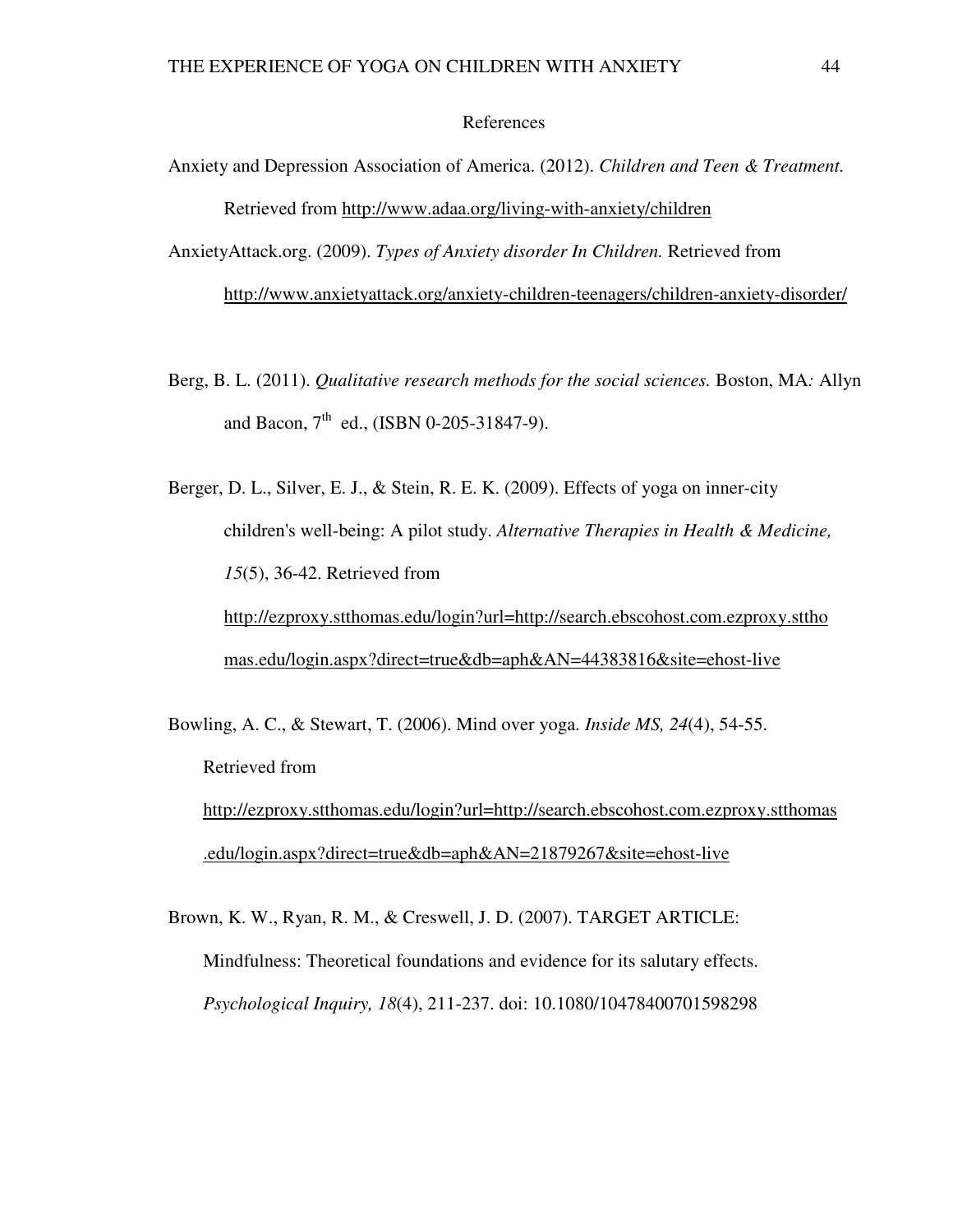- Butler, L. D., Waelde, L. C., Hastings, T. A., Xin-Hua Chen, Symons, B., Marshall, J., .. . Spiegel, D. (2008). Meditation with yoga, group therapy with hypnosis, and psychoeducation for long-term depressed mood: A randomized pilot trial. *Journal of Clinical Psychology, 64*(7), 806-820. doi: 10.1002/jclp.20496Cooper, C. (2010). A calming influence. *Nursing Standard, 24*(50), 24-25. Retrieved from http://ezproxy.stthomas.edu/login?url=http://search.ebscohost.com.ezproxy.stthoma s.edu/login.aspx?direct=true&db=aph&AN=53473050&site=ehost-live
- *Diagnostic and Statistical Manual of Mental Disorders,DSM IV TR* by American Psychiatric Association,(4th Ed.), 2000.
- Duraiswamy, G., Thirthalli, J., Nagendra, H. R., & Gangadhar, B. N. (2007). Yoga therapy as an add-on treatment in the management of patients with schizophrenia – a randomized controlled trial. *Acta Psychiatrica Scandinavica, 116*(3), 226-232. doi: 10.1111/j.1600-0447.2007.01032.x
- Gervais, K. (2003). Young yogis. *American Fitness, 21*(1), 31. Retrieved from http://ezproxy.stthomas.edu/login?url=http://search.ebscohost.com.ezproxy.stthomas .edu/login.aspx?direct=true&db=aph&AN=8907763&site=ehost-live

Gillen, L., Gillen, J., (2007). *Yoga Calm for Children.* Three Pebble Press, LLC

Jensen, P., & Kenny, D. (2004). The effects of yoga on the attention and behavior of boys with attention-deficit/hyperactivity disorder (ADHD*). Journal of Attention Disorders,* 7(4), 205-216.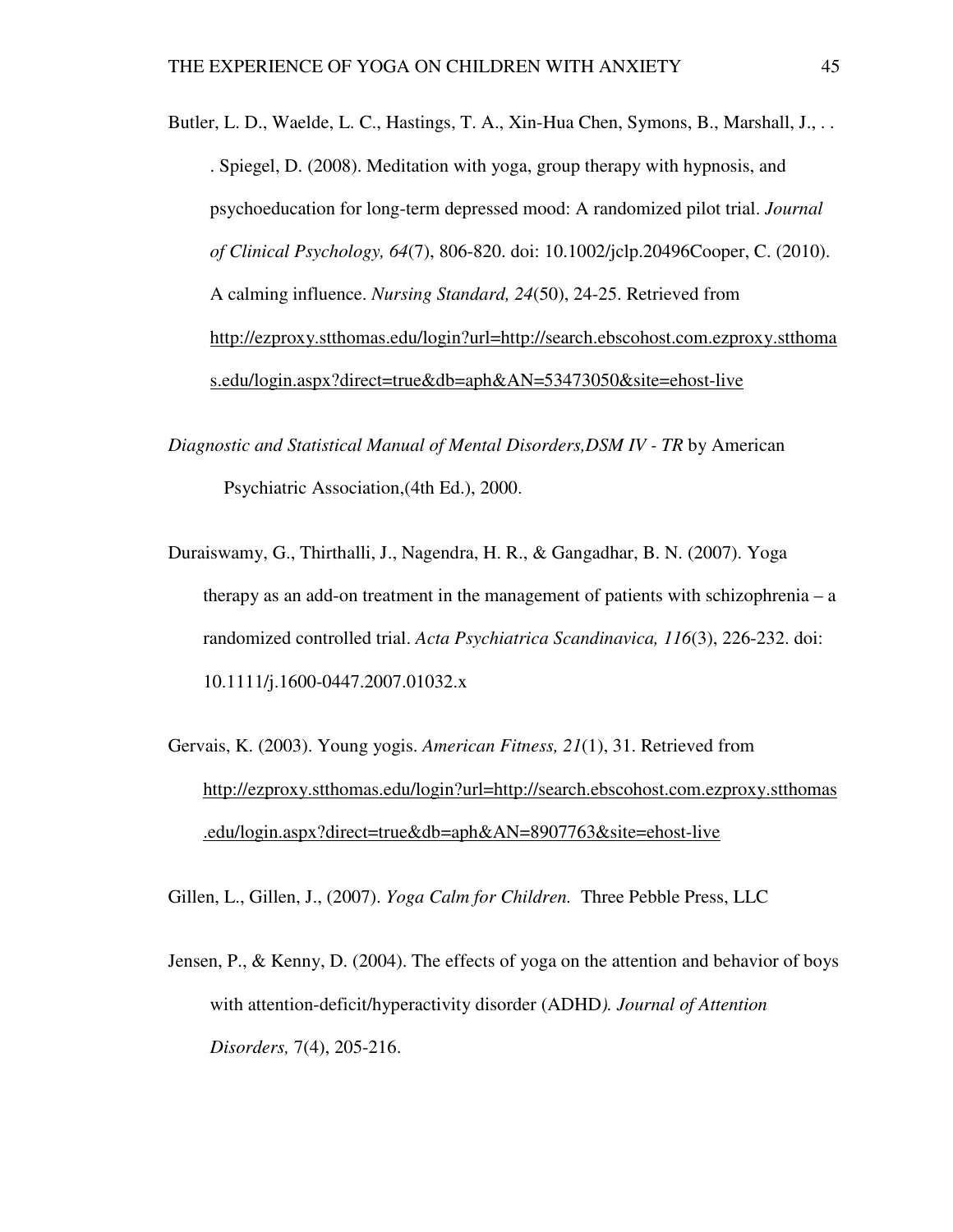- Khalsa, S. B. S., Shorter, S. M., Cope, S., Wyshak, G., & Sklar, E. (2009). Yoga ameliorates performance anxiety and mood disturbance in young professional musicians. *Applied Psychophysiology & Biofeedback, 34*(4), 279-289. doi: 10.1007/s10484-009-9103-4
- Kids Health. (2010). *Anxiety, Fears, and Phobias.* Retrieved from http://kidshealth.org/parent/emotions/feelings/anxiety.html
- Labi, N., Cole, W., & Stukin, S. (2001). 'Om a little teapot...'. *Time, 157*(7), 61. Retrieved from http://ezproxy.stthomas.edu/login?url=http://search.ebscohost.com.ezproxy.stthomas

.edu/login.aspx?direct=true&db=aph&AN=4070273&site=ehost-live

- Li, A. W., & Goldsmith, C. W. (2012). The effects of yoga on anxiety and stress. *Alternative Medicine Review, 17*(1), 21-35. Retrieved from http://ezproxy.stthomas.edu/login?url=http://search.ebscohost.com.ezproxy.stthomas .edu/login.aspx?direct=true&db=aph&AN=75210880&site=ehost-live
- Massachusetts General Hospital, School of Psychiatry Program & Madi Resource Center (2010) *Anxiety.* Retrieved from http://www2.massgeneral.org/schoolpsychiatry/info\_anxiety.asp
- Mehta, S., Mehta, V., Mehta, S., Shah, D., Motiwala, A., Vardhan, J., . . . Mehta, D. (2011). Multimodal behavior program for ADHD incorporating yoga and implemented by high school volunteers: A pilot study. *ISRN Pediatrics,* , 1-5. doi: 10.5402/2011/780745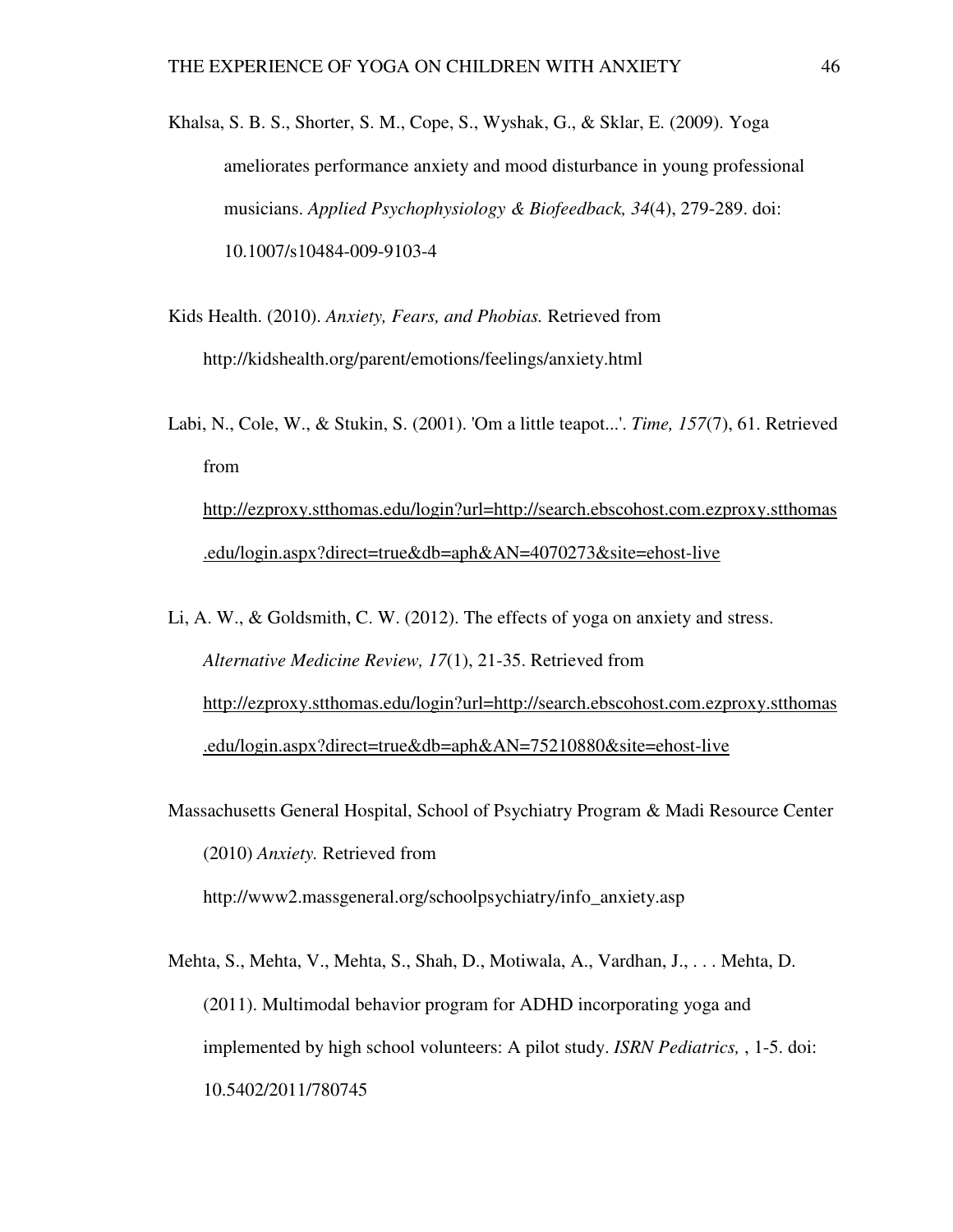Milligan, C. K. (2006). Yoga for stress management program as a complementary alternative counseling resource in a university counseling center. *Journal of College Counseling, 9*(2), 181-187. Retrieved from http://ezproxy.stthomas.edu/login?url=http://search.ebscohost.com.ezproxy.stthomas

.edu/login.aspx?direct=true&db=aph&AN=23124397&site=ehost-live

National Association of School Psychologists (2010) *Anxiety and Anxiety Disorders in* 

*Children: Information for Parents.* Retrieved from

http://www.nasponline.org/resources/intonline/anxiety\_huberty.pdf

- National Association of Social Workers. (2008). *Code of ethics.* Washington DC: NASW.
- National Institute of Mental Health. (2006). *How to avoid stress.* Retrieved from http://www.nimh.nih.gov/health
- NurrieStearns, M., & NurrieStearns, R., (2010). *Yoga for Anxiety* New Harbinger Publications, Inc.
- Ospina, M. B., Bond, K., Karkhaneh, M., Buscemi, N., Dryden, D. M., Barnes, V., . . . Shannahoff-Khalsa, D. (2008). Clinical trials of meditation practices in health care: Characteristics and quality. *Journal of Alternative & Complementary Medicine, 14*(10), 1199-1213. doi: 10.1089/acm.2008.0307
- Parnes, K., & Dagan, D. (2005). Yoga as an adventure. *Scholastic Parent & Child, 12*(5), 54-57. Retrieved from http://ezproxy.stthomas.edu/login?url=http://search.ebscohost.com.ezproxy.stthomas .edu/login.aspx?direct=true&db=aph&AN=16649081&site=ehost-live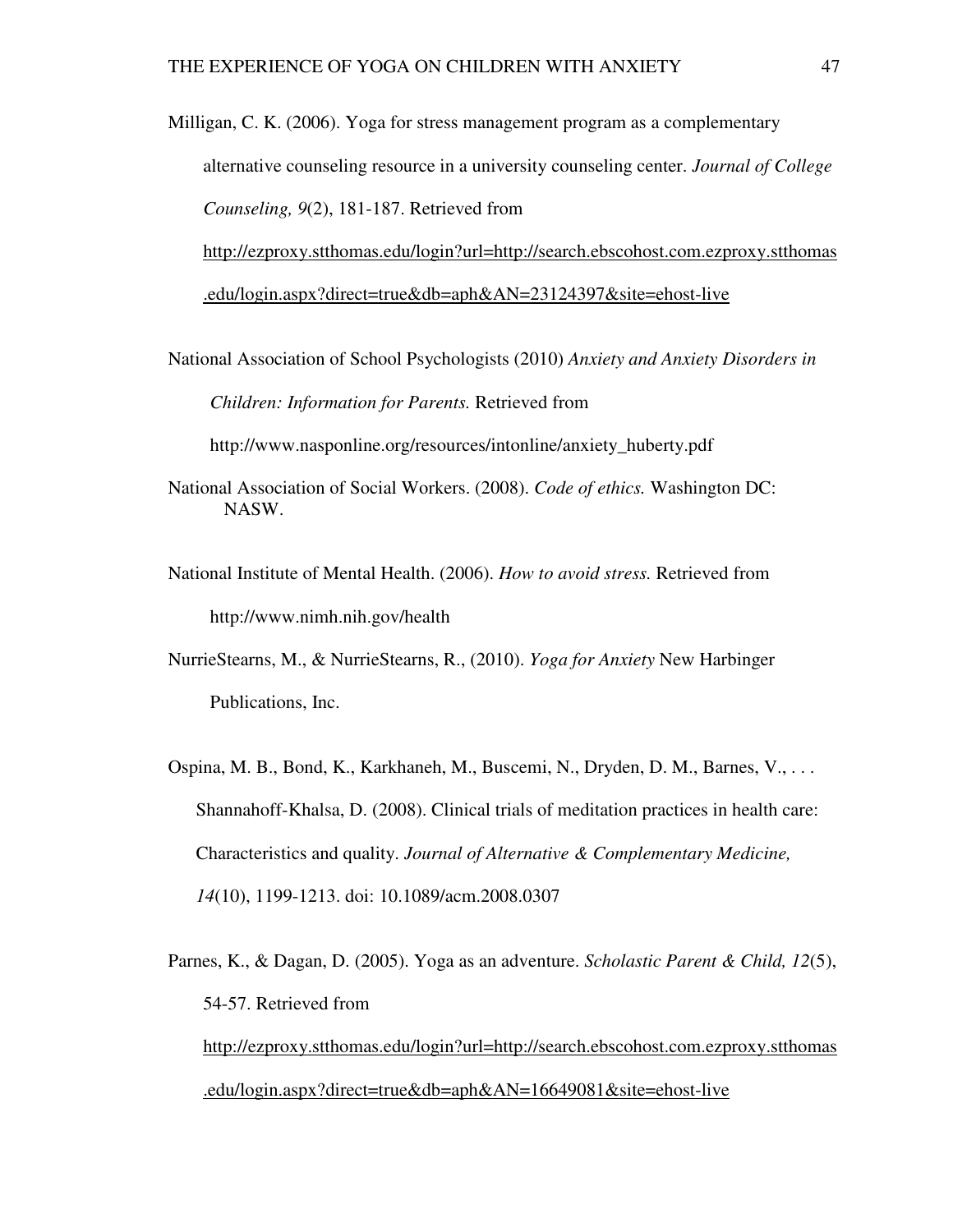- Peck, H. L., Kehle, T. J., Bray, M. A., & Theodore, L. A. (2005). Yoga as an intervention for children with attention problems. *School Psychology Review, 34*(3), 415-424. Retrieved from http://ezproxy.stthomas.edu/login?url=http://search.ebscohost.com.ezproxy.stthomas .edu/login.aspx?direct=true&db=aph&AN=19476878&site=ehost-live
- Powell, L., Gilchrist, M., & Stapley, J. (2008). A journey of self-discovery: An intervention involving massage, yoga and relaxation for children with emotional and behavioural difficulties attending primary schools. *European Journal of Special Needs Education, 23*(4), 403-412. doi: 10.1080/08856250802387398
- Roemer, L., Lee, J. K., Salters-Pedneault, K., Erisman, S. M., Orsillo, S. M., & Mennin, D. S. (2009). Mindfulness and emotion regulation difficulties in generalized anxiety disorder: Preliminary evidence for independent and overlapping contributions. *Behavior Therapy, 40*(2), 142-154. Retrieved from http://ezproxy.stthomas.edu/login?url=http://search.ebscohost.com.ezproxy.stthomas .edu/login.aspx?direct=true&db=aph&AN=41025058&site=ehost-live
- Ross, A., & Thomas, S. (2010). The health benefits of yoga and exercise: A review of comparison studies. *Journal of Alternative & Complementary Medicine, 16*(1), 3-12. doi: 10.1089/acm.2009.0044
- Rybak, C., & Deuskar, M. (2010). Enriching group counseling through integrating yoga concepts and practices. *Journal of Creativity in Mental Health, 5*(1), 3-14. doi: 10.1080/15401381003626782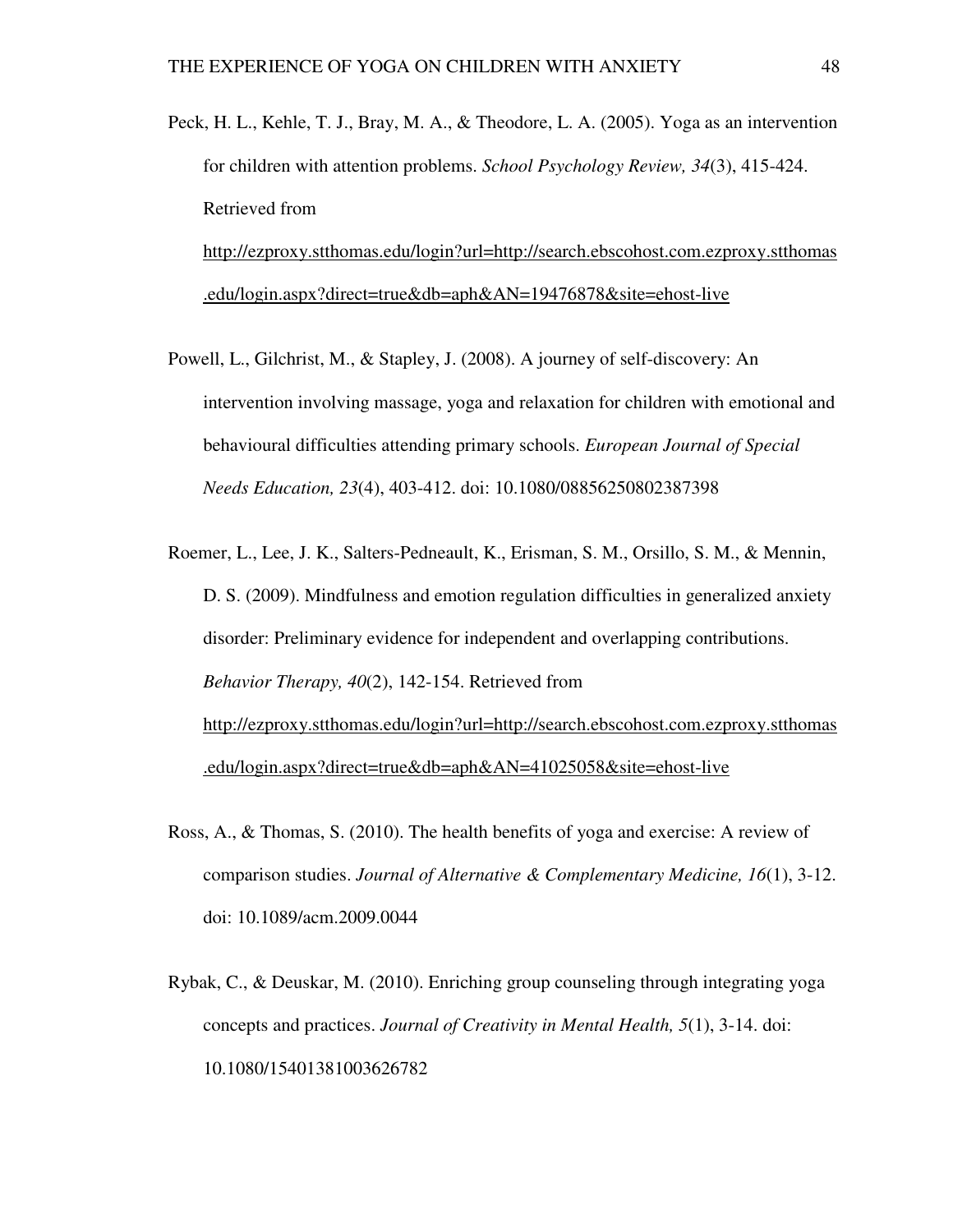Semple, R. J., Reid, E. F. G., & Miller, L. (2005). Treating anxiety with mindfulness: An open trial of mindfulness training for anxious children. *Journal of Cognitive Psychotherapy, 19*(4), 379-392. Retrieved from http://ezproxy.stthomas.edu/login?url=http://search.ebscohost.com.ezproxy.stthomas .edu/login.aspx?direct=true&db=aph&AN=19732715&site=ehost-live

- Sipe, W. E. B., & Eisendrath, S. J. (2012). Mindfulness-based cognitive therapy: Theory and practice. *Canadian Journal of Psychiatry, 57*(2), 63-69. Retrieved from http://ezproxy.stthomas.edu/login?url=http://search.ebscohost.com.ezproxy.stthomas .edu/login.aspx?direct=true&db=aph&AN=73791897&site=ehost-live
- Streeter, C. C., Whitfield, T. H., Owen, L., Rein, T., Karri, S. K., Yakhkind, A., . . . Jensen, J. E. (2010). Effects of yoga versus walking on mood, anxiety, and brain GABA levels: A randomized controlled MRS study. *Journal of Alternative & Complementary Medicine, 16*(11), 1145-1152. doi: 10.1089/acm.2010.0007
- Telles, S., Gaur, V., & Balkrishna, A. (2009). Effect of a yoga practice session and a yoga theory session on state anxiety. *Perceptual & Motor Skills, 109*(3), 924-930. doi: 10.2466/PMS.109.3.924-930
- White, L. S. (2009). Yoga for children. *Pediatric Nursing, 35*(5), 277-295. Retrieved from

http://ezproxy.stthomas.edu/login?url=http://search.ebscohost.com.ezproxy.stthomas .edu/login.aspx?direct=true&db=aph&AN=48491373&site=ehost-live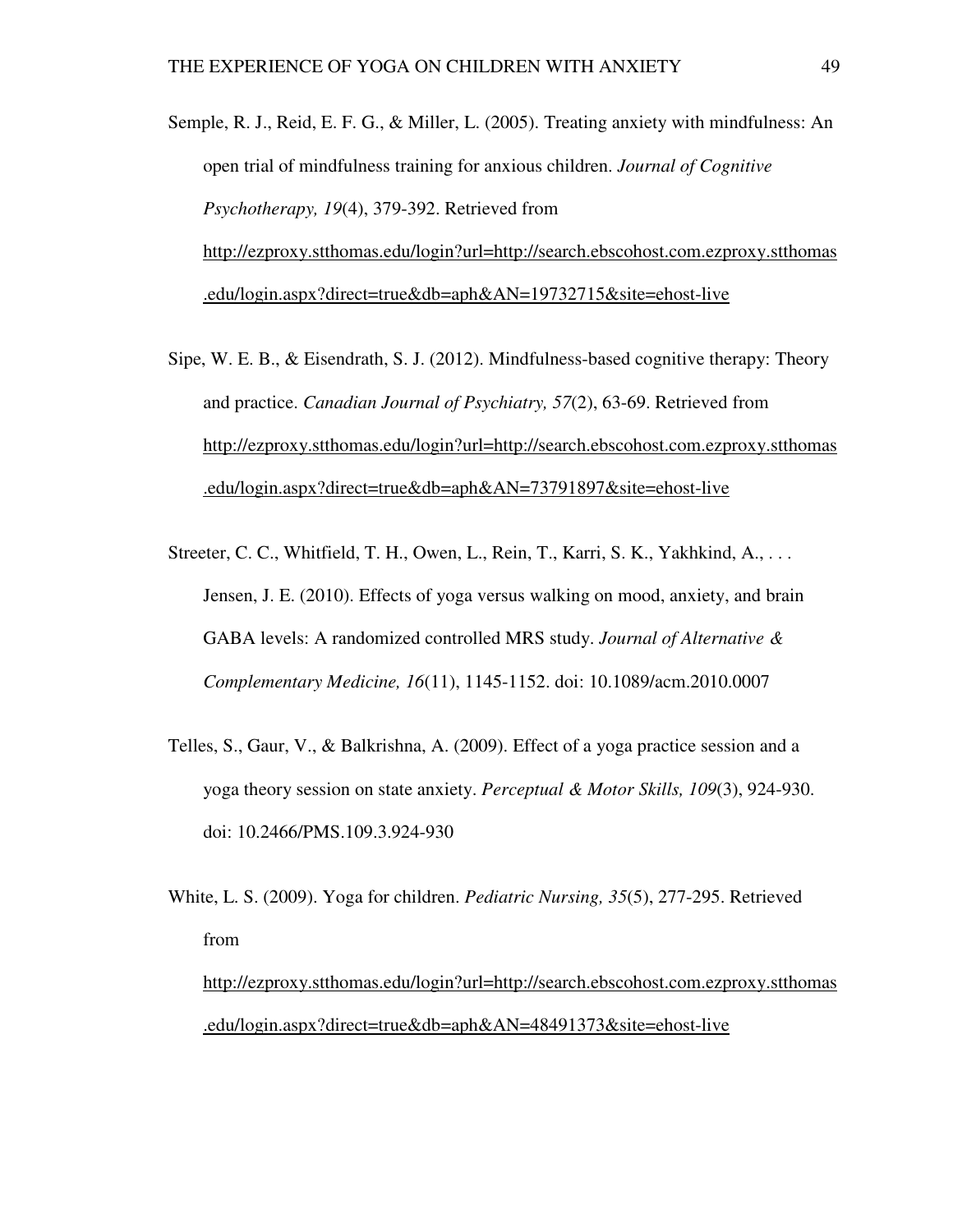Woolery, A., Myers, H., Stemliebm, B., & Zeltzer, L. (2004). A yoga intervention for young adults with elevated symptoms of depression. *Alternative Therapies in Health & Medicine, 10*(2), 60-63. Retrieved from http://ezproxy.stthomas.edu/login?url=http://search.ebscohost.com.ezproxy.stthomas

.edu/login.aspx?direct=true&db=aph&AN=12662687&site=ehost-live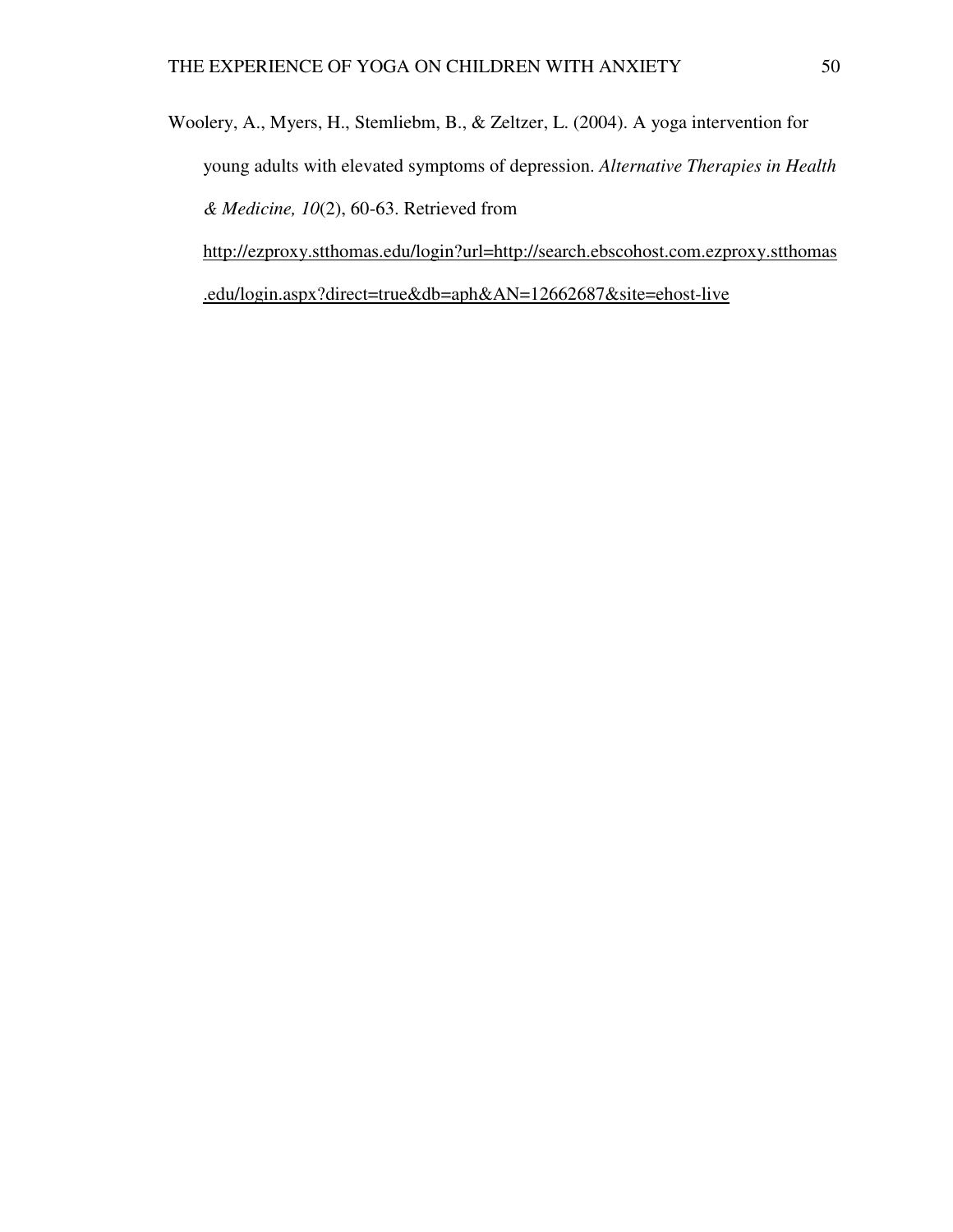## **Appendix A**

**Institutional Review Board** 

## **CONSENT FORM**

Please read this form and ask any questions you may have before agreeing to participate in the study. Please keep a copy of this form for your records.

| <b>Project Name</b>                                                                                                                                                                                                                                                                                                                                                                                                                                                                                                                                                                                          | The Experience of Yoga on<br><b>Children with Anxiety</b>           |                              | <b>IRB Tracking Number</b> |  |  |
|--------------------------------------------------------------------------------------------------------------------------------------------------------------------------------------------------------------------------------------------------------------------------------------------------------------------------------------------------------------------------------------------------------------------------------------------------------------------------------------------------------------------------------------------------------------------------------------------------------------|---------------------------------------------------------------------|------------------------------|----------------------------|--|--|
|                                                                                                                                                                                                                                                                                                                                                                                                                                                                                                                                                                                                              |                                                                     |                              |                            |  |  |
|                                                                                                                                                                                                                                                                                                                                                                                                                                                                                                                                                                                                              |                                                                     |                              |                            |  |  |
| General Information Statement about the study:<br>This study will research how yoga, particularly Yoga Calm impacts children with anxiety. Trained yoga<br>clinicians will be interviewed to gain knowledge about their experiences on how they see yoga has<br>impacted the children they work with or have worked with.                                                                                                                                                                                                                                                                                    |                                                                     |                              |                            |  |  |
|                                                                                                                                                                                                                                                                                                                                                                                                                                                                                                                                                                                                              | You are invited to participate in this research.                    |                              |                            |  |  |
|                                                                                                                                                                                                                                                                                                                                                                                                                                                                                                                                                                                                              | You were selected as a possible participant for this study because: |                              |                            |  |  |
| Your name was listed on the publice website www.YogaCalm.org as a certified Yoga Calm instructor. Or,<br>your name was given to me by a contact who is also a certified Yoga Calm instructor (will provide the<br>name).                                                                                                                                                                                                                                                                                                                                                                                     |                                                                     |                              |                            |  |  |
| Study is being conducted by:                                                                                                                                                                                                                                                                                                                                                                                                                                                                                                                                                                                 |                                                                     | Lindsay Kaplan               |                            |  |  |
|                                                                                                                                                                                                                                                                                                                                                                                                                                                                                                                                                                                                              | Research Advisor (if applicable):                                   | <b>Lance Peterson</b>        |                            |  |  |
| <b>Department Affiliation:</b>                                                                                                                                                                                                                                                                                                                                                                                                                                                                                                                                                                               |                                                                     | <b>School of Social Work</b> |                            |  |  |
| <b>Background Information</b><br>The purpose of the study is:                                                                                                                                                                                                                                                                                                                                                                                                                                                                                                                                                |                                                                     |                              |                            |  |  |
| The purpose of this project is to address the experience of yoga on children with anxiety from<br>professionals' point of view. Despite several interventions that have been developed, more needs to be<br>considered due to the pervasiveness of anxiety in children and lack of understanding about how yoga<br>may benefit children with anxiety.                                                                                                                                                                                                                                                        |                                                                     |                              |                            |  |  |
| <b>Procedures</b><br>If you agree to be in the study, you will be asked to do the following:<br>State specifically what the subjects will be doing, including if they will be performing any tasks. Include<br>any information about assignment to study groups, length of time for participation, frequency of<br>procedures, audio taping, etc.<br>You will be interviewed for approximately one hour. I will ask approximately 14 interview questions that<br>have been approved by the IRB. The interview will be a one time only commitment. The interview will<br>be audio taped and then transcribed. |                                                                     |                              |                            |  |  |
| Risks and Benefits of being in the study                                                                                                                                                                                                                                                                                                                                                                                                                                                                                                                                                                     |                                                                     |                              |                            |  |  |
|                                                                                                                                                                                                                                                                                                                                                                                                                                                                                                                                                                                                              | The risks involved for participating in the study are:              |                              |                            |  |  |

The risks involved for participating in the study are:

Revised: 7/6/2011

Page 1 of 3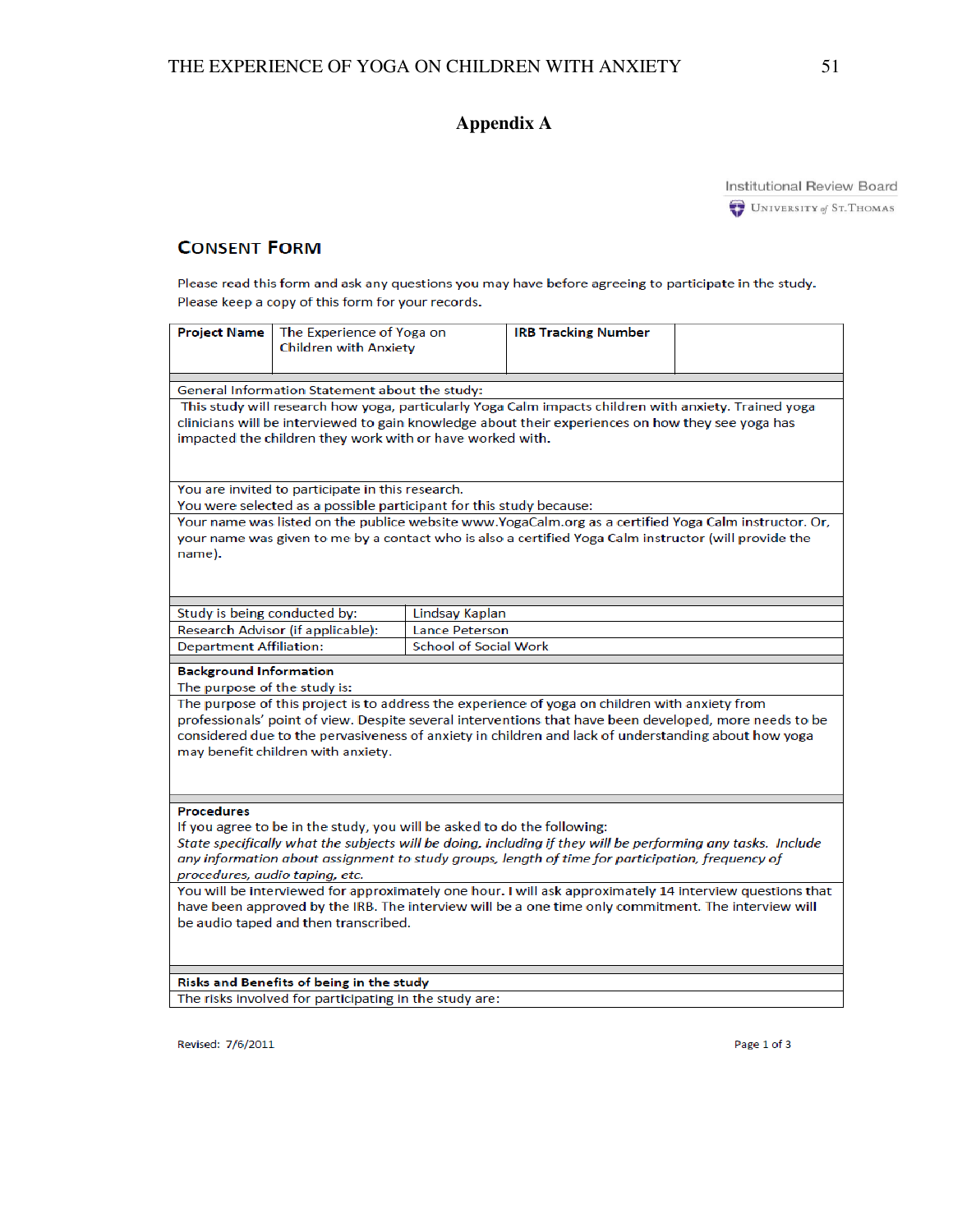UNIVERSITY of ST. THOMAS

#### No known risks.

The direct benefits you will receive from participating in the study are: **None** 

#### Compensation

Details of compensation (if and when disbursement will occur and conditions of compensation) include: Note: In the event that this research activity results in an injury, treatment will be available, including first aid, emergency treatment and follow-up care as needed. Payment for any such treatment must be provided by you or your third party payer if any (such as health insurance, Medicare, etc.). None

#### Confidentiality

The records of this study will be kept confidential. In any sort of report published, information will not be provided that will make it possible to identify you in any way. The types of records, who will have access to records and when they will be destroyed as a result of this study include:

Only I will have direct access to any records. All records (audio recording, transcription, consent form, written notes) will be destroyed on June 1, 2013. The consent forms and written notes will be kept in a binder and stored in a locked drawer. The audio recordings will be contained on a personal audio recording device, which will also be stored in a locked drawer. The transcripts will be typed on a password-protected personal computer.

#### **Voluntary Nature of the Study**

Your participation in this study is entirely voluntary. Your decision whether or not to participate will not affect your current or future relations with any cooperating agencies or institutions or the University of St. Thomas. If you decide to participate, you are free to withdraw at any time up to and until the date\time specified in the study.

You are also free to skip any questions that may be asked unless there is an exception(s) to this rule listed below with its rationale for the exception(s).

No exceptions.

Should you decide to withdraw, data collected about you will be used in the study

#### **Contacts and Questions**

You may contact any of the resources listed below with questions or concerns about the study.

| Researcher name                                | Lindsay Kaplan        |
|------------------------------------------------|-----------------------|
| Researcher email                               |                       |
| Researcher phone                               |                       |
| Research Advisor name                          | <b>Lance Peterson</b> |
| <b>Research Advisor email</b>                  |                       |
| Research Advisor phone                         |                       |
| <b>UST IRB Office</b>                          | 651.962.5341          |
|                                                |                       |
| $A_1, A_2, \ldots, A_n, A_n, A_1, \ldots, A_n$ |                       |

#### **Statement of Consent**

I have read the above information. My questions have been answered to my satisfaction and I am at least 18 years old. I consent to participate in the study. By checking the electronic signature box, I am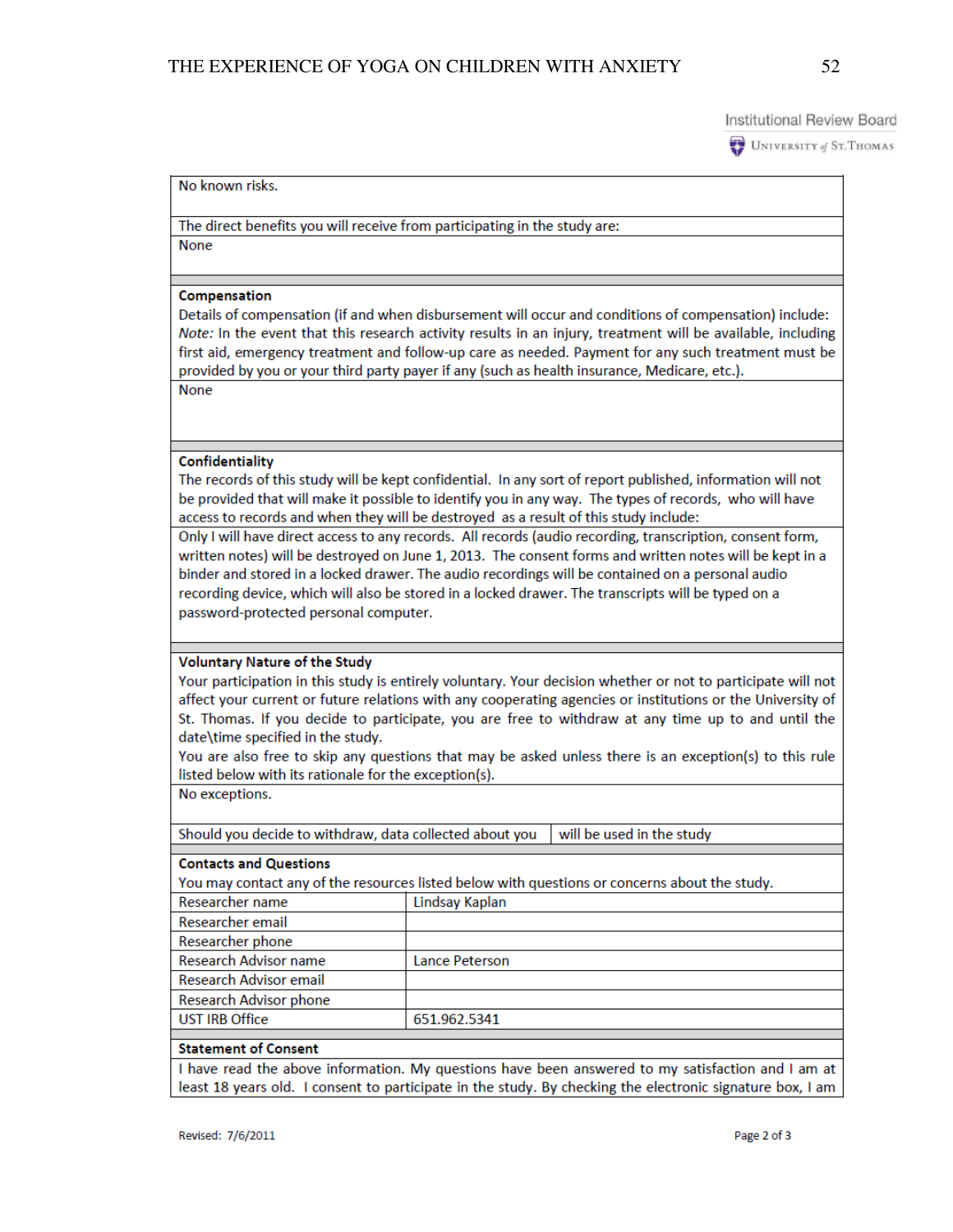**Institutional Review Board** 

UNIVERSITY of ST. THOMAS

| stating that I understand what is being asked of me and I give my full consent to participate in the study. |  |      |  |  |  |  |
|-------------------------------------------------------------------------------------------------------------|--|------|--|--|--|--|
| <b>Signature of Study Participant</b>                                                                       |  | Date |  |  |  |  |
| Electronic signature                                                                                        |  |      |  |  |  |  |
| <b>Print Name of Study Participant</b>                                                                      |  |      |  |  |  |  |
|                                                                                                             |  |      |  |  |  |  |
|                                                                                                             |  |      |  |  |  |  |
| Signature of Parent or Guardian                                                                             |  | Date |  |  |  |  |
| (if applicable)                                                                                             |  |      |  |  |  |  |
| <b>Electronic Signature</b>                                                                                 |  |      |  |  |  |  |
| Print Name of Parent or Guardian                                                                            |  |      |  |  |  |  |
| (if applicable)                                                                                             |  |      |  |  |  |  |
|                                                                                                             |  |      |  |  |  |  |
| Signature of Researcher                                                                                     |  | Date |  |  |  |  |
| Electronic signature*                                                                                       |  |      |  |  |  |  |
| <b>Print Name of Researcher</b>                                                                             |  |      |  |  |  |  |

\*Electronic signatures certify that::

The signatory agrees that he or she is aware of the polities on research involving participants of the University of St. Thomas and will safeguard the rights, dignity and privacy of all participants.

. The information provided in this form is true and accurate.

- The principal investigator will seek and obtain prior approval from the UST IRB office for any substantive modification in  $\mathbf{r}$ the proposal, including but not limited to changes in cooperating investigators/agencies as well as changes in procedures.
- Unexpected or otherwise significant adverse events in the course of this study which may affect the risks and benefits to  $\bullet$ participation will be reported in writing to the UST IRB office and to the subjects.

The research will not be initiated and subjects cannot be recruited until final approval is granted.  $\bullet$